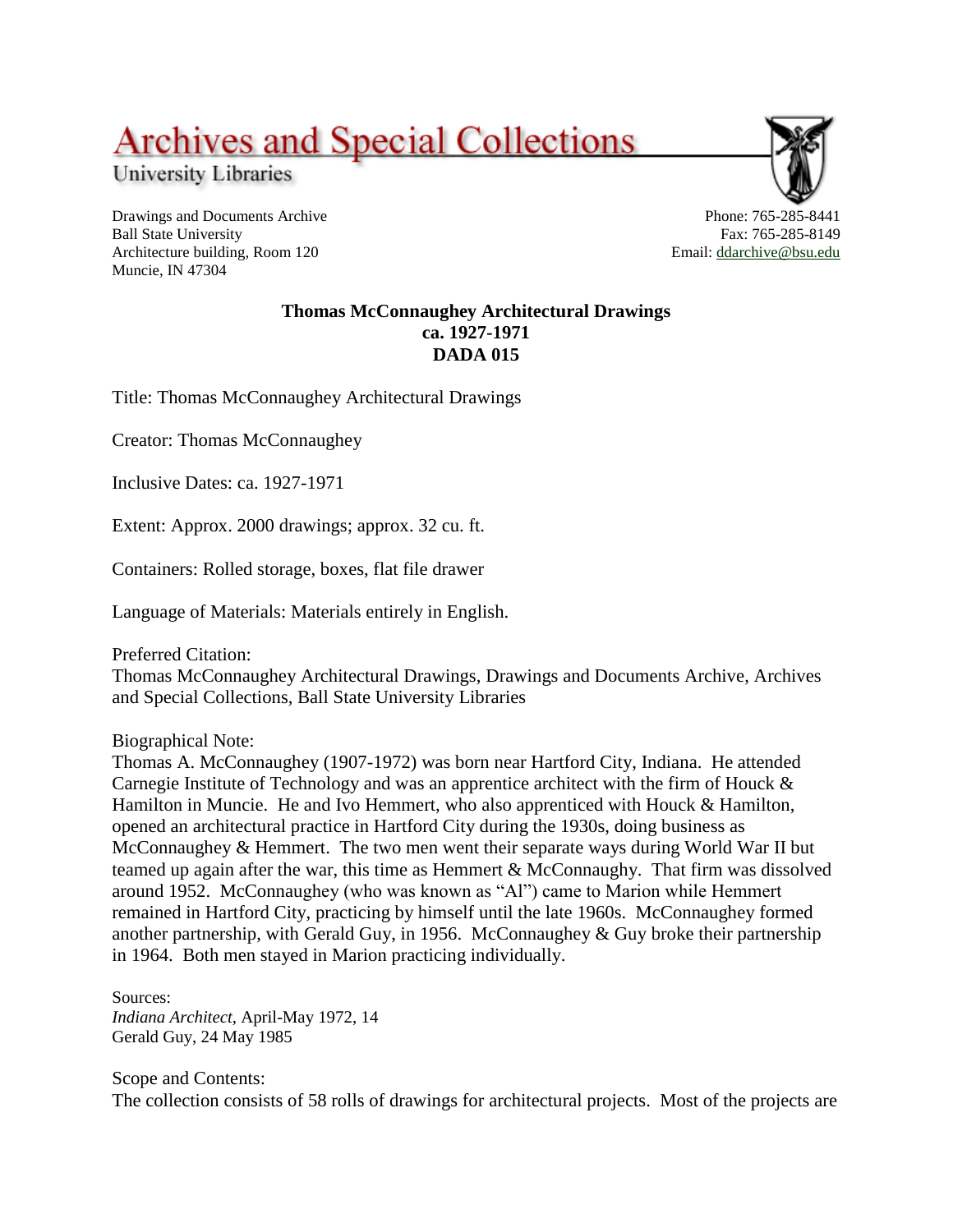DADA 015 Thomas McConnaughey Architectural Drawings Page 2

in east-central Indiana. Most are by Thomas A. McConnaughey and firms with which he was associated, including Hemmert & McConnaughey, McConnaughey & Associates, and McConnaughey & Guy. Other firms represented are Houck & Hamilton, Hamilton & Graham, Walter Scholer & Associates, C. R. Gollogly, Fleck Burkhart & Shropshire, Orus Eash, Louis C. Kingscott, McGuire & Shook, C. Daniel Zimmerman, E. Hill Turnock, R. W. Clinton, Houck & Smenner, and Everett & Eugene Brown. The period covered is ca. 1927-1971. McConnaughey's work includes Parkside Elementary School in Hartford City, said to be the first totally electric school (1954), as well as many other schools, banks, churches, nursing homes, and residences.

Conditions Governing Access: This collection is open for research.

Copyright Notice: Legal title, copyright, and literary rights reside with Drawings and Documents Archive, Archives and Special Collections, Ball State University Libraries, Muncie, IN. All requests to publish or quote from manuscripts must be submitted to Drawings and Documents Archive.

Custodial History: The Thomas McConnaughey Architectural Drawings were received by Drawings and Documents Archive as a donation from Esther McConnaughey in 1982.

Accruals: No additions are expected.

Processing Information: Collection processing not completed Finding aid created 2005/4/28 by; revised 2007/7/16 by Andrew R. Seager; revised 2011/4/26 by Carol Street.

Arrangement: The Thomas McConnaughey Architectural Drawings are arranged by project.

Collection Inventory:

| Catalog no.          | 15-001 Storage code(s) d                                                                   |
|----------------------|--------------------------------------------------------------------------------------------|
| <i>Project title</i> | Sycamore Homes, commission 6309                                                            |
| Location             | Wabash, Wabash Co., IN                                                                     |
| Authorship, year     | McConnaughey & Guy, Registered Architects; 1963                                            |
| Records              | >> architectural drawings: 36 sheets; pencil on tracing<br>paper ; 24 x 36 in. and smaller |
| Catalog no.          | 15-002<br><i>Storage code(s)</i> d                                                         |
| <i>Project title</i> | Preliminary of 54 bed nursing home                                                         |
| Location             | Marion, Grant Co., IN                                                                      |
| Authorship, year     | Thomas A. McConnaughey; 1960s                                                              |
| Records              | >> preliminary drawings: 5 sheets; pencil on tracing paper<br>; 24 x 36 in. and smaller    |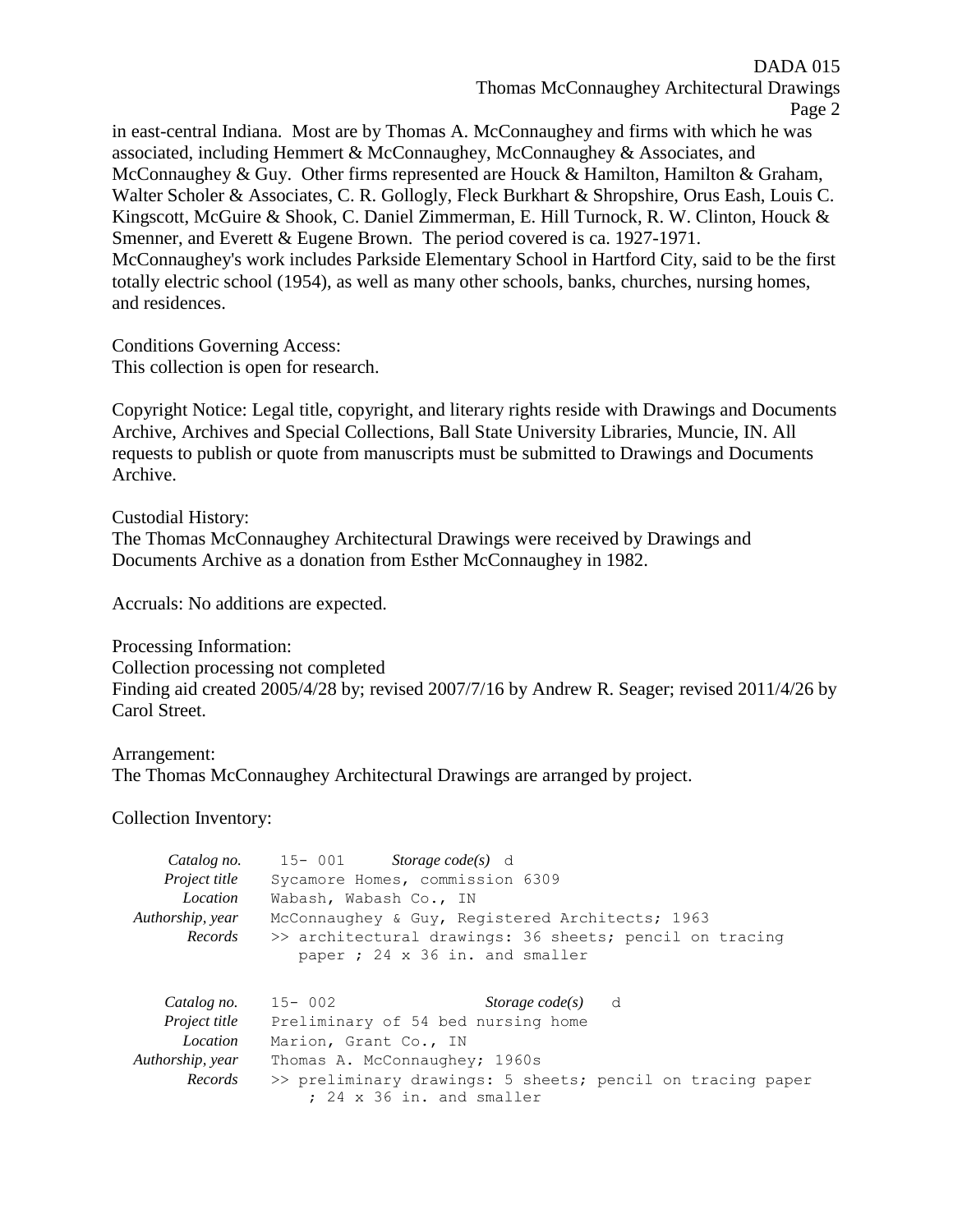Thomas McConnaughey Architectural Drawings

Page 3

|                                                                         | Page                                                                                                                                                                                                                                                                                         |
|-------------------------------------------------------------------------|----------------------------------------------------------------------------------------------------------------------------------------------------------------------------------------------------------------------------------------------------------------------------------------------|
| Catalog no.<br>Project title<br>Location<br>Authorship, year<br>Records | Storage $code(s)$<br>$15 - 003$<br>d<br>Proposed 50 bed nursing home for Daniel Laycock<br>Muncie, Delaware Co., IN<br>Thomas A. McConnaughey; 1960s<br>>> preliminary drawings: 2 sheets; pencil on tracing paper<br>; 24 x 36 in.                                                          |
| Catalog no.<br>Project title<br>Location<br>Authorship, year<br>Records | Storage $code(s)$<br>$15 - 004$<br>d<br>60 bed layout nursing home for Robert Ricketts<br>175 Community Drive, Marion, OH<br>Thomas A. McConnaughey and Associates; 1960s<br>>> preliminary drawings: 2 sheets ; pencil/ink on tracing<br>paper ; 24 x 36 in. and smaller                    |
| Catalog no.<br>Project title<br>Location<br>Authorship, year<br>Records | Storage $code(s)$<br>$15 - 005$<br>d<br>Szegedy Nursing Home<br>734 West Washington Boulevard, Fort Wayne, Allen Co., IN<br>Thomas A. McConnaughey, Registered Architect; 1960s<br>>> preliminary drawings: 5 sheets; pencil/ink on tracing<br>paper; 24 x 36 in.                            |
| Catalog no.<br>Project title<br>Location<br>Authorship, year<br>Records | Storage $code(s)$<br>$15 - 006$<br>bx<br>Little League building<br>Marion, Grant Co., IN<br>McConnaughey and Guy; 1963<br>>> architectural drawings: 2 sheets; pencil on tracing<br>paper; 18 x 24 in.                                                                                       |
| Catalog no.<br>Project title<br>Location<br>Authorship, year<br>Records | Storage $code(s)$ d<br>$15 - 007$<br>Morris five [5] cent to one dollar store, commission 1275<br>Frankfort, Clinton Co., IN<br>Hemmert and McConnaughey; 1950<br>>> architectural drawings: 6 sheets; pencil on tracing<br>paper; 19 x 36 in. and smaller                                   |
| Catalog no.<br>Project title<br>Location<br>Authorship, year<br>Records | $15 - 008$<br>Storage $code(s)$<br>d<br>Marion Hardware<br>Kem Road, Marion, Grant Co., IN<br>Hemmert and McConnaughey, commisison 1395, 1954;<br>McConnaughey and Guy, 1962 remodel; 1954, 1962<br>>> architectural drawings: 9 sheets; pencil on tracing<br>paper, 24 x 36 in. and smaller |
| Catalog no.<br>Project title<br>Location<br>Authorship, year<br>Records | Storage $code(s)$<br>$15 - 009$<br>bx<br>Shoe factory details, structural work for new opening<br>Thomas A. McConnaughey; 1959<br>>> architectural drawing: 1 sheet; pencil on tracing paper;<br>18 x 18 in.                                                                                 |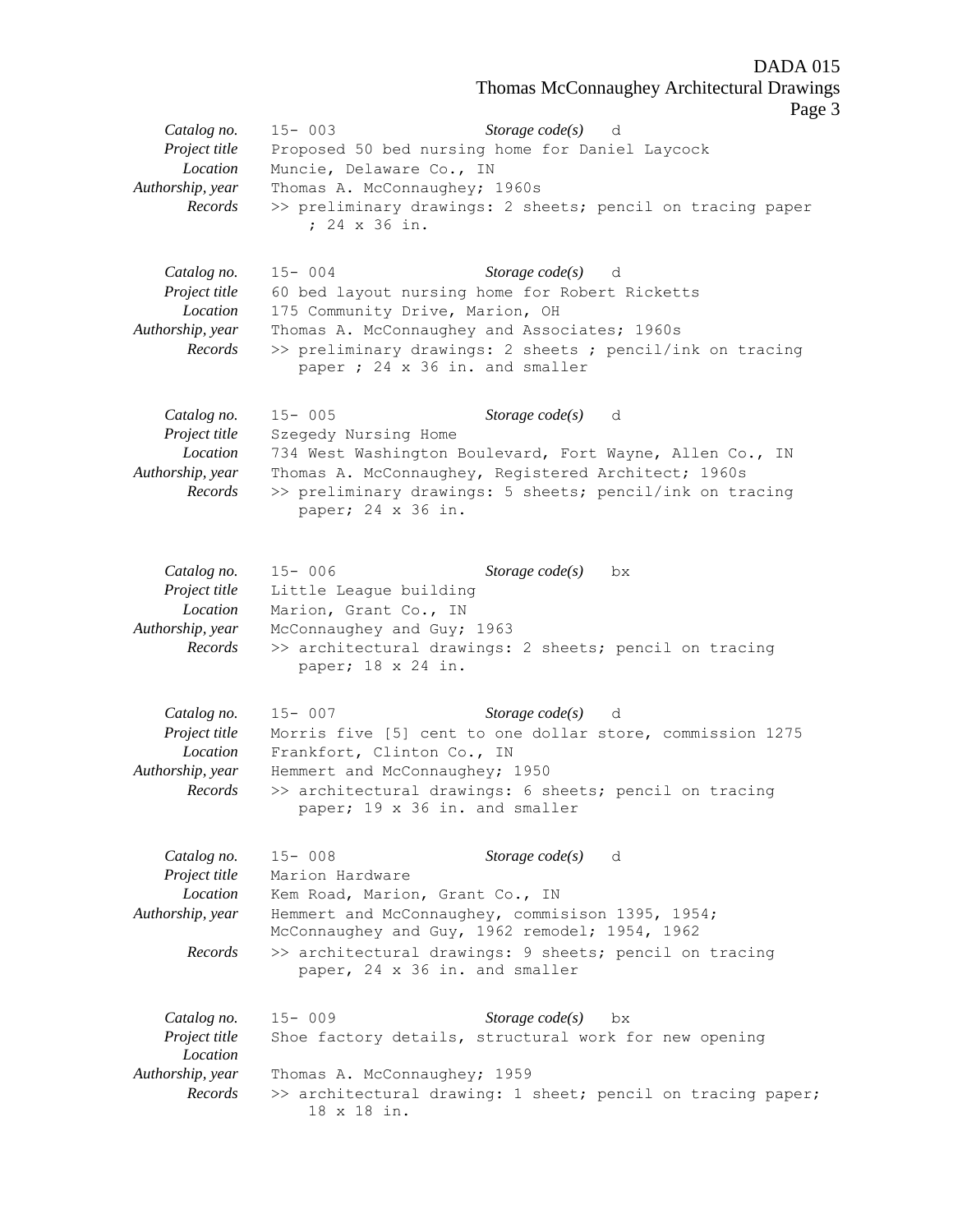Thomas McConnaughey Architectural Drawings

Page 4

|                                                                         | $\frac{1}{2}$                                                                                                                                                                                                                                                                               |
|-------------------------------------------------------------------------|---------------------------------------------------------------------------------------------------------------------------------------------------------------------------------------------------------------------------------------------------------------------------------------------|
| Catalog no.<br>Project title<br>Location<br>Authorship, year<br>Records | $15 - 010$<br>Storage $code(s)$ d<br>Cale's Super Market, commission 6016<br>Main Street and Hartford Road, Upland, Grant Co., IN<br>McConnaughey and Guy; 1961<br>>> architectural drawings: 8 sheets; pencil on tracing<br>paper; 18 x 32 in.                                             |
| Catalog no.<br>Project title                                            | Storage $code(s)$ d<br>$15 - 011$<br>Martin's Market [1962], commission 6207, and Market and<br>Drug Store for Martin Tarnow [1967]                                                                                                                                                         |
| Location<br>Authorship, year<br>Records                                 | Portage and Elwood Avenue, South Bend, St. Joseph Co., IN<br>McConnaughey and Guy; 1962, 1967<br>>> architectural drawings: 10 sheets; pencil on tracing<br>paper, blueline; 24 x 36 in.                                                                                                    |
| Catalog no.<br>Project title<br>Location<br>Authorship, year<br>Records | Storage $code(s)$ d<br>$15 - 012$<br>New Super Market, Mager Enterprises, commission 6413<br>Parrish Avenue and 133rd Street, Cedar Lake, Lake Co., IN<br>Thomas A. McConnaughey; 1964<br>>> architectural drawings: 10 sheets; pencil on tracing<br>paper; 24 x 36 in. and smaller         |
| Catalog no.<br>Project title<br>Location<br>Authorship, year<br>Records | $15 - 013$<br>Storage $code(s)$<br>bx<br>Mr. and Mrs. Joseph McAtee residence, commission 1381<br>S. R. 26 East, Hartford City, Blackford Co., IN<br>Thomas A. McConnaughey, Hemmert and McConnaughey; 1953<br>>> architectural drawings: 7 sheets; pencil on tracing<br>paper; 18 x 28 in. |
| Catalog no.<br>Project title<br>Location<br>Authorship, year<br>Records | Storage $code(s)$<br>$15 - 014$<br>bx<br>Mr. and Mrs. James Gadbury residence<br>Mulberry Street, Hartford City, Blackford Co., IN<br>Thomas A. McConnaughey, McConnaughey and Guy; 1962<br>>> architectural drawings: 2 sheets; pencil on tracing<br>paper; 18 x 24 in.                    |
| Catalog no.<br>Project title<br>Location<br>Authorship, year<br>Records | Storage $code(s)$<br>$15 - 015$<br>bx<br>Mr. and Mrs. Paul Schuhmacher residence, commission 1462<br>R.R. West, Hartford City, Blackford Co., IN<br>Thomas A. McConnaughey<br>>> architectural drawings: 4 sheets; pencil on tracing<br>paper; 21 x 30 in.                                  |
| Catalog no.<br>Project title<br>Location<br>Authorship, year<br>Records | $15 - 016$<br>Storage $code(s)$<br>FF 15<br>Mr. and Mrs. Robert Spain residence<br>Elm Drive, Bluffton, Wells Co., IN<br>Thomas A. McConnaughey; 1955<br>>> architectural drawings: 7 sheets; pencil, ink on tracing                                                                        |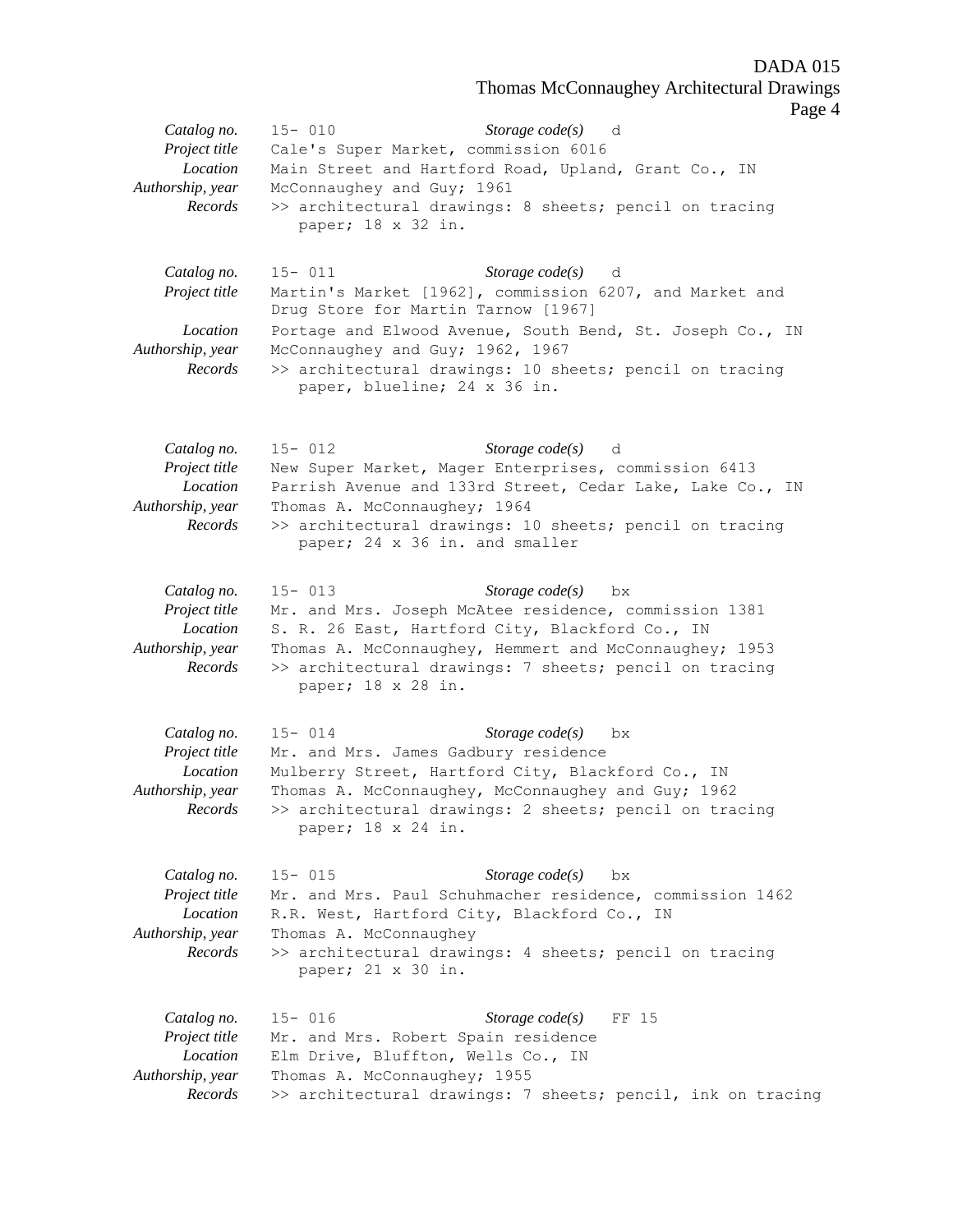DADA 015 Thomas McConnaughey Architectural Drawings Page 5

paper; 18 x 33 in.

*Catalog no.* 15- 017 *Storage code(s)* OVC bx *Project title* Mr. and Mrs. Ralph Rhoads residence *Location* 50 East Street, Montpelier, Blackford Co., IN *Authorship, year* Thomas A. McConnaughey, Hemmert and McConnaughey; 1953 *Records* >> architectural, furniture design drawings [stair, bookcase, fireplace]: 2 sheets; pencil on tracing paper; 18 x 24 in. *Catalog no.* 15- 018 *Storage code(s)* OVC bx *Project title* Rhoades residence *Location* Muncie, Delaware Co., IN *Authorship, year* Thomas A. McConnaughey; n.d. *Records* >> architectural drawings: 4 sheets; pencil on tracing paper; 15 x 22.5 in. *Catalog no.* 15- 019 *Storage code(s)* OVC bx *Project title* Mr. and Mrs. William Walker residence, commission 1244 *Location* Burns Road, IN *Authorship, year* Thomas A. McConnaughey, Hemmert and McConnaughey; 1949 *Records* >> architectural drawings: 4 sheets; pencil on tracing paper; 17 x 21 in. *Catalog no.* 15- 020 *Storage code(s)* OVC bx *Project title* Mr. and Mrs. George Starr residence, commission 1405 *Location* RR, Portland, Jay Co., IN *Authorship, year* Thomas A. McConnaughey; 1955 *Records* >> architectural drawings: 3 sheets; pencil, ink on tracing paper; 18 x 24 in. *Catalog no.* 15- 021 *Storage code(s)* OVC bx *Project title* All Masonry Homes *Location Authorship, year* Thomas A. McConnaughey, McConnaughey and Guy *Records* >> architectural drawings: 8 sheets; pencil on tracing paper; 18 x 24 in. *Catalog no.* 15- 022 *Storage code(s)* OVC bx *Project title* Mr. and Mrs. Stefan Dwojak residence and 1970 addition, Rolling Hills, commission 604 *Location* Marion, Grant Co., IN *Authorship, year* Thomas A. McConnaughey, McConnaughey and Guy; 1960, 1970 *Records* >> architectural drawings: 11 sheets; pencil, ink on tracing paper; 18 x 24 in. *Catalog no.* 15- 023 *Storage code(s)* OVC bx *Project title* Goff residence, proposed *Location*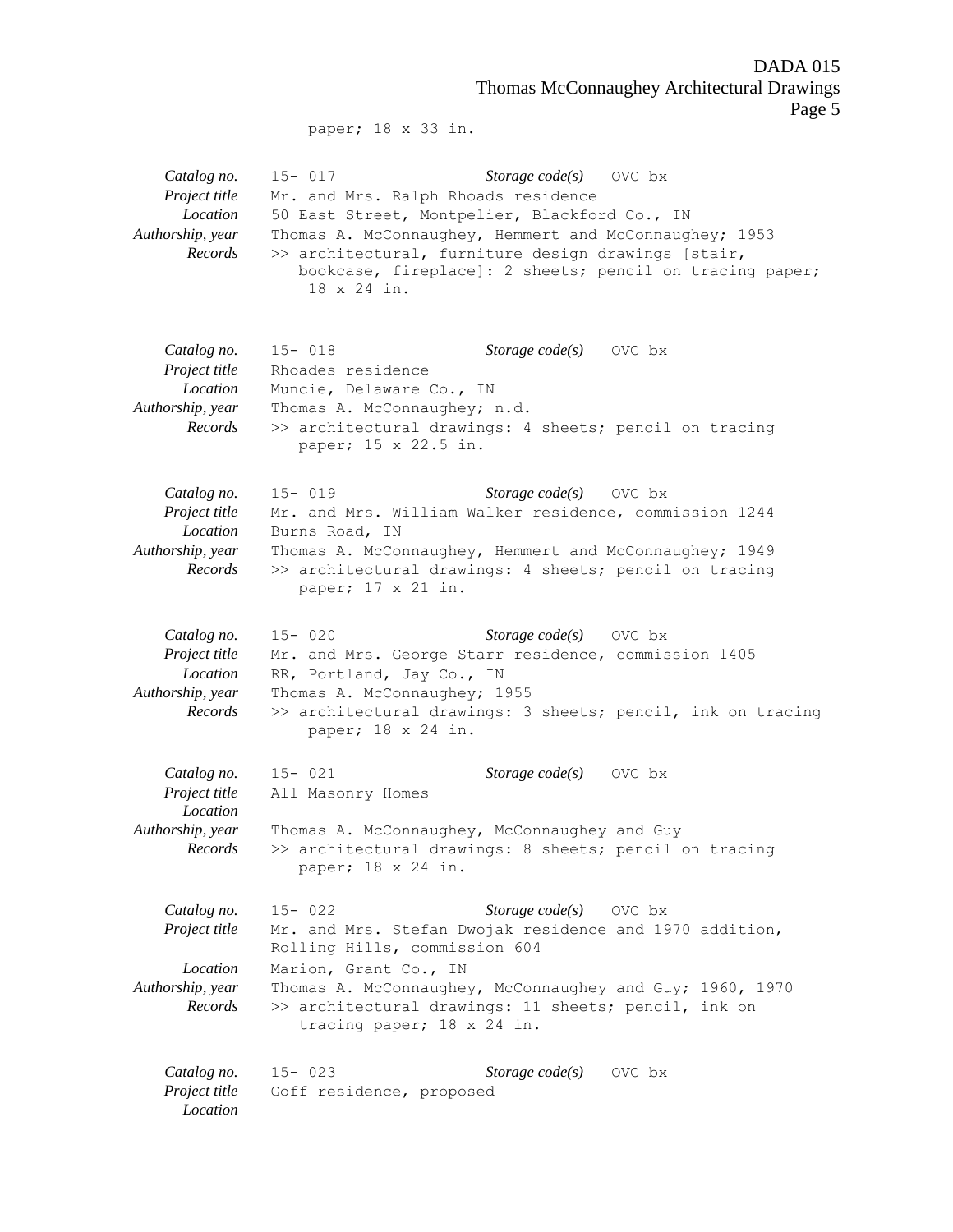Thomas McConnaughey Architectural Drawings Page 6 *Authorship, year* Thomas A. McConnaughey, McConnaughey and Guy; 1960 *Records* >> presentation drawings: 3 sheets; pencil, col. Pencil on tracing paper *Catalog no.* 15- 024 *Storage code(s)* OVC bx *Project title* Mr. and Mrs. Lester Cale residence, plan for remodel *Location* W. Washington Street, Hartford City, Blackford Co., IN *Authorship, year* Thomas A. McConnaughey, Hemmert and McConnaughey; 1948 *Records* >> architectural drawings: 4 sheets; pencil on vellum; 18 x 25 in. *Catalog no.* 15- 025 *Storage code(s)* OVC bx *Project title* Mr. and Mrs. Byron Nesbitt residence, lot 6, Westwood Acres, commission 1480 *Location* Portland, Jay Co., IN *Authorship, year* Thomas A. McConnaughey, McConnaughey and Guy; 1956 *Records* >> architectural drawings: 7 sheets; pencil on tracing paper; 18 x 24 in. *Catalog no.* 15- 026 *Storage code(s)* OVC bx *Project title* Mr. and Mrs. Lester Johnson residence remodel, commission 1377 *Location* Burlington Road, Muncie, Delaware Co., IN *Authorship, year* Thomas A. McConnaughey, Hemmert and McConnaughey; 1953 *Records* >> architectural drawings: 3 sheets; pencil on tracing paper; 19 x 28 in. *Catalog no.* 15- 027 *Storage code(s)* OVC bx *Project title* Mr. and Mrs. Paul McKeyy addition to Lake Webster residence, commussion 1402 *Location* North Webster, Kosciusko Co., IN *Authorship, year* Thomas A. McConnaughey; 1955 *Records* >> architectural drawings: 4 sheets; pencil, ink on tracing paper; 18 x 27.5 in. *Catalog no.* 15- 028 *Storage code(s)* OVC bx *Project title* Mr. and Mrs. Murray Holliday residence and garage *Location* S. R. 37 and 45th Street, Marion, Grant Co., IN *Authorship, year* Thomas A. McConnaughey, McConnaughey and Hemmert; 1941 *Records* >> architectural drawings: 5 sheets; pencil on tracing paper; 19 x 28 in. *Catalog no.* 15- 029 *Storage code(s)* OVC bx *Project title* Mr. and Mrs. William McDonald residence, commission 1272 *Location* 3100 Ashland Avenue, Muncie, Delaware Co., IN *Authorship, year* Thomas A. McConnaughey, Hemmert and McConnaughey; 1950 *Records* >> architectural drawings: 10 sheets; pencil on vellum; 17 x 26 in.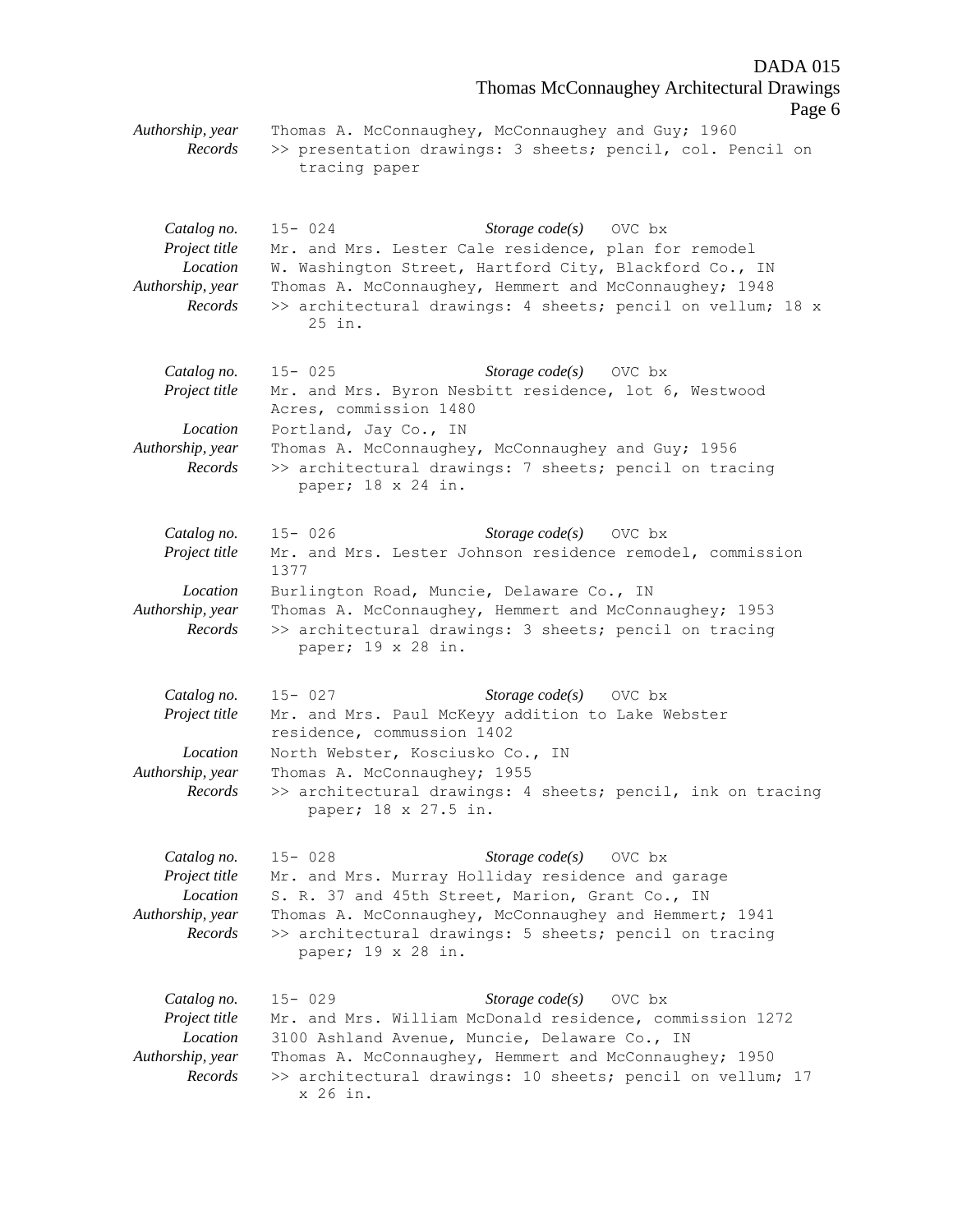Thomas McConnaughey Architectural Drawings

Page 7

|                              |                                                    | Page                                                                                                                  |
|------------------------------|----------------------------------------------------|-----------------------------------------------------------------------------------------------------------------------|
| Catalog no.                  | $15 - 030$                                         | Storage $code(s)$<br>bx                                                                                               |
| Project title                |                                                    | Mr. and Mrs. Fred Arend residence: details of cases in                                                                |
|                              | breakfast space                                    |                                                                                                                       |
| Location                     | Bluffton, Wells Co., IN                            |                                                                                                                       |
| Authorship, year<br>Records  |                                                    | Thomas A. McConnaughey, Hemmert and McConnaughey; 1955                                                                |
|                              | paper; 13. 5 x 15.5 in.                            | >> furniture design drawing: 1 sheet; pencil on tracing                                                               |
|                              |                                                    |                                                                                                                       |
|                              |                                                    |                                                                                                                       |
| Catalog no.                  | $15 - 031$                                         | Storage $code(s)$ OVC bx                                                                                              |
| Project title                | Park addition                                      | Mr. David Hyman residence plot plan and contours, Highland                                                            |
| Location                     | Marion, Grant Co., IN                              |                                                                                                                       |
| Authorship, year             | Thomas A. McConnaughey; 1955                       |                                                                                                                       |
| Records                      |                                                    | >> site plan: 1 sheet; ink on tracing paper; 13 x 22.5 in.                                                            |
|                              |                                                    |                                                                                                                       |
| Catalog no.                  | $15 - 032$                                         | Storage $code(s)$                                                                                                     |
| Project title                | Henry L. Johnson bath house                        |                                                                                                                       |
| Location                     | Red Bridge, IN                                     |                                                                                                                       |
| Authorship, year             | Thomas A. McConnaughey, McConnaughey and Guy; 1962 |                                                                                                                       |
| Records                      |                                                    | >> architectural drawing: 1 sheet; pencil on tracing paper;                                                           |
|                              | 16 x 14 in.                                        |                                                                                                                       |
|                              |                                                    |                                                                                                                       |
| Catalog no.                  | $15 - 033$                                         | Storage $code(s)$<br>OVC bx                                                                                           |
| Project title                | Mrs. Almeda Reynolds residence, commission 1277    |                                                                                                                       |
| Location                     | N. Main Street, Montpelier, Blackford Co., IN      |                                                                                                                       |
| Authorship, year             |                                                    | Thomas A. McConnaughey, Hemmert and McConnaughey; 1950                                                                |
| Records                      |                                                    | >> architectural drawings, furniture design: 8 sheets;                                                                |
|                              | pencil on tracing paper; 17 x 35 in.               |                                                                                                                       |
|                              |                                                    |                                                                                                                       |
| Catalog no.                  | $15 - 034$                                         | Storage $code(s)$<br>FF 15                                                                                            |
| Project title                | Mr. and Mrs. Gerald Gamester, commission 1240      |                                                                                                                       |
| <i>Location</i>              | S. R. 22, Hartford City, Blackford Co., IN         |                                                                                                                       |
| Authorship, year<br>Records  |                                                    | Thomas A. McConnaughey, Hemmert and McConnaughey; 1949<br>>> architectural drawings: 5 sheets; pencil on vellum; 18 x |
|                              | 35 in.                                             |                                                                                                                       |
|                              |                                                    |                                                                                                                       |
|                              |                                                    |                                                                                                                       |
| Catalog no.<br>Project title | $15 - 035$                                         | Storage code(s) $FF15$ , bx<br>Mr. and Mrs. Verne Powell residence, lot 35, Shady Hills,                              |
|                              | commission 1414                                    |                                                                                                                       |
| Location                     | Marion, Grant Co., IN                              |                                                                                                                       |
| Authorship, year             | Thomas A. McConnaughey; 1955                       |                                                                                                                       |
| Records                      |                                                    | A. architectural drawings: 10 sheets; pencil on tracing                                                               |
|                              | paper; 24 x 36 in.                                 |                                                                                                                       |
|                              |                                                    | B. proposal drawings; 2 sheets; bluelines; 11.5 x 20 in.                                                              |
|                              |                                                    |                                                                                                                       |
| Catalog no.                  | $15 - 036$                                         | Storage $code(s)$ d                                                                                                   |
| Project title                |                                                    | Mr. and Mrs. Patrick Larkin residence, commission 1315                                                                |
| Location                     |                                                    | Jefferson and Barber Streets, Hartford City, Blackford Co.,                                                           |
|                              | ΙN                                                 |                                                                                                                       |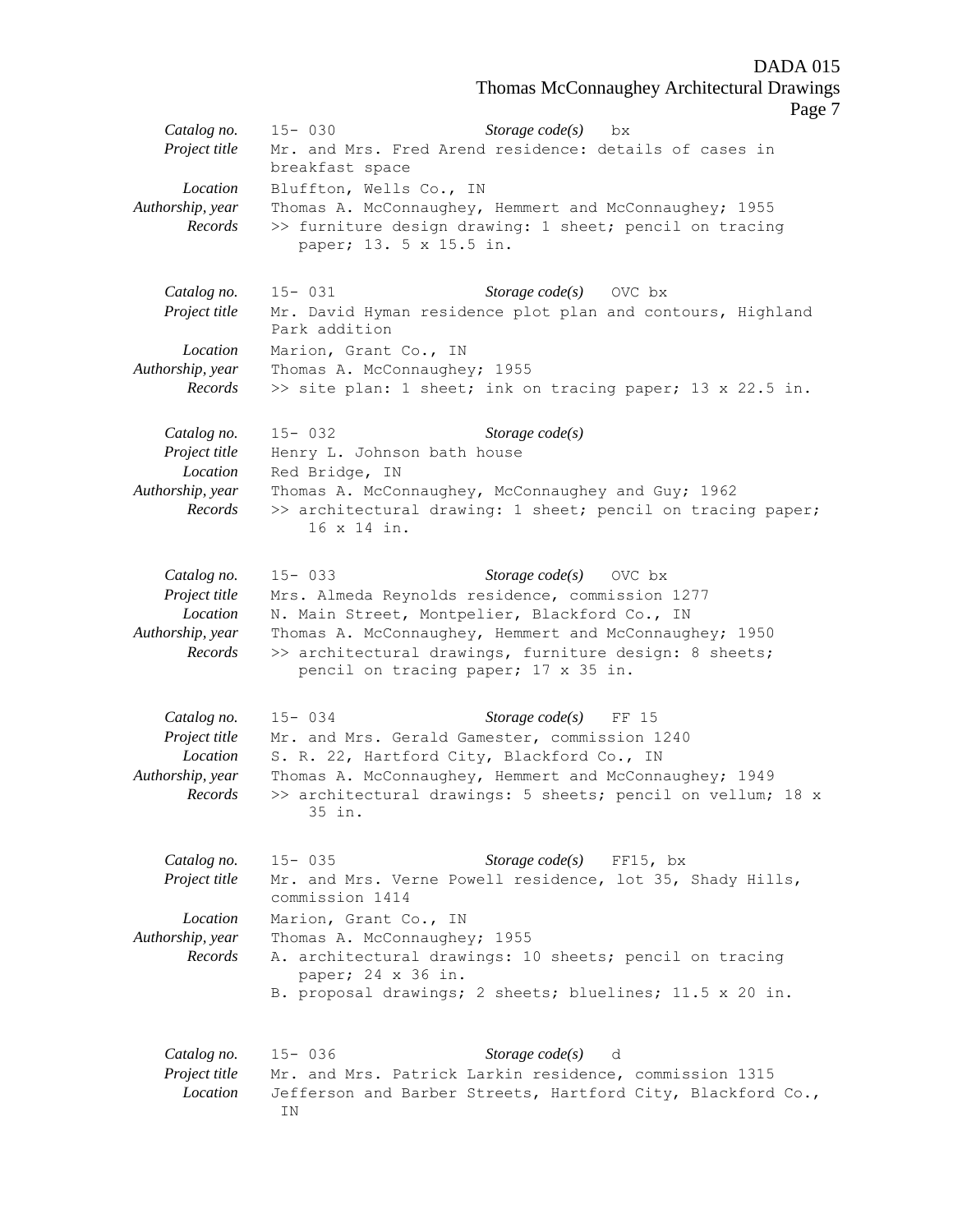Thomas McConnaughey Architectural Drawings Page 8 *Authorship, year* Thomas A. McConnaughey, Hemmert and McConnaughey; 1952 *Records* >> architectural drawings: 8 sheets; pencil on tracing paper; 21 x 36 in. *Catalog no.* 15- 037 *Storage code(s)* FF 15 *Project title* Mr. and Mrs. William Chaney residence, commission 1370 *Location* S. Main Street, Montpelier, Blackford Co., IN *Authorship, year* Thomas A. McConnaughey, Hemmert and McConnaughey; 1953 *Records* >> architectural drawings: 8 sheets; pencil, ink on tracing paper; 21 x 36 in. *Catalog no.* 15- 038 *Storage code(s)* FF 15 Project title Mr. and Mrs. Homer McKinley carport *Location* 700 W. Elm Street, Hartford City, Blackford Co., IN *Authorship, year* Thomas A. McConnaughey; 1954 *Records* >> architectural drawing: 1 sheet; pencil on tracing paper; 16.5 x 32.5 in. *Catalog no.* 15- 039 *Storage code(s)* FF 15 *Project title* Dr. and Mrs. Dwight A. Garrett residence remodel and office, commission 1401 *Location* 316 S. High Street, Hartford City, Blackford Co., IN *Authorship, year* Thomas A. McConnaughey; 1955 *Records* >> architectural drawings: 2 sheets; pencil, ink on tracing paper; 18 x 34 in. *Catalog no.* 15- 040 *Storage code(s)* FF 15 *Project title* Mr. and Mrs. S. H. Downey residence (The Oaks) *Location* Hartford City, Blackford Co., IN *Authorship, year* Thomas A. McConnaughey; 1967 *Records* >> architectural drawings: 2 sheets; pencil, ink on vellum; 24 x 36 in. *Catalog no.* 15- 041 *Storage code(s)* FF 15 *Project title* Building remodel for Ralph Chase *Location* 419-423 S. Walnut Street, Muncie, Delaware Co., IN *Authorship, year* Thomas McConnaughey, McConnaughey and Guy; 1963 *Records* >> architectural drawings: 5 sheets; pencil on tracing paper; 24 x 36 in. *Catalog no.* 15- 042 *Storage code(s)* FF 15 *Project title* Kriegbaum Farm Equipment storefront, commission 592 *Location Authorship, year* Thomas McConnaughey, McConnaughey and Guy; 1959 *Records* >> architectural drawings: 2 sheets; pencil on tracing paper; 24 x 36 in. *Catalog no.* 15- 043 *Storage code(s)* FF 15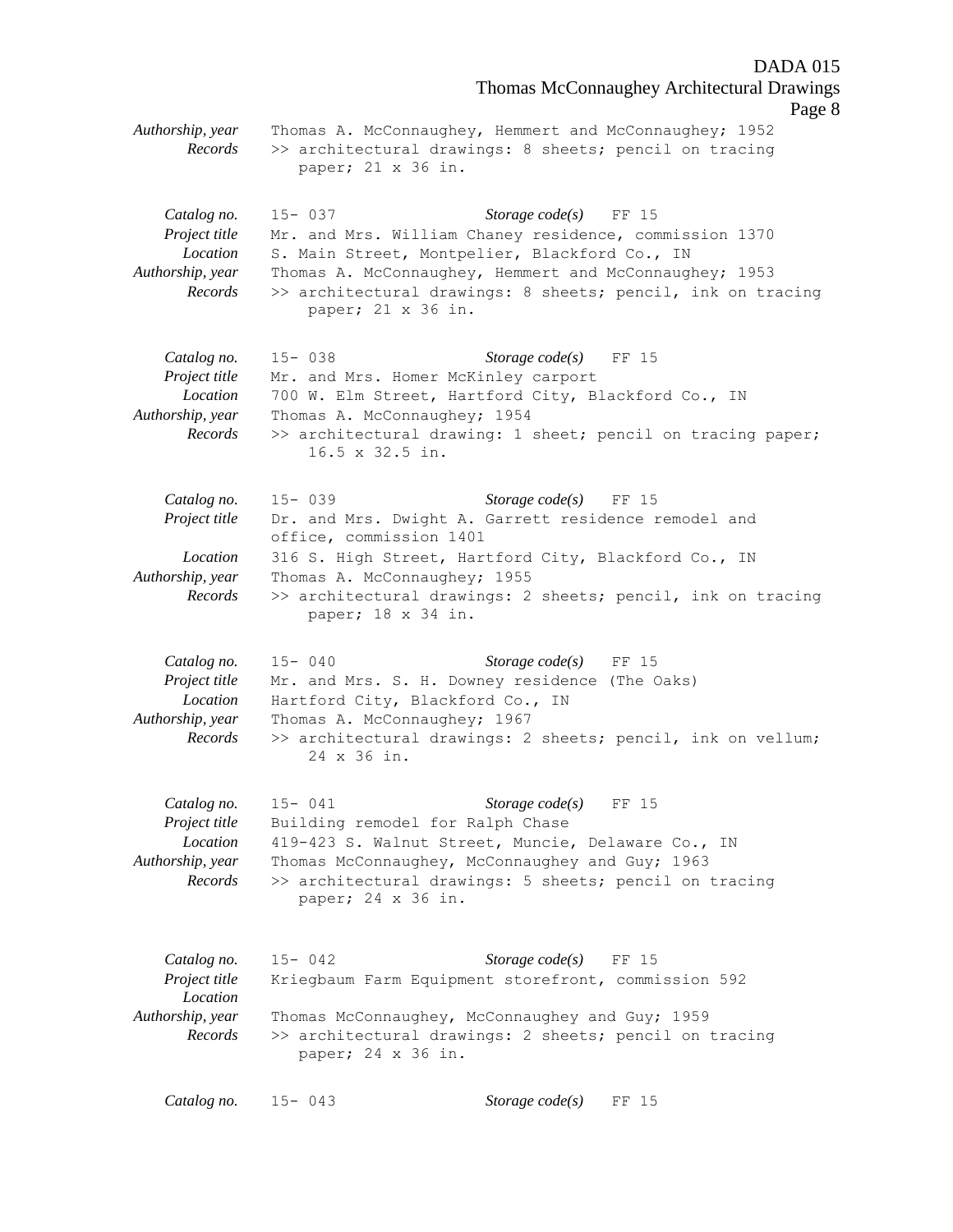Thomas McConnaughey Architectural Drawings

Page 9

*Project title* Plaza Bowl addition, commission 6202 *Location* Kem Road, Marion, Grant Co., IN *Authorship, year* Thomas McConnaughey, McConnaughey and Guy; 1961 *Records* >> architectural drawings: 16 sheets; pencil, ink on tracing paper; 24 x 36 in. *Notes* Piano bar, nursery *Catalog no.* 15- 044 *Storage code(s)* FF 15 *Project title* Restaurant remodel for Mr. and Mrs. William Bader, commission 68276 *Location* Jackson and High Streets, Muncie, Delaware Co., IN *Authorship, year* Thomas McConnaughey; 1968 *Records* >> architectural drawings: 4 sheets; pencil on tracing paper; 24 x 36 in. *Catalog no.* 15- 045 *Storage code(s)* bx *Project title* Storeroom *Location* Adams and 5th Streets, Marion, Grant Co., IN *Authorship, year* Thomas McConnaughey *Records* >> architectural drawing: 1 sheet; pencil on tracing paper; 18 x 28.5 in. *Catalog no.* 15- 046 *Storage code(s)* OVC bx *Project title* Wesleyan Methodist Church, commission 1479 *Location* Fairmount, Grant Co., IN *Authorship, year* Thomas McConnaughey; 1956 *Records* >> architectural drawings: pencil, ink on tracing paper; 18 x 23.5 in. *Catalog no.* 15- 047 *Storage code(s)* FF 15 *Project title* St. Joseph Church, two new entrances, commission 6107 *Location* 1306 South A Street, Elwood, Madison Co., IN *Authorship, year* Thomas McConnaughey, McConnaughey and Guy; 1961 *Records* >> architectural drawings: 6 sheets; pencil on tracing paper; 24 x 36 in. and smaller *Catalog no.* 15- 048 *Storage code(s)* FF 15 *Project title* St. Joseph Parish Center *Location* West A Street, Elwood, Madison Co., IN *Authorship, year* Thomas McConnaughey, McConnaughey and Guy; 1961 *Records* >> architectural drawings, sketches: 6 sheets; pencil, ink on tracing paper; 24 x 36 in. *Catalog no.* 15- 049 *Storage code(s)* FF *Project title* Yorktown Methodist Church, commission 1285 *Location* Yorktown, Delaware Co., IN *Authorship, year* Thomas McConnaughey, Hemmert and McConnaughey; 1951 *Records* A. architectural, presentation drawings: 25 sheets; pencil on tracing paper; 24 x 36 in.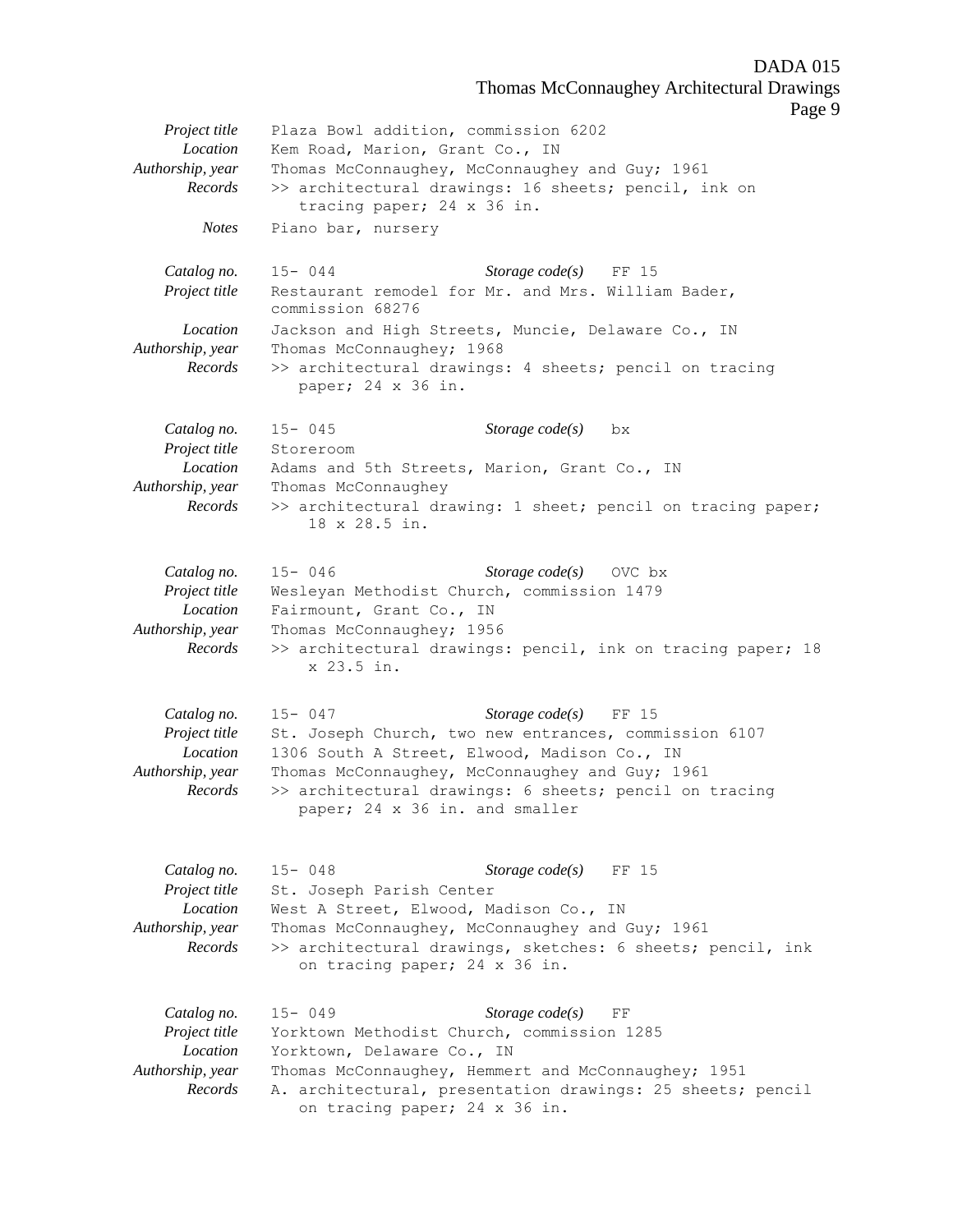DADA 015 Thomas McConnaughey Architectural Drawings Page 10 B. architectural drawings: 12 sheets; pencil on tracing paper; 14.5 x 18 in. and smaller *Catalog no.* 15- 050 *Storage code(s)* FF 15 *Project title* Upland Friends Church, commission 68267 *Location* S. Main Street and Bragg Avenue, Upland, Grant Co., IN *Authorship, year* Thomas McConnaughey, McConnaughey and Associates; 1968, 1971 *Records* >> architectural, presentation drawings: 8 sheets; pencil, ink on tracing paper; 24 x 36 in. *Catalog no.* 15- 051 *Storage code(s)* d *Project title* Shawley Memorial Assembly of God, commission 1325 *Location* 1005 E. 29th Street, Marion, Grant Co., IN *Authorship, year* Thomas McConnaughey, Hemmert & McConnaughey; 1952 *Records* >> architectural drawings: 2 sheets; pencil on tracing paper; 20 x 35 in. *Catalog no.* 15- 052 *Storage code(s)* FF, bx *Project title* Richland Chapel Methodist Church, commission 6304 *Location* 508 N-900 W. Richland Township, Grant Co., IN *Authorship, year* Thomas McConnaughey; 1963 *Records* A. architectural drawings: 9 sheets; pencil, ink on tracing paper; 24 x 36 in. B. architectural drawings: 19 sheets; pencil, ink on tracing paper; 15 x 18 in.; OV\_ box *Catalog no.* 15- 053 *Storage code(s)* FF 6 *Project title* Versailles Baptist Church *Location* Versailles, Ripley Co., IN *Authorship, year* Thomas McConnaughey, McConnaughey Architects; 1962 *Records* >> proposed sketch: 1 sheet; pencil on tracing paper; 17.5 x 29 in. *Catalog no.* 15- 054 *Storage code(s)* FF 15 *Project title* Penn Friends Church, proposed *Location* Cassopolis, Cass Co., MI *Authorship, year* McConnaughey and Associates *Records* >> proposal sketch: 1 sheet; pencil, ink on tracing paper; 24 x 36 in. *Catalog no.* 15- 055 *Storage code(s)* FF 6 *Project title* St. Paul Methodist Church, commission 594 *Location* Pittsburgh and Lumbard Streets, Fort Wayne, Allen Co., IN *Authorship, year* McConnaughey and Guy; 1959 *Records* >> architectural drawings: 22 sheets; pencil, ink on tracing paper; 24 x 36 in. and smaller *Catalog no.* 15- 056 *Storage code(s)* FF 111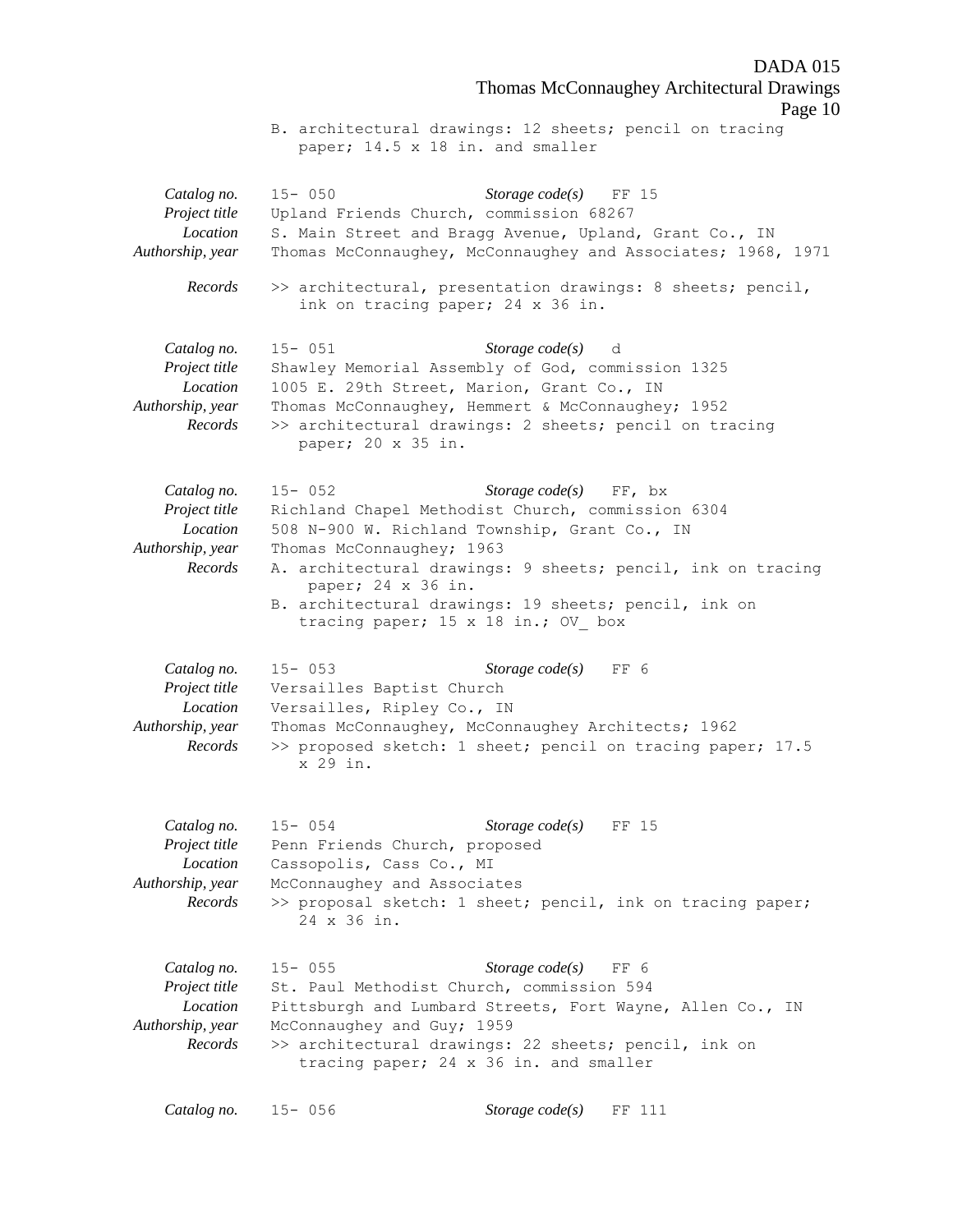Thomas McConnaughey Architectural Drawings Page 11 *Project title* Remodeling apartment building for Robert Knecht *Location* Cherry Street and Water Streets, Hartford City, Blackford Co., IN *Authorship, year* Thomas McConnaughey *Records* >> architectural drawings: 2 sheets; pencil on tracing paper; 13 x 20 in. *Catalog no.* 15- 057 *Storage code(s)* FF 111 *Project title* Scoggins apartments *Location* Terre Haute, Vigo Co., IN *Authorship, year* Thomas McConnaughey *Records* >> proposed sketches: 2 sheets; pencil on vellum; 18 x 24 in. *Catalog no.* 15- 058 *Storage code(s)* FF 6 *Project title* Remodel of residence to apartments, owned by L. O. Hamilton, commission 1463 *Location* 605 S. Branson Street, Marion, Grant Co., IN *Authorship, year* Thomas A. McConnaughey; 1955 *Records* >> architectural drawings: 3 sheets; pencil, ink on tracing paper; 18 x 28 in. *Catalog no.* 15- 059 *Storage code(s)* FF 111 *Project title* Apartment remodel for Edna Snell, commission 607 *Location* 408 N. High Street, Hartford City, Blackford Co., IN *Authorship, year* McConnaughey & Guy; 1960 *Records* >> architectural drawings: 7 sheets; pencil, ink on tracing paper *Catalog no.* 15- 060 *Storage code(s)* FF 6 *Project title* Mr. and Mrs. J. W. Kirkpatrick apartment remodel *Location* Ashland Avenue and Alameda, Muncie, Delaware Co., IN *Authorship, year* McConnaughey and Hemmert, 208 Rivoli Building, Muncie; 1941 *Records* >> architectural drawings: 5 sheets; pencil on tracing paper; 21 x 31.5 in. *Catalog no.* 15- 061 *Storage code(s)* FF 6 *Project title* "Typical Townhouse Apartments" for Highland North, Inc., commission 6712 *Location* Highland Avenue and Quarry Road, Marion, Grant Co., IN *Authorship, year* Thomas McConnaughey; 1967 *Records* >> presentation sketches, floor plan: 1 sheet; pencil, ink on vellum; 24 x 36 in. *Catalog no.* 15- 062 *Storage code(s)* FF 6 *Project title* Apartment remodel. Neal Banter, owner *Location* 426 N. Washington Street, Marion, Grant Co., IN *Authorship, year* Thomas McConnaughey, McConnaughey & Guy; 1961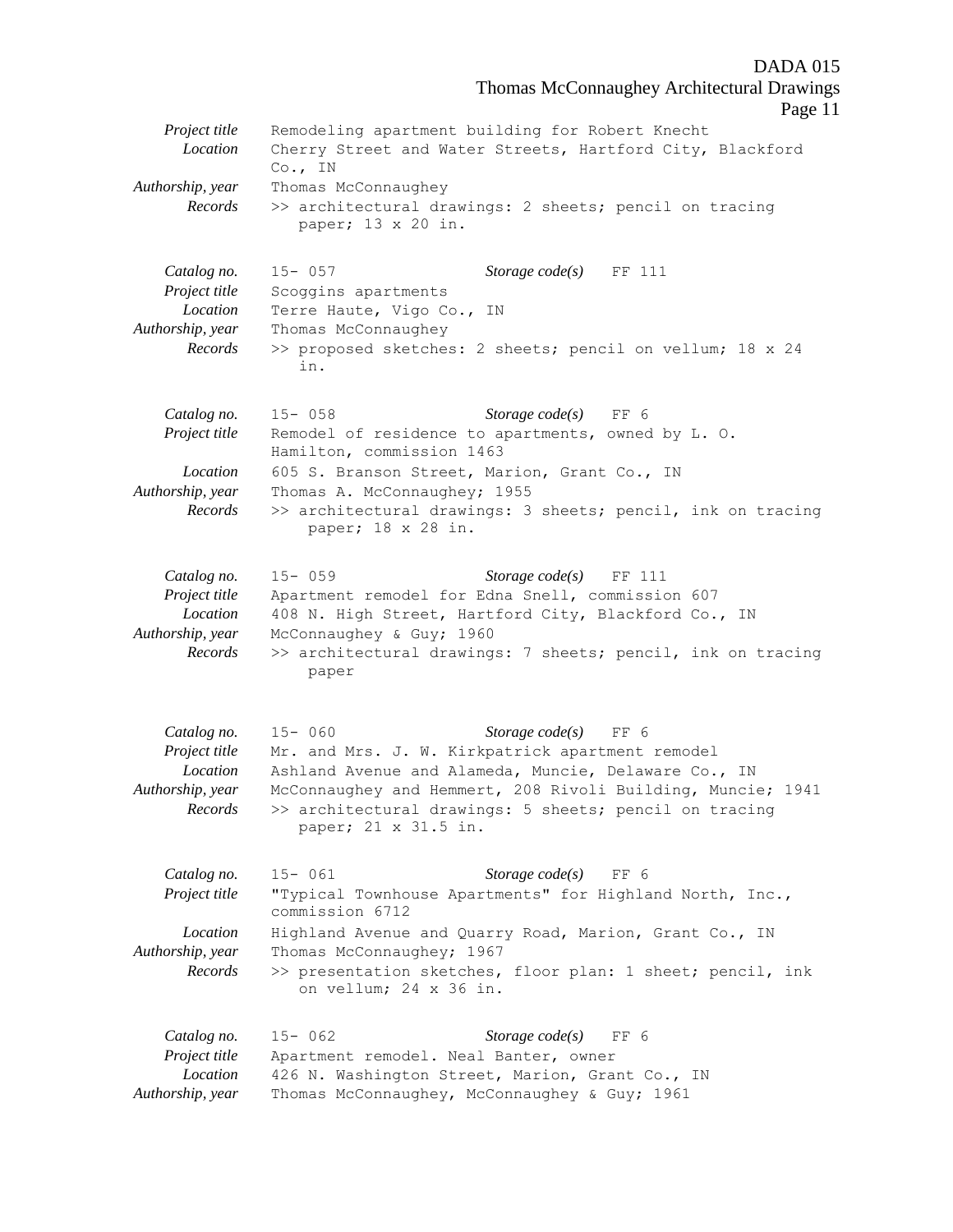DADA 015 Thomas McConnaughey Architectural Drawings Page 12 *Records* >> presentation drawings: 3 sheets; pencil, col. Pencil on tracing paper; 18.5 x 36 in. *Catalog no.* 15- 063 *Storage code(s)* FF 6 *Project title* Lake View Manor *Location Authorship, year* Thomas McConnaughey *Records* >> perspective drawing: 2 sheets; pencil on tracing paper; 24 x 36 in. *Catalog no.* 15- 064 *Storage code(s)* FF 111 *Project title* Methodist Parsonage *Location* Elwood, Madison Co., IN *Authorship, year* Thomas A. McConnaughey; Oren Brown, general contractor *Records* >> Architectural drawings: 7 sheets; pencil, ink on tracing paper; 16 x 22 in. *Catalog no.* 15- 065 *Storage code(s)* FF 111 *Project title* Gaston M. E. Church Sunday School addition *Location* Gaston, Delaware Co., IN *Authorship, year* McConnaughey & Guy; 1959 *Records* >> Architectural drawings: 7 sheets; pencil on tracing paper, bluelines; 16.5 x 20 in. *Catalog no.* 15- 066 *Storage code(s)* OVC bx *Project title* Highland Avenue Methodist Church, commission 5910 *Location* Highland Avenue & Meridian Street, IN *Authorship, year* McConnaughey & Guy; 1959 *Records* >> Architectural drawings: 10 sheets; pencil on tracing paper; 18 x 24 in. *Catalog no.* 15- 067 *Storage code(s)* FF 6 *Project title* Marion Baptist Temple, commission 6712 *Location* Pennsylvania Street & Monroe Pike, Marion, Grant Co., IN *Authorship, year* Thomas A. McConnaughey, drawn by Ron Erb; 1967 *Records* >> Architectural drawings: 20 sheets; pencil, ink on tracing paper; 24 x 36 in. *Catalog no.* 15- 068 *Storage code(s)* FF 6 *Project title* Immanuel Baptist Church Fellowship Hall *Location* E. 38th Street, Marion, Grant Co., IN *Authorship, year* Thomas A. McConnaughey *Records* >> Architectural drawings: 1 sheet; pencil on tracing paper; 24 x 36 in. *Catalog no.* 15- 069 *Storage code(s)* FF 6 *Project title* Mr. and Mrs. Patrick Larkin residence, commission 1315 *Location* Jefferson & Barber Streets, Hartford City, Blackford Co., IN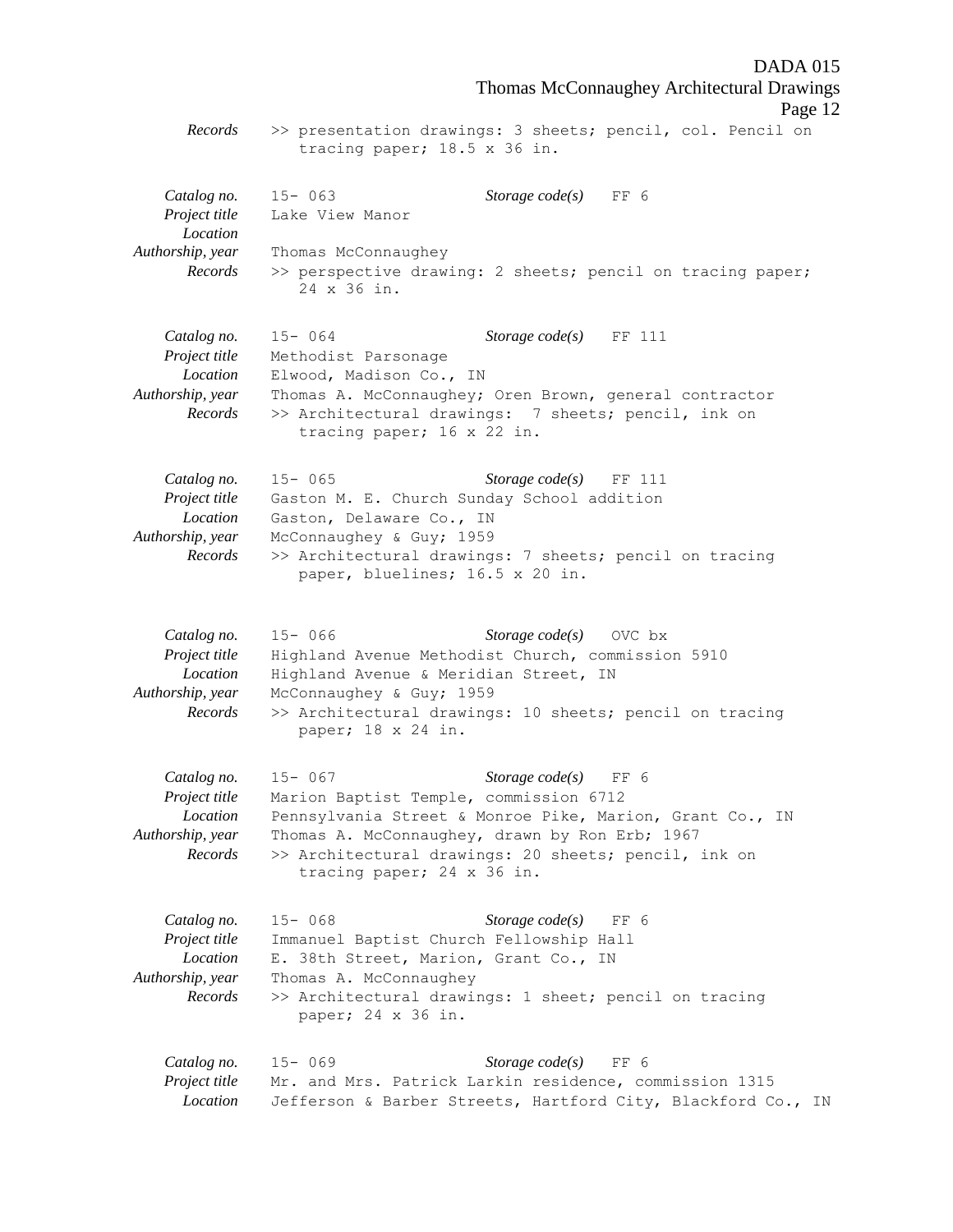DADA 015 Thomas McConnaughey Architectural Drawings Page 13 *Authorship, year* Thomas A. McConnaughey *Records* >> architectural drawings: 8 sheets; pencil, ink on tracing paper; 21 x 36 in. *Catalog no.* 15- 070 *Storage code(s)* FF 112 *Project title* National Holiness Missionary Society new offices *Location* Marion, Grant Co., IN *Authorship, year* Thomas A. McConnaughey; 1953 *Records* >> architectural drawings: 2 sheets; pencil, ink on tracing paper; 14 x 34.5 in. *Catalog no.* 15- 071 *Storage code(s)* FF 112 *Project title* Main Street Methodist Church remodel *Location* Muncie, Delaware Co., IN *Authorship, year* Thomas McConnaughey, commission 1332; 1952 *Records* >> architectural drawings: 4 sheets; pencil, ink on tracing paper; 17 x 34.5 in. *Catalog no.* 15- 072 *Storage code(s)* d *Project title* Northeast Church of God *Location* E. Bradford Street, Marion, Grant Co., IN *Authorship, year* Thomas McConnaughey, commission 6106; 1961 *Records* >> architectural drawings: 7 sheets; pencil, ink on tracing paper; 24 x 36 in. *Catalog no.* 15- 073 *Storage code(s)* d *Project title* Lincoln Boulevard Church of the Nazarene Day Nursery *Location* Lincoln Boulevard & 33rd Street, Marion, Grant Co., IN *Authorship, year* Thomas A. McConnaughey *Records* >> architectural drawings: 1 sheet; pencil on tracing paper; 24 x 36 in.

*Catalog no.* 15- 074 *Storage code(s)* d *Project title* Pilgrim Holiness Church *Location* S. Boots Street, Marion, Grant Co., IN *Authorship, year* Thomas A. McConnaughey; 1956 *Records* >> architectural drawings: 3 sheets; pencil on tracing paper; 24 x 36 in.

*Catalog no.* 15- 075 *Storage code(s)* d *Project title* Town Hall & Fire Station *Location* Van Buren, Grant Co., IN *Authorship, year* Thomas A. McConnaughey, commission 69290; 1969 *Records* >> architectural drawings: 5 sheets; pencil on tracing paper; 24 x 36 in.

*Catalog no.* 15- 076 *Storage code(s)* d *Project title* Fire Station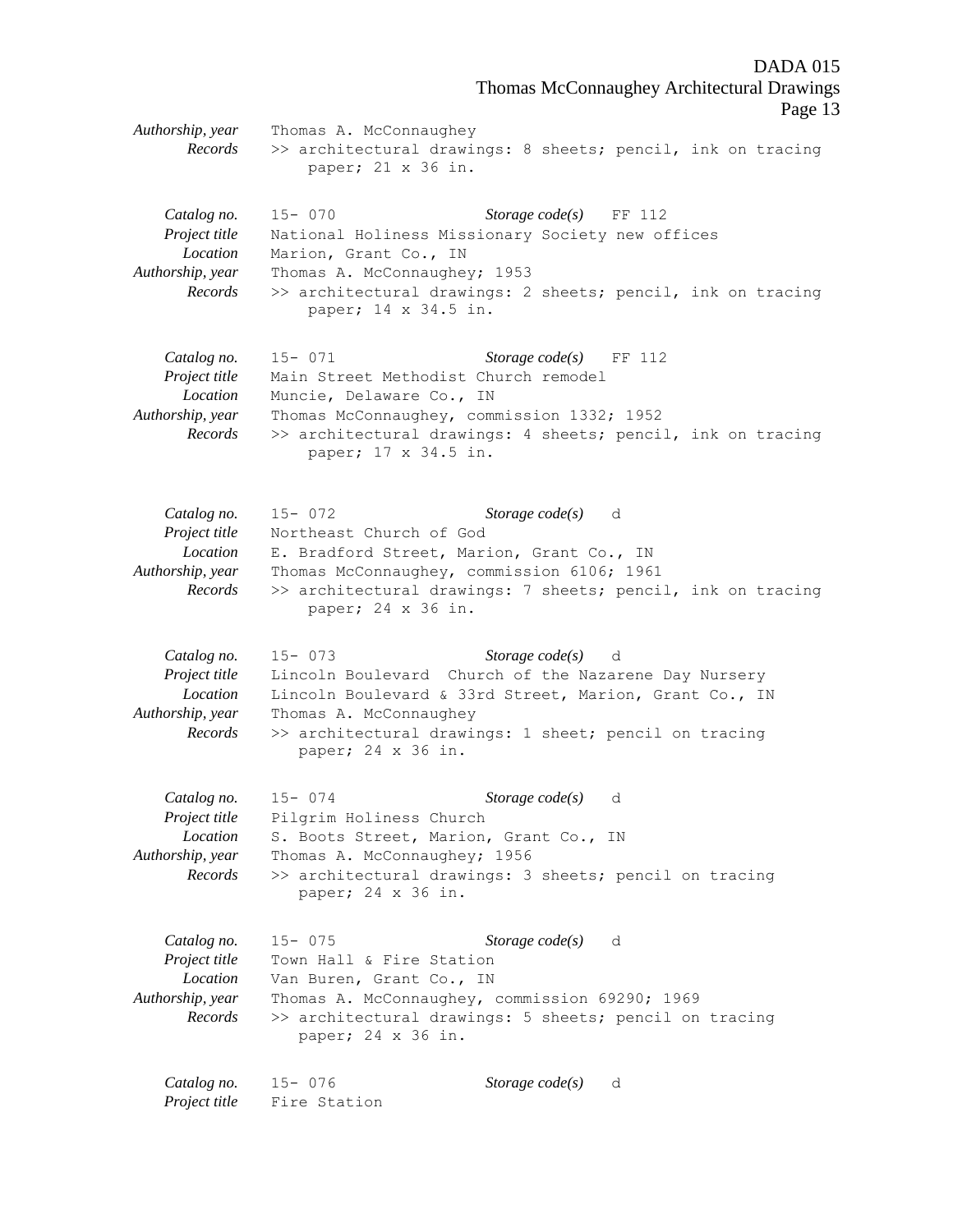Thomas McConnaughey Architectural Drawings

Page 14

*Location* Yorktown, Delaware Co., IN *Authorship, year* McConnaughey & Guy, commission 6208; 1962 *Records* >> architectural drawings: 9 sheets; original drwgs, blueprint; pencil on tracing paper; 24 x 36 in. *Catalog no.* 15- 077 *Storage code(s)* d *Project title* Mill Township Fire Station *Location* Jonesboro, Grant Co., IN *Authorship, year* Thomas McConnaughey, commission 6405; 1964 *Records* >> Architectural drawings: 3 sheets, pencil, ink on tracing paper, 24 x 36 in. *Catalog no.* 15- 078 *Storage code(s)* d *Project title* Fire Station #5 *Location* Kem Road and Park Avenue, Marion, Grant Co., IN *Authorship, year* Thomas A. McConnaughey, commission 6506 *Records* >> Architectural drawings: 6 sheets; pencil, ink on tracing paper; 24 x 36 in. *Catalog no.* 15- 079 *Storage code(s)* d *Project title* Fire Station #1 *Location* 4th and Boots Streets, Marion, Grant Co., IN *Authorship, year* McConnaughey & Guy, commission 6108; 1961 *Records* >> architectural drawings: 9 sheets; bluelines; 24 x 36 in. *Notes* Located in archivist's office flat files *Catalog no.* 15- 080 *Storage code(s)* FF 111 *Project title* Fire Station, proposed *Location* Miller Avenue, Marion, Grant Co., IN *Authorship, year* McConnaughey & Guy *Records* >> Architectural drawings: original drwgs, blueprints; pencil on tracing paper; *Notes* blueprints located in archivist's office flat files *Catalog no.* 15- 081 *Storage code(s)* d *Project title* Washington Township Fire Station #3 *Location* 817 E. 86th Street, Indianapolis, Marion Co., IN *Authorship, year* Vonnegut, Wright, & Porteous, Inc., commissions 292, 274; 1957 *Records* >> architectural drawings: blueprints; 6 sheets; 24 x 36 in. *Catalog no.* 15- 082 *Storage code(s)* d *Project title* Washington Township Fire Station #2 *Location* 5127 Michigan Road, Indianapolis, Marion Co., IN *Authorship, year* Vonnegut, Wright, & Porteous, Inc., commission 274; 1957 *Records* >> Architectural drawings: blueprints; 7 sheets; 24 x 36 in. *Catalog no.* 15- 083 *Storage code(s)* d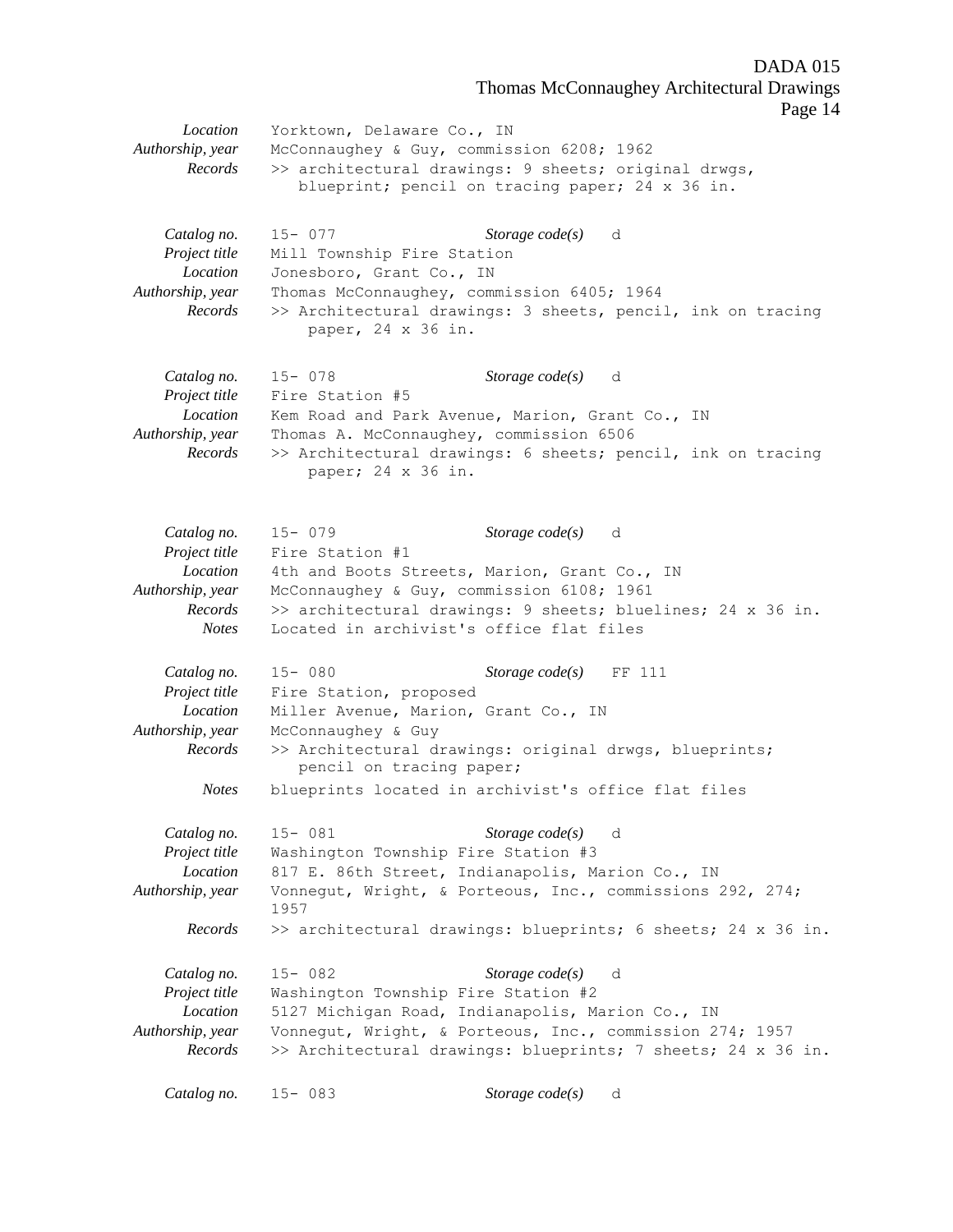DADA 015 Thomas McConnaughey Architectural Drawings

Page 15

*Project title* Fire Station *Location* Tillotson Avenue, Muncie, Delaware Co., IN *Authorship, year* McConnaughey & Guy; 1958 *Records* >> architectural drawings: proposal drwgs; 2 sheets; pencil on tracing paper; 17 x 20 in. *Catalog no.* 15- 084 *Storage code(s)* FF 112 *Project title* Fire Station *Location* Mock Avenue and 21st Streets, Muncie, Delaware Co., IN *Authorship, year* McConnaughey & Guy; 1958 *Records* >> architectural drawings: presentation drwgs; pencil on tracing paper; 17 x 20 in. *Catalog no.* 15- 085 *Storage code(s)* d *Project title* Fire Station No. 5 *Location* Muncie, Delaware Co., IN *Authorship, year* Hamilton & Graham, commission #959; 1959 *Records* >> architectural drawings: 14 sheets; 24 x 36 in. *Catalog no.* 15- 086 *Storage code(s)* d *Project title* First Christian Church *Location* Chesterfield, Madison Co., IN *Authorship, year* Thomas McConnaughey & Associates; 1960s *Records* >> architectural drawings: presentation, studies; 4 sheets; pencil/ink on tracing paper *Catalog no.* 15- 087 *Storage code(s)* d *Project title* First Presbyterian Church *Location* Fifth & Gallatin Streets, Marion, Grant Co., IN *Authorship, year* Thomas McConnaughey; 1964 *Records* >> architectural drawings *Catalog no.* 15- 088 *Storage code(s)* d *Project title* Mt. Etna Methodist Church Addition *Location* Mount Etna, Huntington Co., IN *Authorship, year* McConnaughey & Guy Architects, commission 6113; 1961 *Records* >> architectural drawings: 11 sheets; pencil, ink on tracing paper; 18 x 24 in. *Catalog no.* 15- 089 *Storage code(s)* d *Project title* Marion Baptist Temple *Location* Pennsylvania Street & Monroe Pike, Marion, Grant Co., IN *Authorship, year* Thomas A. McConnaughey, commission 6712; 1967 *Records* >> mechanical & electrical drawings: 3 sheets; pencil, ink on tracing paper; 24 x 36 in. *Catalog no.* 15- 090 *Storage code(s)* d *Project title* Presbyterian Youth Center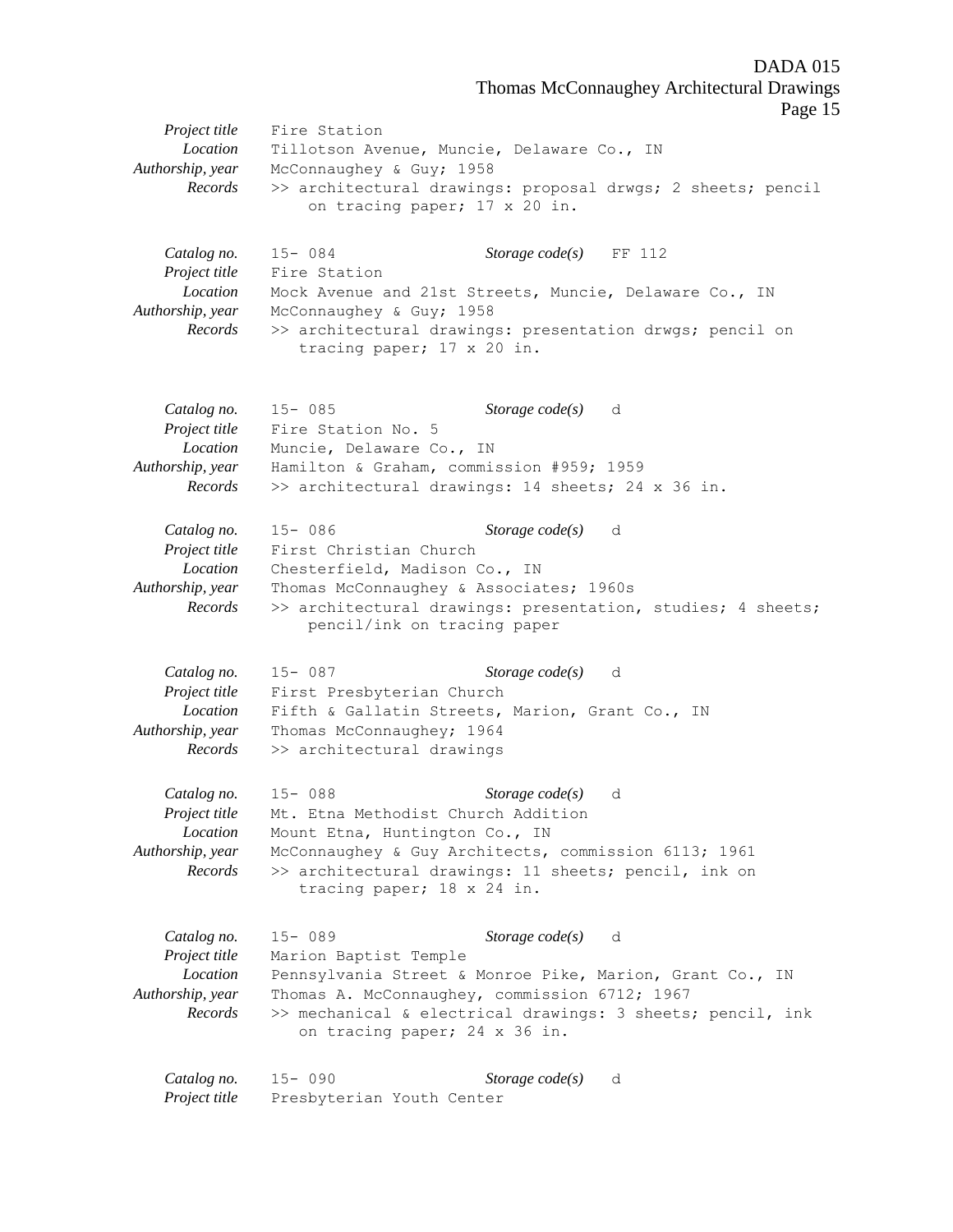DADA 015 Thomas McConnaughey Architectural Drawings Page 16 *Location* Sixth & Boots Street, Marion, Grant Co., IN *Authorship, year* McConnaughey & Guy Architects; 1960 *Records* >> architectural drawings: 4 sheets; blueline; 20 x 36 in. and smaller *Catalog no.* 15- 091 *Storage code(s)* d

*Project title* Junior Department First Presbyterian Church Remodel *Location* Sixth & Gallatin Streets, Marion, Grant Co., IN *Authorship, year* McConnaughey & Guy, commission 577; 1957 *Records* >> architectural drawings: 2 sheets; pencil on tracing paper; 23 x 35.5 in. *Notes* located in roll 8

*Catalog no.* 15- 092 *Storage code(s)* d *Project title* Presbyterian Youth Center *Location* Corner of Fifth & Gallatin Street, Marion, Grant Co., IN *Authorship, year* Thomas A. McConnaughey, commission 6409; 1965 *Records* >> architectural drawings: 12 sheets; pencil, ink on tracing paper; 24 x 36 in. and smaller *Notes* located in roll 8

*Catalog no.* 15- 093 *Storage code(s)* d *Project title* Eaton Nazarene Church Remodel *Location* Eaton, Delaware Co., IN *Authorship, year* Thomas A. McConnaughey, commission 6716; 1967 *Records* >> architectural, preliminary drawings: 12 sheets; pencil, ink on tracing paper; 24 x 36 in. and smaller *Notes* located in roll 8

*Catalog no.* 15- 094 *Storage code(s)* d *Project title* First Church of the Nazarene *Location* South Harrison Street, Alexandria, Madison Co., IN *Authorship, year* Thomas A. McConnaughey, commission 1461; 1955 *Records* >> architectural drawings: 6 sheets; ink on tracing paper; 21 x 36 in. and smaller

*Catalog no.* 15- 095 *Storage code(s)* d *Project title* First Church of the Nazarene addition *Location* 2308 South Jackson Street, Anderson, Madison Co., IN *Authorship, year* Hemmert & McConnaughey, commission 1389; 1954 *Records* >> architectural drawings: 5 sheets; pencil, ink on tracing paper; 21 x 36 in.

*Catalog no.* 15- 096 *Storage code(s)* d *Project title* First Wesleyan Methodist Church *Location* NE Corner of 12th & Perkins Streets, Muncie, Delaware Co., IN *Authorship, year* McConnaughey & Hemmert *Records* >> architectural drawings: 6 sheets; pencil on tracing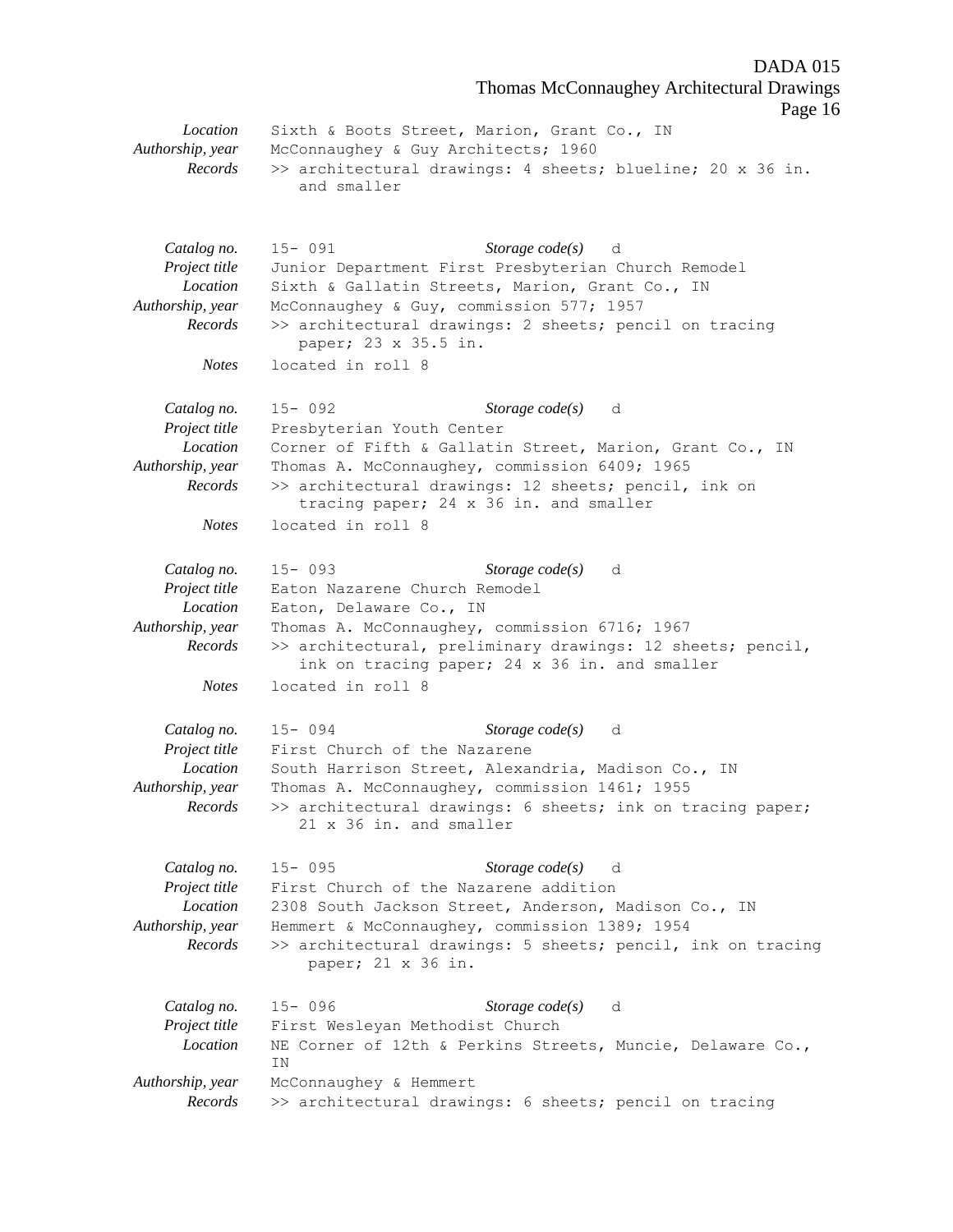DADA 015 Thomas McConnaughey Architectural Drawings Page 17

paper; 15 x 32 in.

*Catalog no.* 15- 097 *Storage code(s)* d *Project title* First Methodist Church Parsonage *Location* Berkley Drive, Marion, Grant Co., IN *Authorship, year* McConnaughey & Guy; 1956-57 *Records* >> architectural drawings: 7 sheets; pencil on tracing paper; 18 x 32.5 in. *Catalog no.* 15- 098 *Storage code(s)* d *Project title* First Southern Baptist Church *Location* Miller Avenue & Spencer Street, Marion, Grant Co., IN *Authorship, year* McConnaughey & Guy, commission 5916; 1959 *Records* >> architectural drawings: 10 sheets; pencil, ink on tracing paper; 24 x 36 in. and smaller *Catalog no.* 15- 099 *Storage code(s)* d *Project title* Christian & Missionary Alliance Church *Location Authorship, year Records* >> elevation drawing: 1 sheet; pencil on tracing paper; 18 x 24 in. *Catalog no.* 15- 100 *Storage code(s)* d *Project title* Store & Office Building *Location* SE Corner of 40th & Ninth Streets, Greenfield, Hancock Co., IN *Authorship, year* McConnaughey & Guy *Records* >> architectural drawings: 3 sheets; pencil, ink on tracing paper; 15 x 20 in. *Catalog no.* 15- 101 *Storage code(s)* d *Project title* Abbott Enterprises Inc Office Building *Location* North Wheeling Avenue, Muncie, Delaware Co., IN *Authorship, year Records* >> architectural drawings: 6 sheets; pencil on paper blueline; 18 x 24 in. *Catalog no.* 15- 102 *Storage code(s)* d *Project title* Stefan Dwojak Rental, Office, & Warehouse Buildings *Location* State Roads 9 & 37, Marion, Grant Co., IN *Authorship, year* Thomas A. McConnaughey; 1966 *Records* >> architectural drawings: 2 sheets; pencil, ink on tracing paper; 24 x 36 in. and smaller *Catalog no.* 15- 103 *Storage code(s)* d *Project title* Donald Dunnuck Attorney Office *Location* 114 South Walnut Street, Muncie, Delaware Co., IN *Authorship, year* Thomas A. McConnaughey & Associates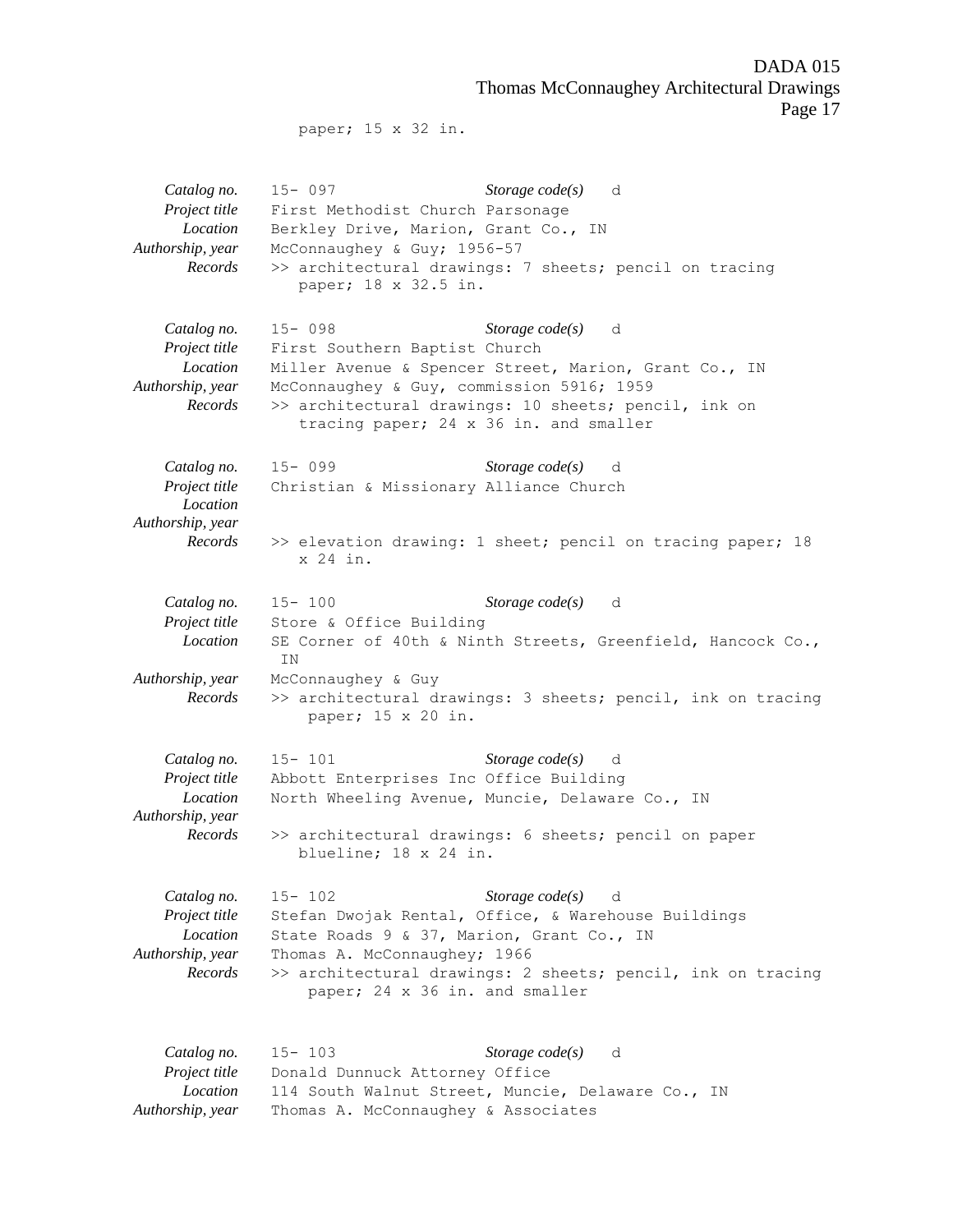DADA 015 Thomas McConnaughey Architectural Drawings Page 18 *Records* >> architectural drawings: 4 sheets; pencil, ink on tracing paper; 24 x 36 in. *Catalog no.* 15- 104 *Storage code(s)* d *Project title* J.C. McRae office building *Location* East Fourth Street, Marion, Grant Co., IN *Authorship, year* McConnaughey & Guy; 1958 *Records* >> architectural drawing: 1 sheet; pencil on tracing paper; 14 x 34 in. *Catalog no.* 15- 105 *Storage code(s)* d *Project title* Milford Loan Corporation offices *Location* NE Corner of Jackson & Sixth Street, Anderson, Madison Co., IN *Authorship, year* Thomas A. McConnaughey; 1965 *Records* >> architectural drawings: 4 sheets; pencil on tracing paper; 18 x 21 in. and smaller *Catalog no.* 15- 106 *Storage code(s)* d *Project title* Broderick Company personnel office addition: division of Harsco Corporation *Location* Muncie, Delaware Co., IN *Authorship, year* Thomas A. McConnaughey & Associates, commission 71307; 1971 *Records* >> architectural drawings: 2 sheets; pencil, ink on tracing paper; 24 x 36 in. *Catalog no.* 15- 107 *Storage code(s)* d *Project title* Chic & Rod Haughey Commercial Building *Location* Muncie, Delaware Co., IN *Authorship, year* Thomas A. McConnaughey, commission 6501; 1965 *Records* >> architectural drawings: 6 sheets; pencil, ink on tracing paper; 24 x 36 in. and smaller *Catalog no.* 15- 108 *Storage code(s)* d *Project title* Landis & Shanklin Ins. Office *Location* 414 South Gallatin Street, Marion, Grant Co., IN *Authorship, year* McConnaughey & Guy Architects; 1962 *Records* >> architectural drawings: 12 sheets; pencil, ink on tracing paper; 18 x 24 in. *Catalog no.* 15- 109 *Storage code(s)* d *Project title* American Security offices *Location* Winchester, Randolph Co., IN *Authorship, year* Thomas A. McConnaughey & Associates *Records* >> architectural drawing: 1 sheet; pencil, ink on tracing paper; 24 x 36 in. *Catalog no.* 15- 110 *Storage code(s)* d *Project title* Peterson, Erwin, & Barry Attorneys office building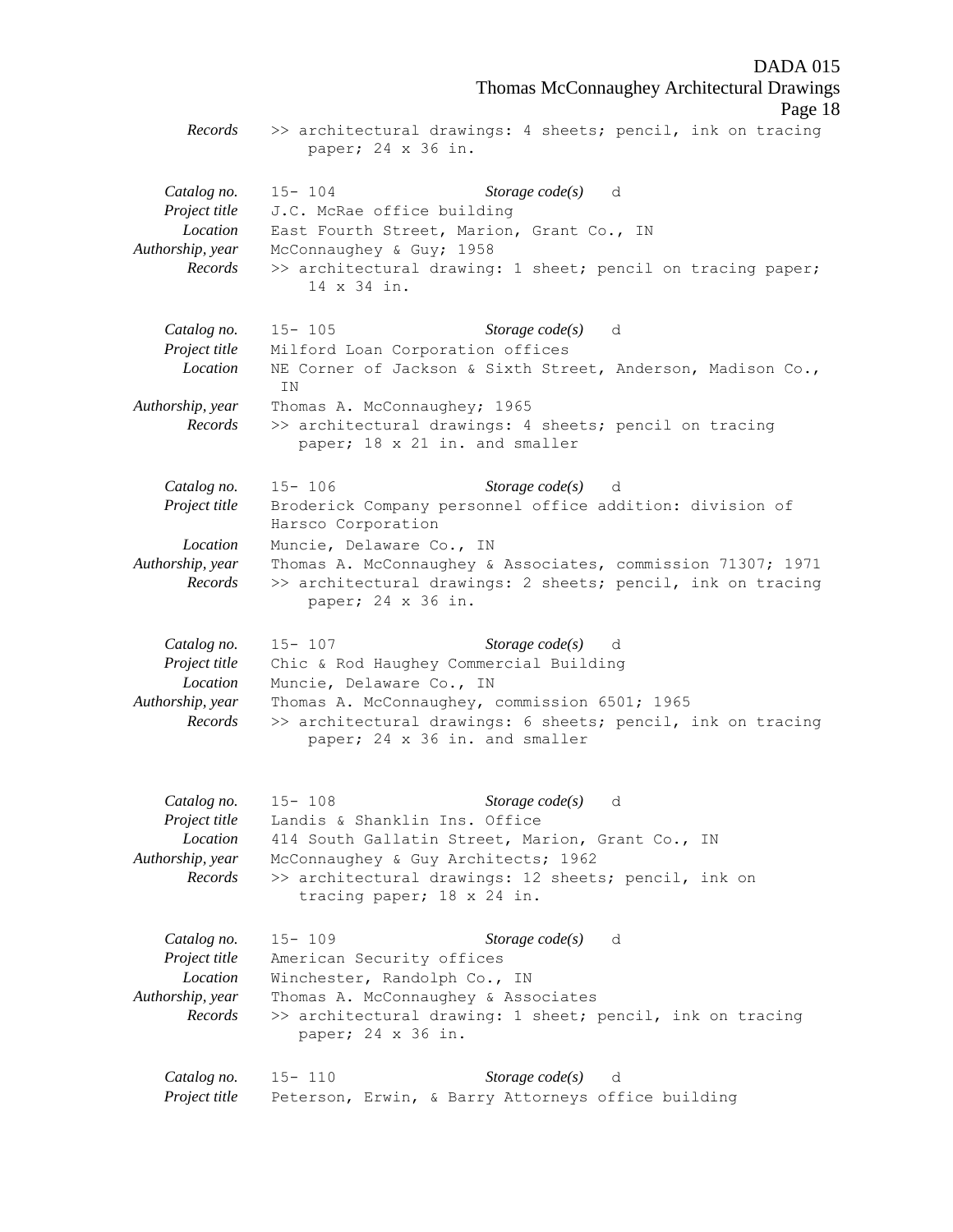Thomas McConnaughey Architectural Drawings Page 19 *Location* 211 North High Street, Hartford City, Blackford Co., IN *Authorship, year* Thomas A. McConnaughey & Associates, commission 68271; 1968 *Records* >> architectural drawings: 4 sheets; pencil, ink on tracing paper; 24 x 36 in. and smaller *Catalog no.* 15- 111 *Storage code(s)* d *Project title* National Acceptance Corporation home office *Location* 502 South Adams Street, Marion, Grant Co., IN *Authorship, year* commission 6014; 1960 *Records* >> architectural drawings: 8 sheets; pencil, ink on tracing paper; 18 x 23.5 in. and smaller *Catalog no.* 15- 112 *Storage code(s)* d *Project title* R.C. Nelson office building *Location Authorship, year Records* >> preliminary drawings: 2 sheets; pencil on tracing paper; 17 x 33.5 in. *Catalog no.* 15- 113 *Storage code(s)* d *Project title* Val McLeay office building *Location* State Road 37, Marion, Grant Co., IN *Authorship, year* Thomas A. McConnaughey *Records* >> architectural drawings: 4 sheets; pencil, ink on tracing paper; 12 x 18 in. *Catalog no.* 15- 114 *Storage code(s)* d *Project title* Judge Tancy *Location* South Anderson, Elwood, Madison Co., IN *Authorship, year* McConnaughey & Guy *Records* >> architectural drawings: 2 sheets; pencil on tracing paper; 18 x 27 in. *Catalog no.* 15- 115 *Storage code(s)* d *Project title* Jake Weinberg office and warehouse *Location* East Fourth Street, Marion, Grant Co., IN *Authorship, year* 1955 *Records* >> architectural drawings: 3 sheets; pencil, ink on tracing paper; 18 x 26 in. *Catalog no.* 15- 116 *Storage code(s)* d *Project title* Northern Securities Corporation *Location* State Road 31 & Indiana Toll Road, South Bend, St. Joseph Co., IN *Authorship, year* Thomas A. McConnaughey; 1964 *Records* >> architectural drawings: 2 sheets; pencil, ink on tracing paper; 18 x 24 in. *Catalog no.* 15- 117 *Storage code(s)* d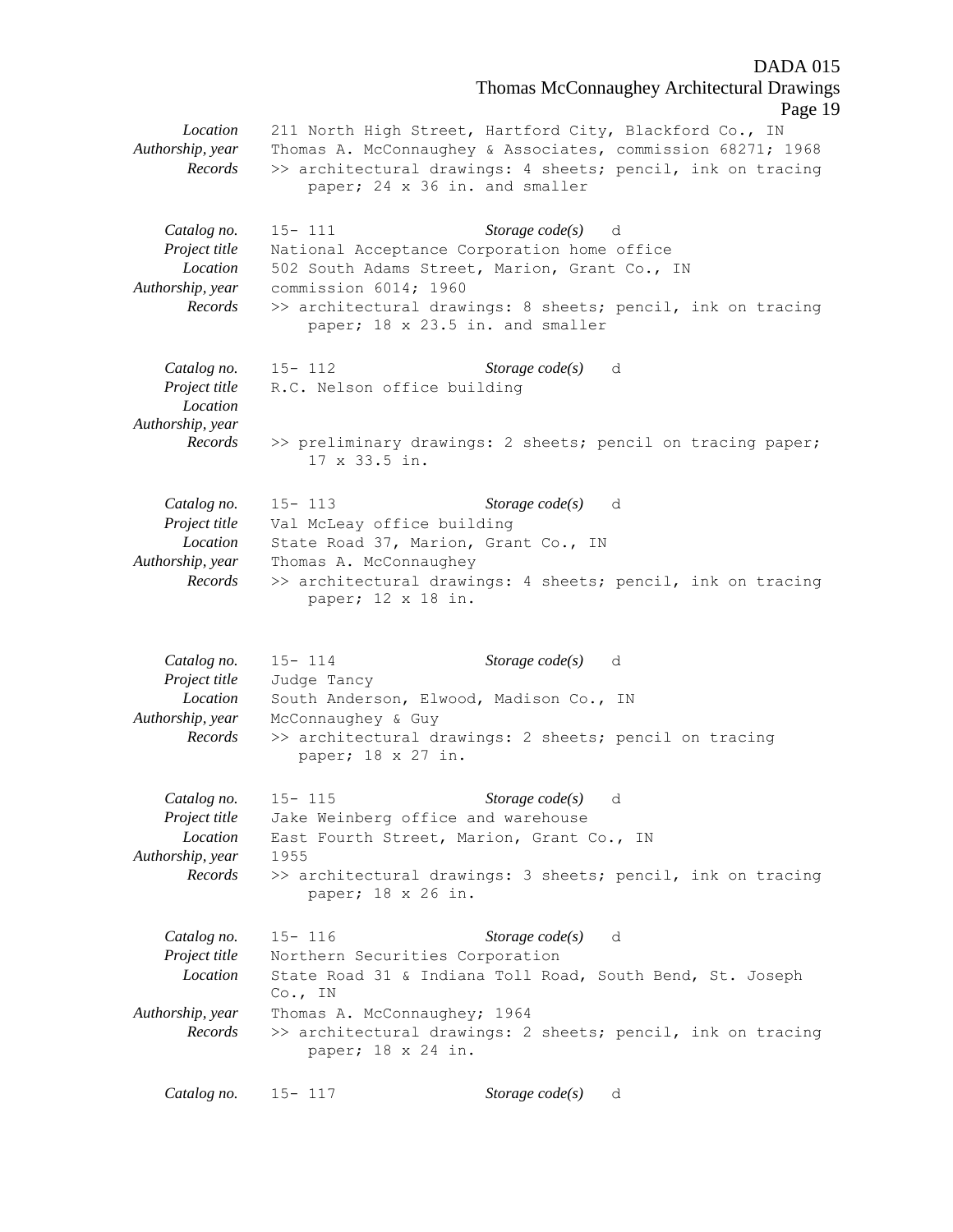Thomas McConnaughey Architectural Drawings Page 20 *Project title* Social Security Administration Office *Location* West Second Street, Marion, Grant Co., IN *Authorship, year Records* >> architectural drawing: 1 sheet; pencil on tracing paper; 17.5 x 21.5 in. *Catalog no.* 15- 118 *Storage code(s)* d *Project title* New Quarters Production Credit Association alterations *Location* SW Corner of Jefferson & Chestnut Street, Hartford City, Blackford Co., IN *Authorship, year* Hemmert & McConnaughey, commission 1331; 1952 *Records* >> architectural drawing: 1 sheet; pencil, ink on tracing paper; 19 x 34 in. *Catalog no.* 15- 119 *Storage code(s)* d *Project title* Paranite Wire & Cable Employees Federal Credit Union Building *Location* 29th & Branson Street, Marion, Grant Co., IN *Authorship, year* Thomas A. McConnaughey, commission 6410; 1964 *Records* >> architectural drawings, electrical: 35 sheets; pencil, ink on tracing paper, blueline; 18 x 24 in. and smaller *Catalog no.* 15- 120 *Storage code(s)* d *Project title* Professional Office Building *Location* East Fourth Street, Marion, Grant Co., IN *Authorship, year* McConnaughey & Guy, commission 6315; 1963 *Records* >> architectural drawings: 8 sheets; blueline; 24x 36 in. *Catalog no.* 15- 121 *Storage code(s)* d *Project title* Medical Office Building *Location* Wabash Ave, Western Ave, & Kem Rd., Marion, Grant Co., IN *Authorship, year* McConnaughey & Guy, commission 6306; 1963 *Records* >> architectural drawings: 18 sheets; pencil, ink on tracing paper, blueline; 24 x 36 in. and smaller *Catalog no.* 15- 122 *Storage code(s)* d *Project title* Drug Store & Medical Building for Charles Alexander *Location* Corner of Sixth & Madison, Muncie, Delaware Co., IN *Authorship, year* Hemmert & McConnaughey, commission 1274; 1950 *Records* >> architectural drawings: 9 sheets; pencil on tracing paper; 18 x 35 in. *Catalog no.* 15- 123 *Storage code(s)* d *Project title* Dr. Dean Jackson office revisions *Location* West Washington Street, Hartford City, Blackford Co., IN *Authorship, year* Hemmert & McConnaughey; 1952 *Records* >> architectural drawings: 2 sheets; pencil, ink on tracing paper; 19 x 31.5 in.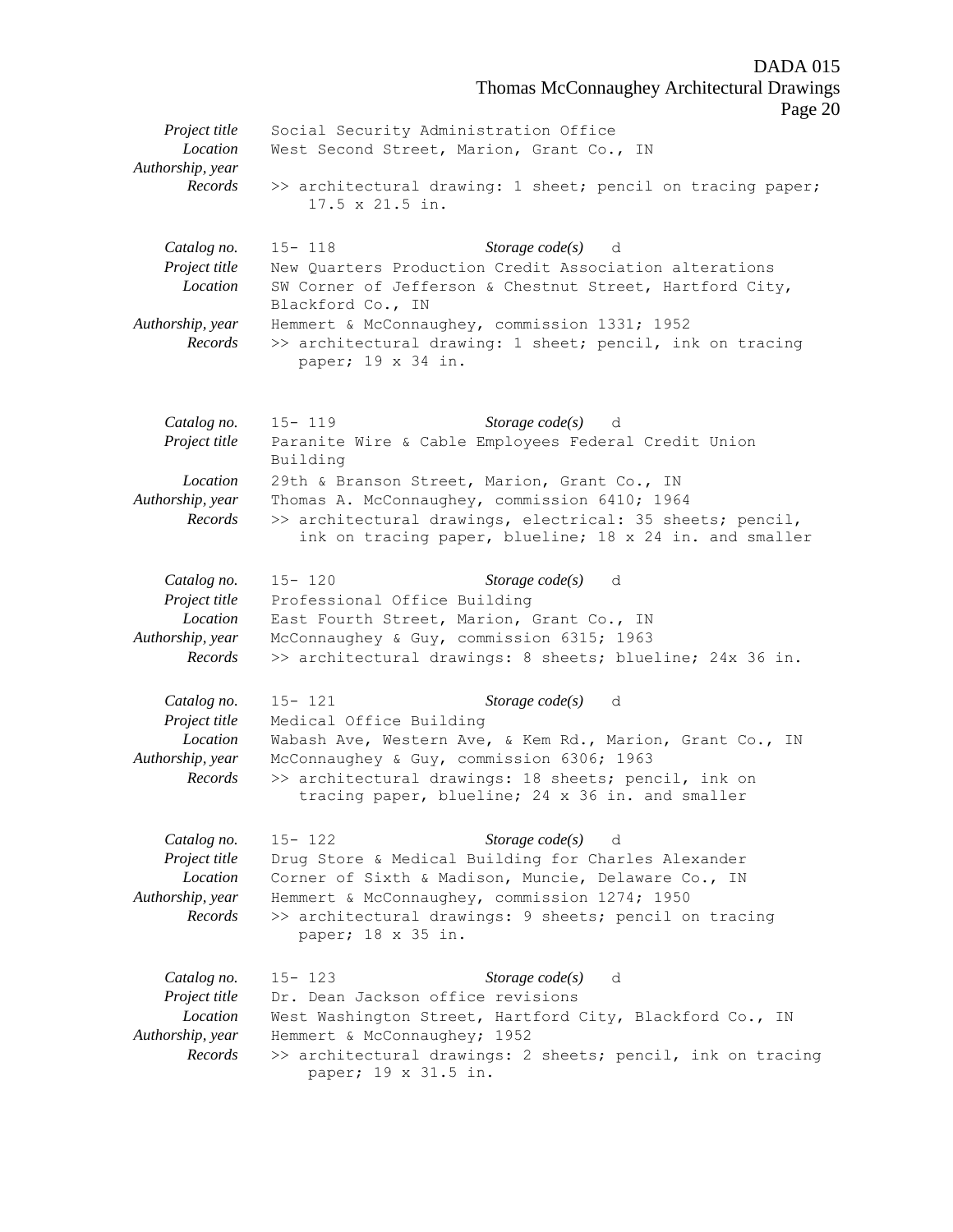Thomas McConnaughey Architectural Drawings

Page 21 *Catalog no.* 15- 124 *Storage code(s)* d *Project title* Professional Arts Building, proposed, for Dr. Dan Oliver *Location* Marion, Grant Co., IN *Authorship, year* McConnaughey & Guy *Records* >> architectural drawings: 2 sheets; pencil on tracing paper; 24 x 36 in. *Catalog no.* 15- 125 *Storage code(s)* d *Project title* Dr. A.L. Frasure Medical Arts Building *Location* Peru, Miami Co., IN *Authorship, year* McConnaughey & Guy, commission 6210; 1962 *Records* >> architectural drawings, sketches: 12 sheets; pencil, ink on tracing paper; 23.5 x 35.5 in. and smaller *Catalog no.* 15- 126 *Storage code(s)* d *Project title* Chanticleer Inc. Eight Unit Motel *Location* Corner of Eighth & Pierce Governor St., Upland, Grant Co., IN *Authorship, year* McConnaughey & Associates, commission 69285; 1969 *Records* >> architectrual drawings, electrical, preliminary: 16 sheets; pencil, ink on tracing paper; 24 x 36 in. and smaller *Notes* drawn by Mike Boles & McConnaughey *Catalog no.* 15- 127 *Storage code(s)* d *Project title* Chanticleer addition (1969); Oakley Phillips Restaurant (1966) *Location* Corner of Eighth & Pierce Governor St, Upland, Grant Co., IN *Authorship, year* Thomas A. McConnaghey; C.A. Lehman & Sons, commission 66111; 1966, 1969 *Records* A. architectural drawings: 2 sheets; blueline; 24 x 36 in. B. architectural drawings: 7 sheets; pencil, ink on blackline; 24 x 36 in. *Notes* (A) drawn by S. Herniak *Catalog no.* 15- 128 *Storage code(s)* d *Project title* Candlelite Inn Motel *Location* Corner of Elm & US Highway 41/ Third St, Terre Haute, Vigo Co., IN *Authorship, year* McConnaughey & Guy; 1962 *Records* >> architectural drawings, plumbing, heating: 4 sheets; pencil, ink on tracing paper; 22 x 31 in. and smaller *Catalog no.* 15- 129 *Storage code(s)* d *Project title* Green Gables Motel *Location* Route 24 at intersection of No 115, Wabash, Wabash Co., IN *Authorship, year* Thomas A. McConnaughey, commission 6405; 1964 *Records* >> architectural drawing: 1 sheet; pencil, ink on tracing paper; 24 x 36 in.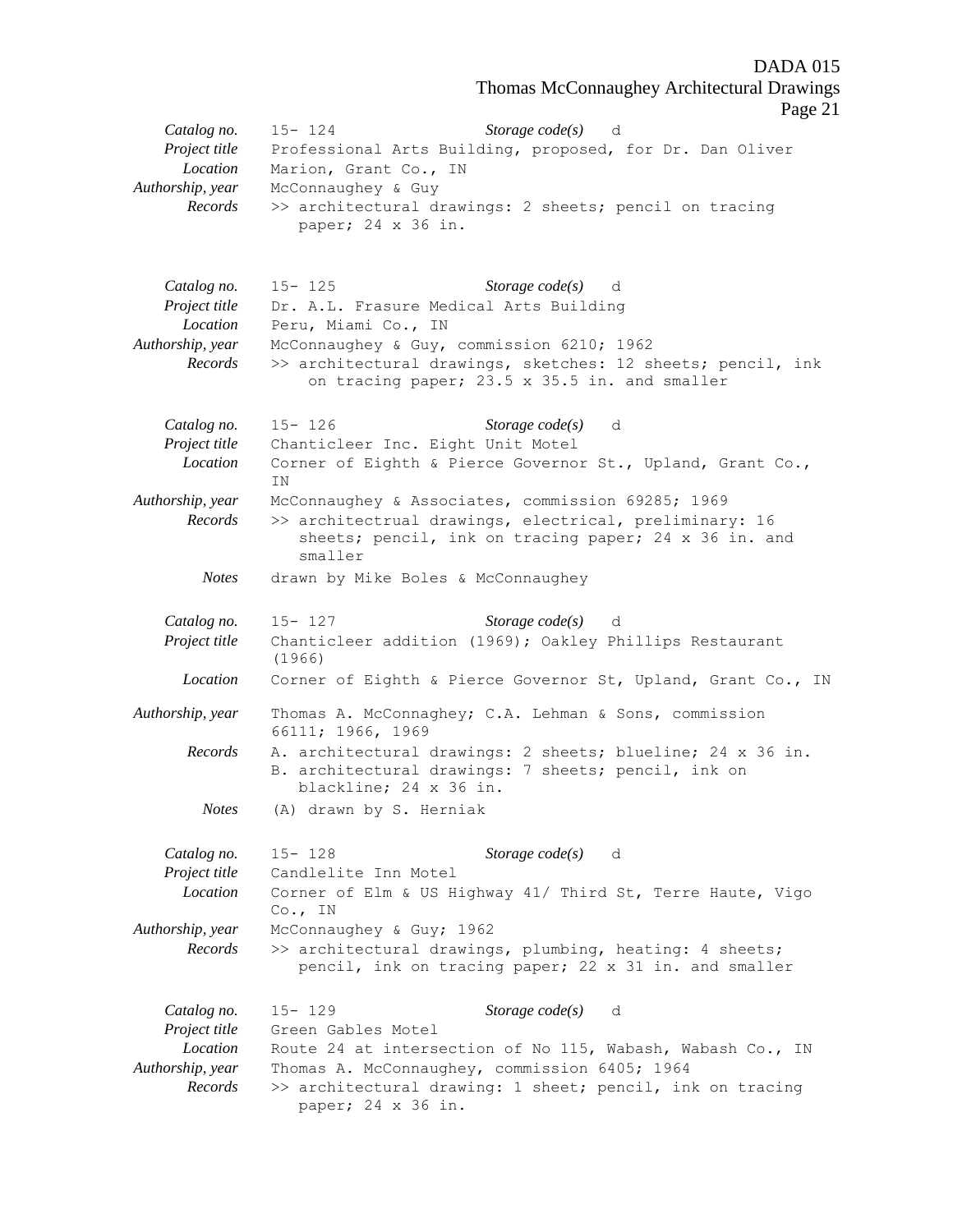Thomas McConnaughey Architectural Drawings

Page 22

|                                                                         | age z                                                                                                                                                                                                                                                                         |
|-------------------------------------------------------------------------|-------------------------------------------------------------------------------------------------------------------------------------------------------------------------------------------------------------------------------------------------------------------------------|
| Catalog no.<br>Project title                                            | Storage $code(s)$ d<br>$15 - 130$<br>DeSoto Hotel Front Replacement for Ralph Dearmin (1956);<br>DeSoto Hotel Remodeling providing new office facilities for                                                                                                                  |
| <i>Location</i><br>Authorship, year                                     | Charles Kilgor (1960-61)<br>425 South Branson Street, Marion, Grant Co., IN<br>Thomas A. McConnaughey, commission 1486; McConnaughey &                                                                                                                                        |
| Records                                                                 | Guy; 1956, 1960-61<br>>> architectural drawings, sketches: 14 sheets; pencil, ink<br>on tracing paper; 22 x 36 in. and smaller                                                                                                                                                |
| Catalog no.<br>Project title<br>Location<br>Authorship, year<br>Records | Storage code(s) d<br>$15 - 131$<br>Sunset Motel Two Unit addition for Earl T. Morris<br>State Road 3 South, Hartford City, Blackford Co., IN<br>McConnaughey & Guy; 1961<br>>> architectural drawing: 1 sheet; pencil, ink on tracing<br>paper; 18 x 35 in.                   |
| Catalog no.<br>Project title<br>Location<br>Authorship, year<br>Records | Storage code(s) d<br>$15 - 132$<br>55 Unit Hotel, proposed<br>Main Street, Bluffton, Wells Co., IN<br>Thomas A. McConnaughey<br>>> architectural drawings: 5 sheets; pencil, ink on tracing<br>paper; 24 x 36 in.                                                             |
| Catalog no.<br>Project title                                            | Storage $code(s)$ d<br>$15 - 133$<br>Dana Dunlap Drive- In Restaurant, proposed; John's Awful<br>Awful Drive- In                                                                                                                                                              |
| Location<br>Authorship, year<br>Records                                 | Marion, Grant Co., IN<br>Thomas A. McConnaughey; DJ Jud, commission 6349; 1966; 1963<br>A. architectural drawings, preliminary: 6 sheets; pencil,<br>ink on tracing paper; 24 x 36 in. and smaller<br>B. architectural drawings: 2 sheets; pencil on blueline; 24<br>x 36 in. |
| Catalog no.<br>Project title<br>Location<br>Authorship, year<br>Records | Storage $code(s)$<br>$15 - 134$<br>d<br>Hollowell & Sons<br>Albany, Delaware Co., IN<br>[Thomas A. McConnaughey]<br>>> architectural drawing: 1 sheet; pencil, ink on tracing<br>paper; 18 x 27 in.                                                                           |
| Catalog no.<br>Project title<br>Location<br>Authorship, year<br>Records | $15 - 135$<br>Storage $code(s)$ d<br>Carmens Restaurant Dining Room addition, proposed<br>South Madison Street, Muncie, Delaware Co., IN<br>Thomas A. McConnaughey; 1964<br>>> architectural drawing: 1 sheet; pencil, ink on tracing<br>paper; 18 x 24 in.                   |
| Catalog no.<br>Project title                                            | Storage $code(s)$<br>$15 - 136$<br>d<br>P. R. Karnes Residence                                                                                                                                                                                                                |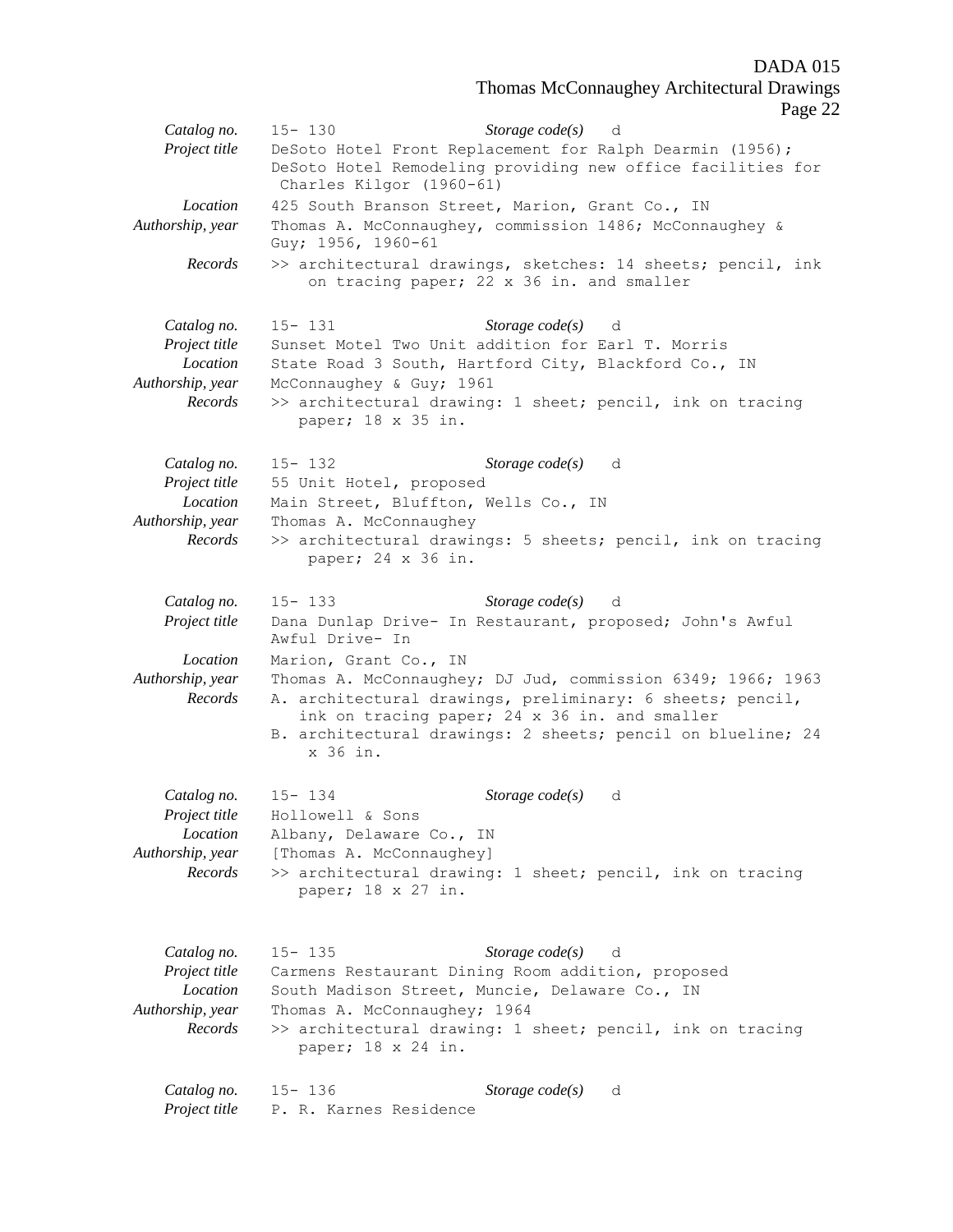Thomas McConnaughey Architectural Drawings Page 23 *Location* 3745-47 South Washington Street, Marion, Grant Co., IN *Authorship, year* Thomas A. McConnaughey *Records* >> architectural drawings: 4 sheets; pencil, ink on tracing paper: 24 x 36 in. *Catalog no.* 15- 137 *Storage code(s)* d *Project title* New Embers Restaurant for Don Strong *Location* State Road 27 North, Portland, Jay Co., IN *Authorship, year* Thomas A. McConnaughey, commission 6408; 1964 *Records* >> architectural drawings: 5 sheets; pencil, ink on tracing paper; 24 x 36 in. *Catalog no.* 15- 138 *Storage code(s)* d *Project title* Sportsmans Products Company Inc. New Building, proposed *Location* 1407 1/2 East 38th Street, Marion, Grant Co., IN *Authorship, year* McConnaughey & Guy; 1959 *Records* >> architectural sketch: 1 sheet; pencil on tracing paper; 17 x 18.5 in. *Catalog no.* 15- 139 *Storage code(s)* d *Project title* Stutz Products Corporation *Location* Park Avenue, Hartford City, Blackford Co., IN *Authorship, year* Thomas A. McConnaughey & Associates; 1960 *Records* >> architectural drawing: 1 sheet; pencil on tracing paper; 24 x 36 in. *Catalog no.* 15- 140 *Storage code(s)* d *Project title* Marion Chamber of Commerce 150,000 Square Foot Industrial Plant *Location* Marion, Grant Co., IN *Authorship, year* McConnaughey & Guy *Records* >> architectural sketches: 4 sheets; pencil, ink on tracing paper; 24 x 36 in. & smaller *Catalog no.* 15- 141 *Storage code(s)* d *Project title* Kerr Glass Manufacturing Corporation Tank No. 1 Toilet & Office Facilities for Harry Gundrum *Location* Dunkirk, Jay Co., IN *Authorship, year* Thomas A. McConnaughey & Associates, commission 72311; 1972 *Records* >> architectural drawing: sheet 1; pencil, ink on tracing paper; 24 x 36 in. *Catalog no.* 15- 142 *Storage code(s)* d *Project title* Hiatt Dodge Agency *Location* State Road 9, 15, 37 & 35th Street, Marion, Grant Co., IN *Authorship, year* Thomas A. McConnaughey, commission 6502; 1965 *Records* >> architectural drawings, electrical, heating: 10 sheets: pencil, ink on tracing paper, blueline; 24 x 36 in. *Notes* Uni-roof shell structure patented by H.W. Wilkins & Son;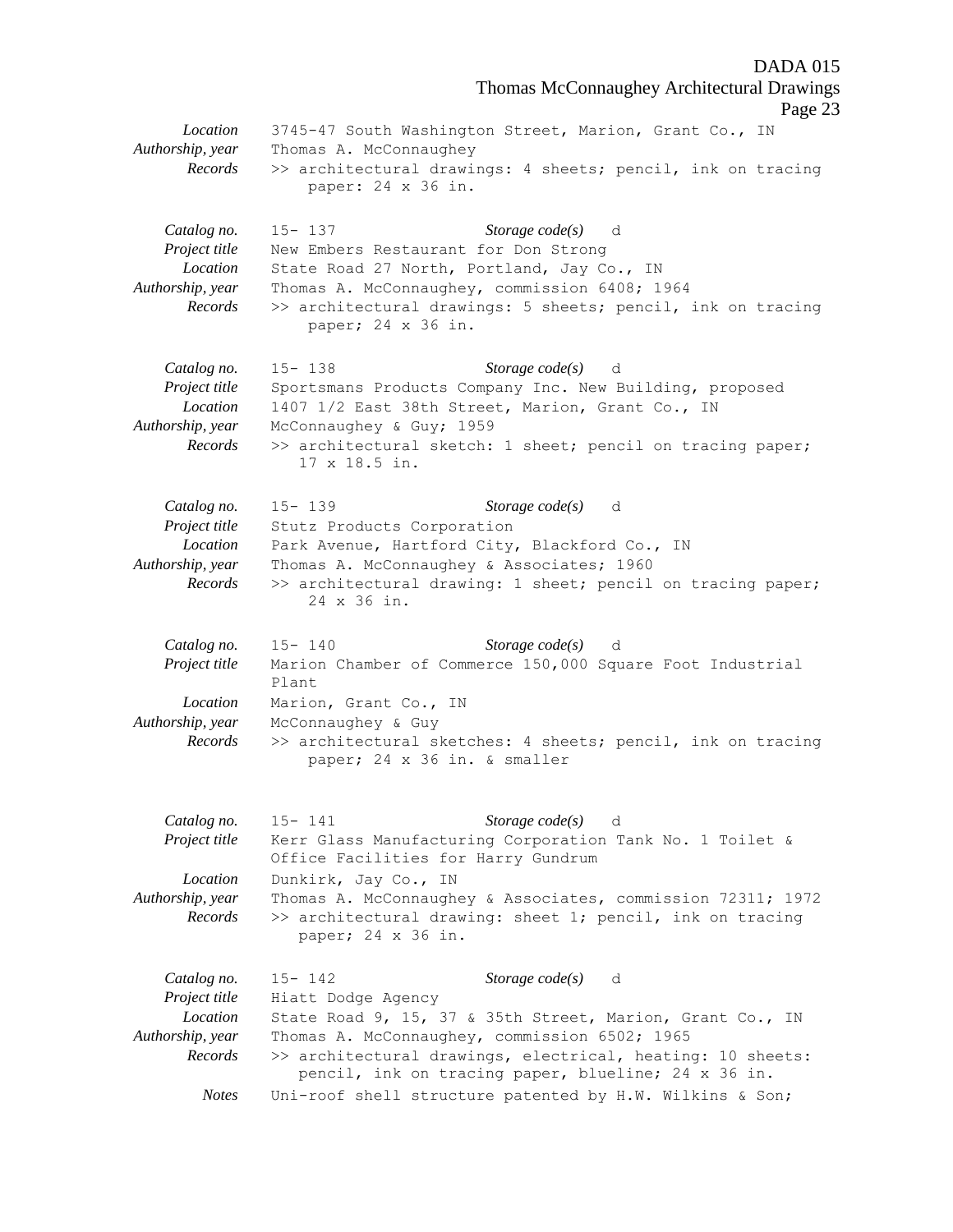DADA 015 Thomas McConnaughey Architectural Drawings Page 24

drawn by C.E.H.; related to 15-143;

*Catalog no.* 15- 143 *Storage code(s)* d *Project title* Ingersoll Steel & Disc Company Pickle Building addition *Location* New Castle, Henry Co., IN *Authorship, year* Owren Kirklin & Sons (General Contractors) *Records* >> architectural drawing: 1 sheet; blueline; 24 x 36 in. *Catalog no.* 15- 144 *Storage code(s)* d *Project title* New Castle Broadcasting Corporation: White Estates *Location* adjacent to County Road 300 South, New Castle, Henry Co., IN *Authorship, year* Thomas A. McConnaughey, commission 6411; 1964 *Records* >> architectural drawings: 9 sheets; pencil, ink on tracing paper; 24 x 36 in. *Catalog no.* 15- 145 *Storage code(s)* d *Project title* Kroeger Super Market for C. L. Price *Location* North Walnut Street, Hartford City, Blackford Co., IN *Authorship, year* Thomas A. McConnaughey, commission 1492; 1956 *Records* >> architectural drawing: 1 sheet; ink on tracing paper; 23.5 x 36 in. *Notes* General Contractor- Alonzo Willman *Catalog no.* 15- 146 *Storage code(s)* d *Project title* Jiffy Car Wash addition *Location* 1105 North Bladwin Avenue, Marion, Grant Co., IN *Authorship, year* McConnaughey & Guy *Records* >> architectural drawings: 2 sheets; pencil on tracing paper; 17 x 41 in. and smaller *Catalog no.* 15- 147 *Storage code(s)* d *Project title* Winchester Rubber Company Loading Dock *Location* Winchester, Randolph Co., IL *Authorship, year* Thomas A. McConnaughey & Associates, commission 71306; 1971 *Records* >> architectural drawing: 1 sheet; pencil, ink on tracing paper; 24 x 36 in. *Catalog no.* 15- 148 *Storage code(s)* d *Project title* Paint & Body Shop addition for William A. Watts *Location* 501-503 North Washington Street, Marion, Grant Co., IN *Authorship, year* McConnaughey & Guy, commission 599; 1959 *Records* >> architectural drawings: 8 sheets; pencil, ink on tracing paper; 18 x 24 in. *Catalog no.* 15- 149 *Storage code(s)* d *Project title* New Front to Crankshaw Garage *Location* Walnut & Main Streets, Hartford City, Blackford Co., IN *Authorship, year* Hemmert & McConnaughey; 1952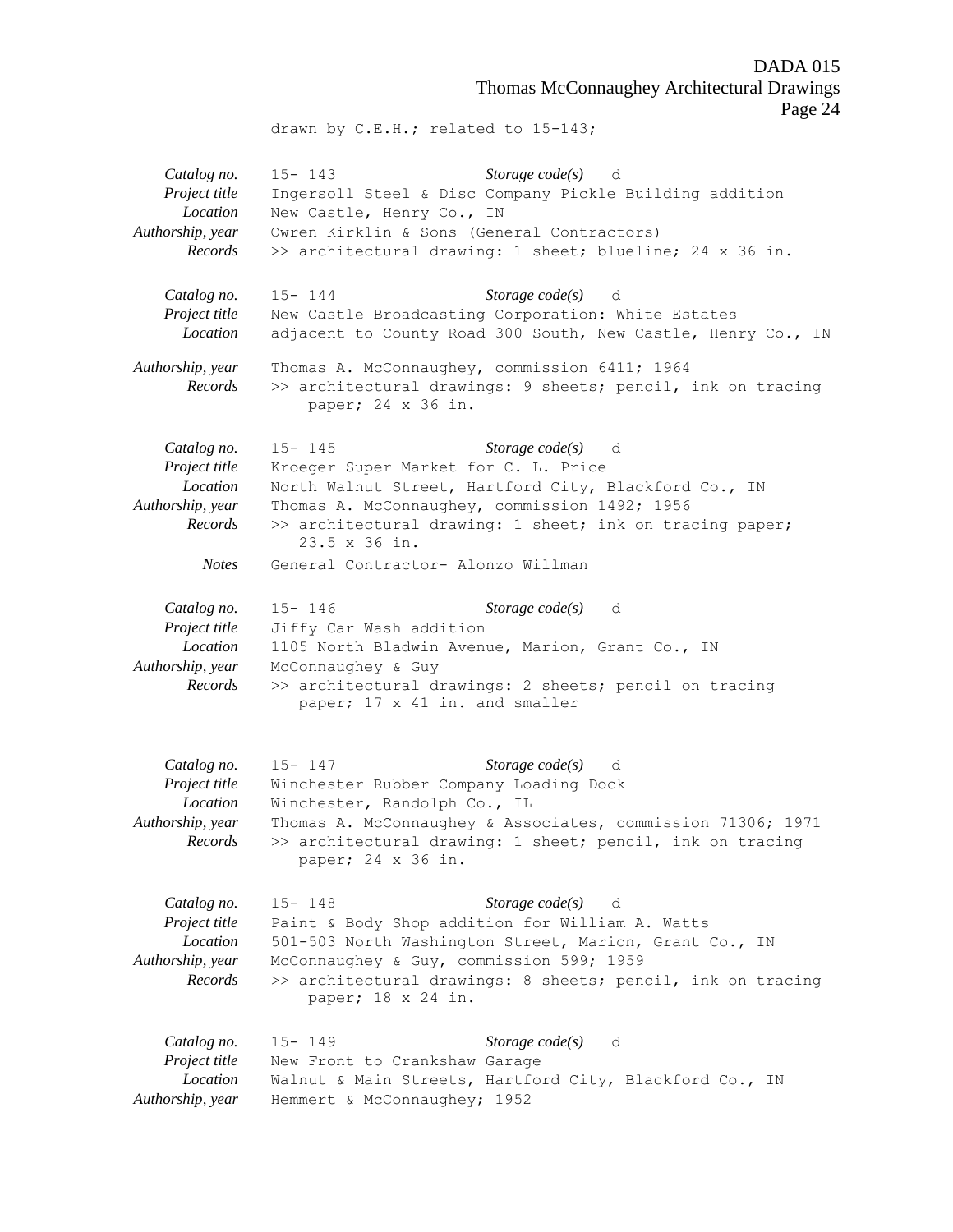DADA 015 Thomas McConnaughey Architectural Drawings Page 25 *Records* >> architectural drawings: 7 sheets; pencil, ink on tracing paper; 17 x 20 in. *Catalog no.* 15- 150 *Storage code(s)* d *Project title* Garage & Service Station for Homer Frazier *Location* Hartford City, Blackford Co., IN *Authorship, year* McConnaughey & Hemmert *Records* >> architectural drawings: 4 sheets; pencil on tracing paper; 19 x 31 in. *Catalog no.* 15- 151 *Storage code(s)* d *Project title* Service Station for Fred Hogan *Location* NE corner of Water & Monroe Streets, Hartford City, Blackford Co., IN *Authorship, year Records* >> architectural drawings, site plan: 3 sheets; pencil on tracing paper; 15 x 24 in. *Catalog no.* 15- 152 *Storage code(s)* d *Project title* Gasoline Station for C & C Oil Company *Location* NE corner of Water & Walnut Streets, Hartford City, Blackford Co., IN *Authorship, year* Hemmert & McConnaughey, commission 1264; 1950 *Records* >> architectural drawings: 3 sheets; pencil on tracing paper; 18 x 36 in. *Catalog no.* 15- 153 *Storage code(s)* d *Project title* Service Station addition for James Helterbrand *Location* SE Corner of Rural Route 1 & State Roads 22, 26, 221, Upland, Grant Co., IN *Authorship, year* McConnaughey & Guy *Records* >> architectural drawings: 3 sheets; pencil, ink on tracing paper; 18 x 24 in. *Catalog no.* 15- 154 *Storage code(s)* d *Project title* Clay County Highway Garage *Location* Brazil, Clay Co., IN *Authorship, year* McConnaughey & Guy, commission 6206; 1962 *Records* >> architectural drawings, electrical, heating, site plan: 11 sheets; pencil, ink on tracing paper; 24 x 36 in. and smaller *Notes* HHFA Project number APW-IND-72G *Catalog no.* 15- 155 *Storage code(s)* d *Project title* William Conner Chevrolet Garage addition *Location* Corner of Second & High Streets, Muncie, Delaware Co., IN *Authorship, year* McConnaughey & Guy *Records* >> architectural drawings, mechanical, plumbing: 5 sheets; pencil on tracing paper; 24 x 36 in.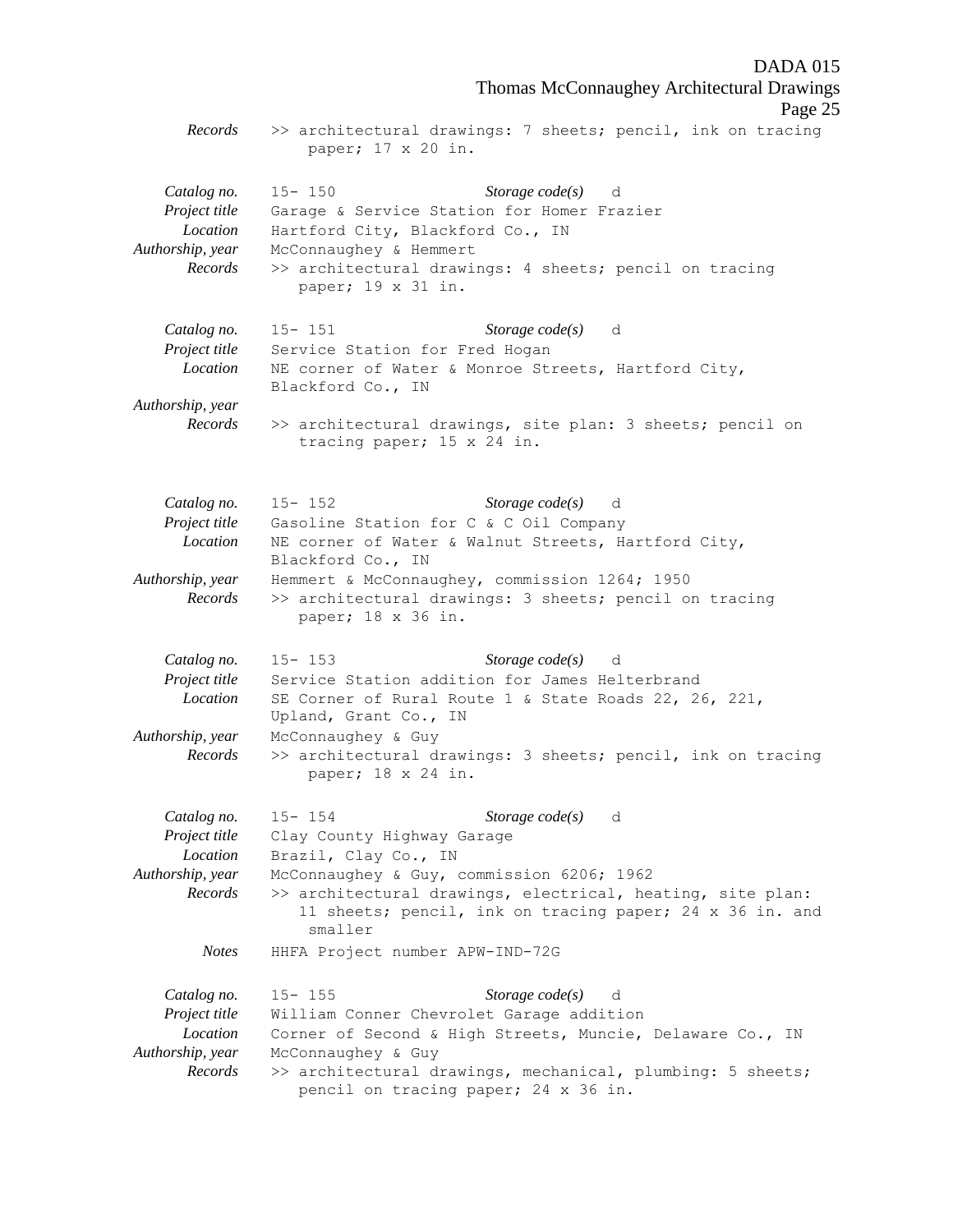Thomas McConnaughey Architectural Drawings

Page 26

*Notes* Owren Kirkin & Sons- General Contractors

*Catalog no.* 15- 156 *Storage code(s)* d *Project title* Hartman Motors Sales & Services *Location* State Road 37 North, Marion, Grant Co., IN *Authorship, year* McConnaughey & Guy, commission 6307; 1963 *Records* >> architectural drawings, electrical: 3 sheets; pencil, ink on tracing paper; 24 x 36 in.

- *Catalog no.* 15- 157 *Storage code(s)* d *Project title* Buick Pontiac Garage Building addition for Edgar M. "Pete" Peterson *Location* 1412 Main Street, Elwood, Madison Co., IN *Authorship, year* McConnaughey & Guy, commission 597; 1959 *Records* >> architectural drawings: 3 sheets; pencil on tracing paper; 24 x 36 in. and smaller
- *Catalog no.* 15- 158 *Storage code(s)* d *Project title* Thomas' Gulf Station *Location* North Main Street, Jonesboro, Grant Co., IN *Authorship, year* Thomas A. McConnaughey, commission 6415; 1964 *Records* >> architectural drawing: 1 sheet; pencil on tracing paper; 24 x 36 in.

*Catalog no.* 15- 159 *Storage code(s)* d *Project title* Devoe Chevrolet Garage Building *Location* West Second Street & State Road 15, Marion, Grant Co., IN *Authorship, year* McConnaughey & Guy; 1964 *Records* >> architectural drawings: 2 sheets; pencil, ink on tracing paper; 23 x 36 in. and smaller

*Catalog no.* 15- 160 *Storage code(s)* d *Project title* Marion Federal Savings & Loan Association Branch Office *Location* SE corner of Main & Second Streets, Gas City, Grant Co., IN *Authorship, year* Thomas A. McConnaughey, commission 6710; 1966, 1967 *Records* >> architectural drawings, electrical, sketches, preliminary: 17 sheets; pencil, ink on tracing paper, blueline; 24 x 36 in. and smaller

| Catalog no.                  | $15 - 161$ | <i>Storage code(s)</i> d                                                                                              |
|------------------------------|------------|-----------------------------------------------------------------------------------------------------------------------|
| Project title                | additions  | Marion Federal Savings & Loan Association: remodeling and                                                             |
| Location<br>Authorship, year |            | 116 West Fourth Street, Marion, Grant Co., IN<br>Thomas A. McConnaughey, commission 6713; 1967                        |
| Records                      | smaller    | >> architectural drawings, electrical, heating: 11 sheets;<br>pencil, ink on tracing paper, blueline; 24 x 36 in. and |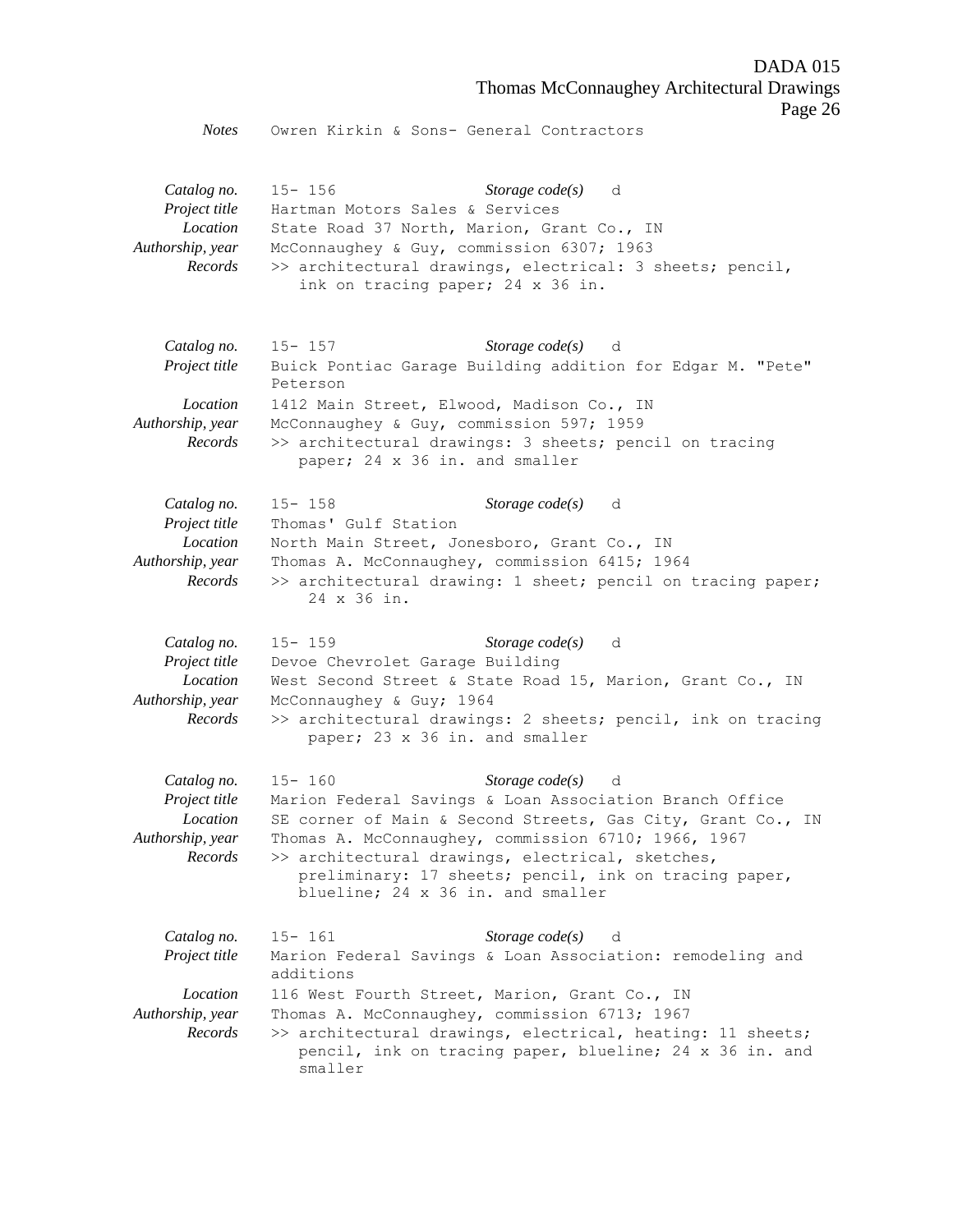Thomas McConnaughey Architectural Drawings

Page 27

|                              |                                             | r age 2                                                                                                               |
|------------------------------|---------------------------------------------|-----------------------------------------------------------------------------------------------------------------------|
| Catalog no.                  | $15 - 162$                                  | Storage $code(s)$ d                                                                                                   |
| Project title                | Rural Loan Association rearrangement        |                                                                                                                       |
| Location                     |                                             |                                                                                                                       |
| Authorship, year             | Thomas A. McConnaughey                      |                                                                                                                       |
| Records                      | tracing paper; 24 x 36 in.                  | >> architectural drawing, sketch: 1 sheet; pencil, ink on                                                             |
| <b>Notes</b>                 | located in roll 14                          |                                                                                                                       |
| Catalog no.                  | $15 - 163$                                  | Storage $code(s)$<br>d                                                                                                |
| Project title                | Twin City State Bank remodeling             |                                                                                                                       |
| Location                     | Gas City, Grant Co., IN                     |                                                                                                                       |
| Authorship, year             | McConnaughey & Guy, commission 5917; 1959   |                                                                                                                       |
| Records                      |                                             | >> architectural drawings: 12 sheets; blueline; 18 x 24 in.                                                           |
| Catalog no.                  | $15 - 164$                                  | Storage $code(s)$ d                                                                                                   |
| Project title                | New Branch Bank for First National Bank     |                                                                                                                       |
| Location<br>Authorship, year | Second Street, Marion, Grant Co., IN        |                                                                                                                       |
| Records                      | blueline; 24 x 36 in.                       | >> architectural drawings, sketches: 7 sheets; ink on                                                                 |
| Catalog no.                  | $15 - 165$                                  | Storage code(s) d                                                                                                     |
| Project title                |                                             | The Upland Bank for Upland Banking Company: remodeling,                                                               |
|                              | alterations, changes, recreational area     |                                                                                                                       |
| Location                     |                                             | Corner of Main & Anson Streets, Upland, Grant Co., IN                                                                 |
| Authorship, year             |                                             | Thomas A. McConnaughey, commission 6419, 6526; Hemmert &<br>McConnaughey, commission 1334; 1952, 1964-67              |
| Records                      |                                             | >> architectural drawings, structural, electrical,                                                                    |
|                              |                                             | plumbing/HVAC, topography: 39 sheets; pencil, ink on<br>tracing paper, blueline; 24 x 36 in. and smaller              |
| Catalog no.                  | $15 - 166$                                  | Storage $code(s)$<br>d                                                                                                |
| Project title                |                                             | Marion National Bank (South Branch): Drive Up Islands/<br>windows, parking areas, TV Auto Teller with captive courier |
| Location                     |                                             | South Washington & 32nd Street, Marion, Grant Co., IN                                                                 |
| Authorship, year             |                                             | Thomas A. McConnaughey, commission 6603, 6715; 1966-67                                                                |
| Records                      | smaller                                     | >> architectural drawings, sketches: 20 sheets; pencil, ink<br>on tracing paper and mylar, blueline; 24 x 36 in. and  |
| Catalog no.                  | $15 - 167$                                  | Storage $code(s)$<br>d                                                                                                |
| Project title                | Marion National Bank: Trust Department      |                                                                                                                       |
| <i>Location</i>              | 402 South Washington, Marion, Grant Co., IN |                                                                                                                       |
| Authorship, year             |                                             | Thomas A. McConnaughey & Associates, commission 68280,                                                                |
|                              | 69282; 1968-69                              |                                                                                                                       |
| Records                      |                                             | >> architectural drawings, electrical, HVAC: 11 sheets;<br>pencil, ink on tracing paper and mylar; 24 x 36 in.        |
| Catalog no.                  | $15 - 168$                                  | Storage code(s)<br>d                                                                                                  |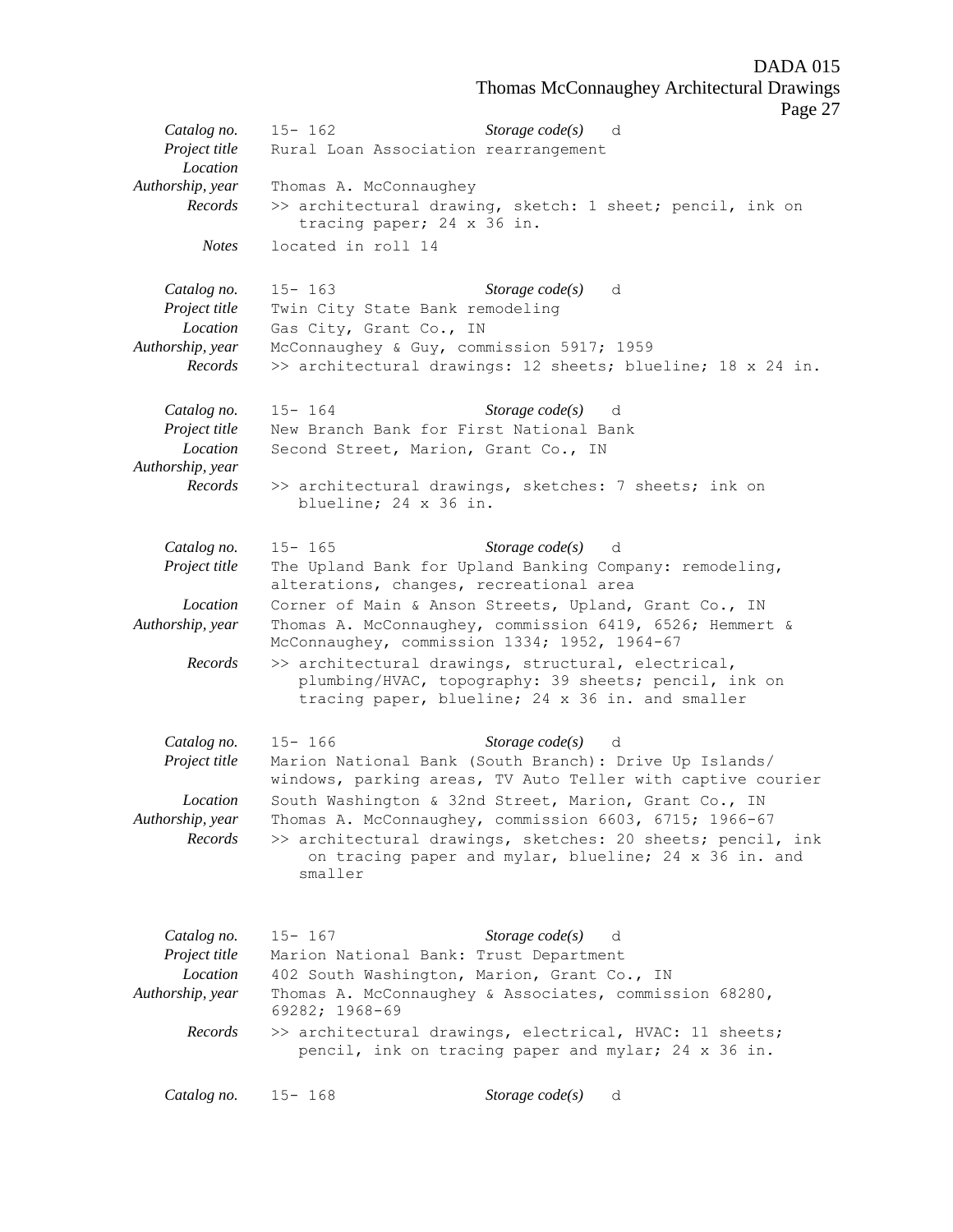Thomas McConnaughey Architectural Drawings

Page 28

*Project title* Marion National Corporation: remodeling *Location* 109 West Fourth Street, Marion, Grant Co., IN *Authorship, year* Thomas A. McConnaughey, commission 6412; 1964 *Records* A. architectural drawings, HVAC: 3 sheets; pencil, ink on tracing paper; 24 x 36 in. B. See 15-169 for D. A. Bohlen & Son drawings *Catalog no.* 15- 169 *Storage code(s)* d *Project title* The Marion National Bank Building *Location* corner of Fourth & Washington Streets, Marion, Grant Co., IN *Authorship, year* D.A. Bohlen & Son; 1916 *Records* >> architectural drawings: 2 sheets; blueprint; 20 x 26 in. and smaller *Catalog no.* 15- 170 *Storage code(s)* d *Project title* Central Bank & Trust, proposed *Location* Daleville, Delaware Co., IN *Authorship, year* Thomas A. McConnaughey; 1967 *Records* >> architectural drawing: 1 sheet; pencil on tracing paper; 24 x 36 in. *Catalog no.* 15- 171 *Storage code(s)* d *Project title* Elwood First Federal Savings & Loan Association *Location* Corner of Anderson Street & Route 28, Elwood, Madison Co., IN *Authorship, year* McConnaughey & Guy *Records* >> architectural drawings, sketches: 4 sheets; pencil, ink on tracing paper; 19 x 25.5 in. and smaller *Catalog no.* 15- 172 *Storage code(s)* d *Project title* First National Bank *Location* State Road 28 East, Elwood, Madison Co., IN *Authorship, year* Thomas A. McConnaughey, commission 6602; 1965- 66 *Records* >> architectural drawings, structural, electrical, mechanical/plumbing/ HVAC: 24 sheets; pencil, ink on tracing paper, blueline; 24 x 36 in. and smaller *Catalog no.* 15- 173 *Storage code(s)* d *Project title* Farmers & Merchants Bank, proposed remodeling *Location* Bluffton, Wells Co., IN *Authorship, year* 1957 *Records* >> architectural drawings, sketches: 6 sheets; pencil, ink on tracing paper, blueline; 20.5 x 28 in. and smaller *Catalog no.* 15- 174 *Storage code(s)* d *Project title* Frances Slocum Bank & Trust Company *Location* SE Corner of Market & Cass Streets, Wabash, Wabash Co., IN *Authorship, year* McConnaughey & Guy, commission 6310; 1963 *Records* >> architectural drawings, structural, plumbing/HVAC,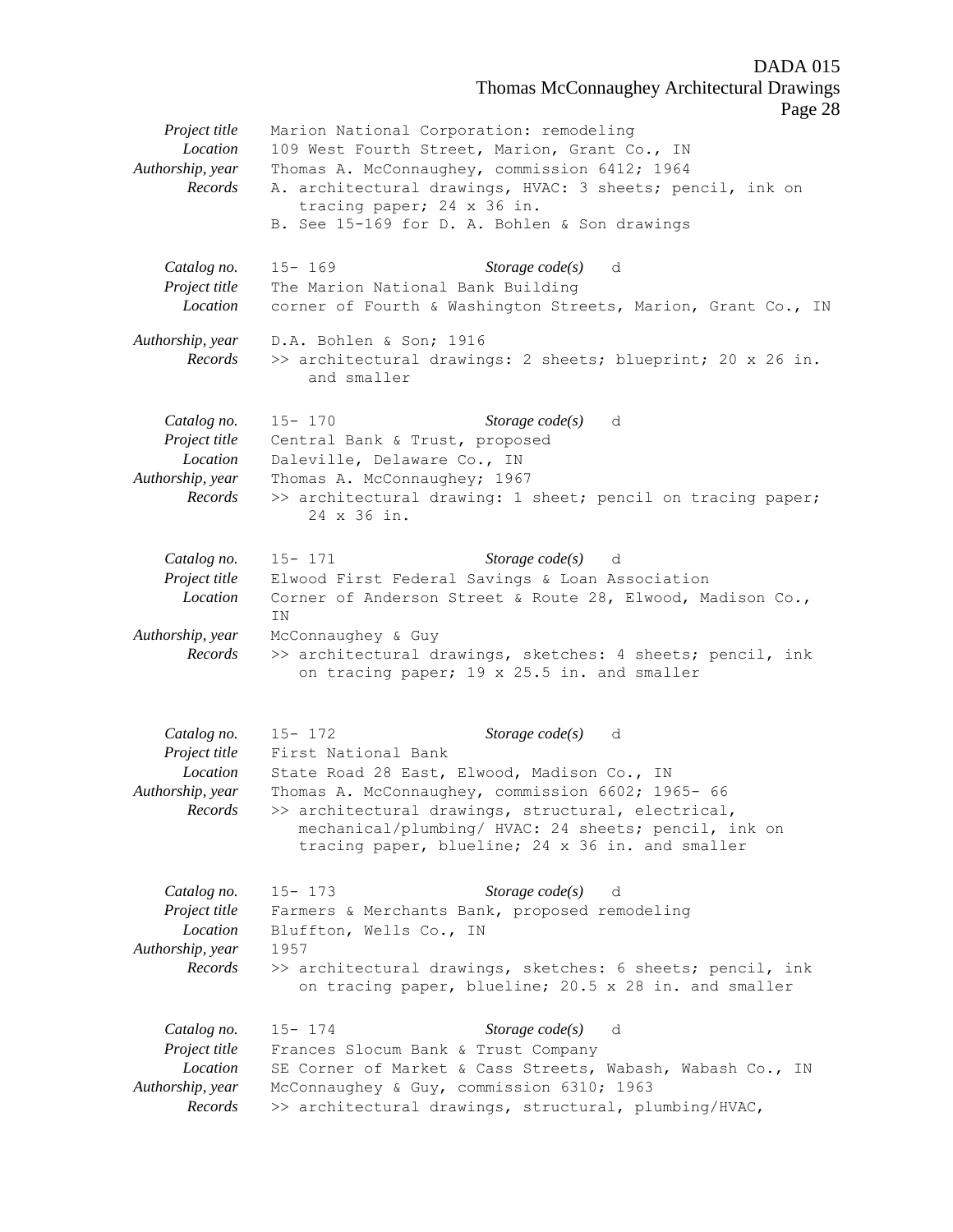Thomas McConnaughey Architectural Drawings Page 29 electrical, site, sketches, topography: 25 sheets; pencil, ink on tracing paper, blueline; 24 x 36 in. and smaller *Catalog no.* 15- 175 *Storage code(s)* d *Project title* New Bank for the Gaston Banking Company *Location* Main & Elm Streets, Gaston, Delaware Co., IN *Authorship, year* Thomas A. McConnaughey, commission 6605; 1966 *Records* >> architectural drawings, structural, plumbing/HVAC, electrical: 25 sheets; pencil, ink on tracing paper, blueline; 24 x 36 in. *Catalog no.* 15- 176 *Storage code(s)* d *Project title* Runyon's I.G.A. Market *Location* State Highway 9 & 37 at 38th Street, Marion, Grant Co., IN *Authorship, year* McConnaughey & Guy *Records* >> architectural drawing, HVAC: 1 sheet; ink on blueline; 24 x 36 in. *Catalog no.* 15- 177 *Storage code(s)* d *Project title* Chronicle Publishing Company/ The Chronicle Tribune: A division of federated publications inc. *Location* 610 Adams Street, Marion, Grant Co., IN *Authorship, year* McConnaughey & Guy; 1963 *Records* >> architectural drawings: 14 sheets; blueline; 24 x 36 in. and smaller *Catalog no.* 15- 178 *Storage code(s)* d *Project title* New Store for Porter Paint Company *Location* Muncie, Delaware Co., IN *Authorship, year* George W. Cox; 1965 *Records* >> architectural drawings: 5 sheets; blueline; 24 x 36 in. *Catalog no.* 15- 179 *Storage code(s)* d *Project title* New Office & Fellowship Hall for the Fostoria United Labor Hall Building Corporation/ U.A.W. Union Hall *Location* Fostoria, OH *Authorship, year* McConnaughey & Associates; 1970 *Records* >> architectural drawings, plumbing/ HVAC, electrical: 15 sheets; blueline; 24 x 36 in. and smaller *Catalog no.* 15- 180 *Storage code(s)* d *Project title* Bell Fibre Products Corporation executive offices remodel *Location* 3102 South Boots Street, Marion, Grant Co., IN *Authorship, year* McConnaughey & Guy, commission 6320; 1963 *Records* >> architectural drawings, HVAC: 7 sheets; blueline; 18 x 24 in. *Catalog no.* 15- 181 *Storage code(s)* d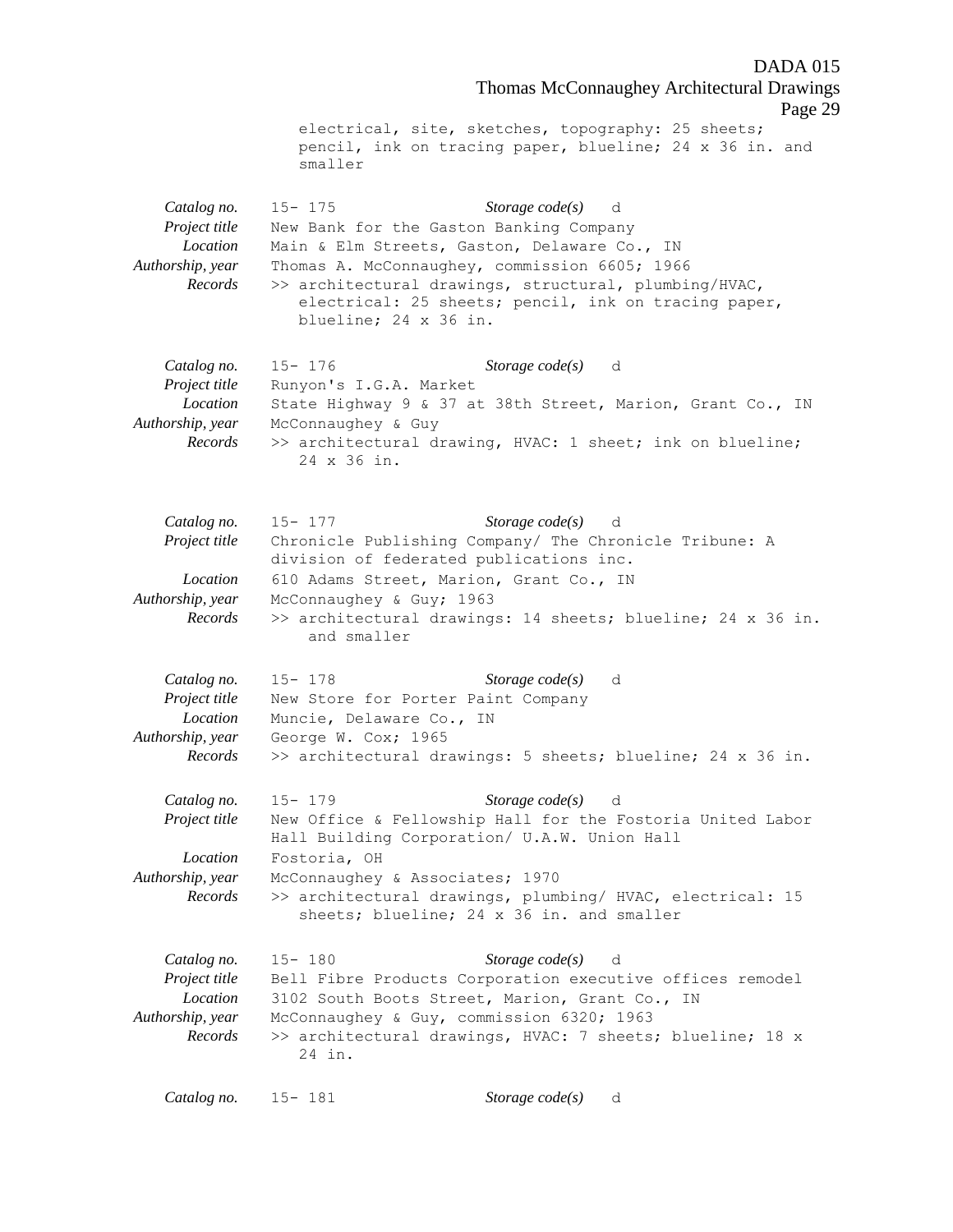DADA 015 Thomas McConnaughey Architectural Drawings Page 30 *Project title* Store front & addition to Dennis H. Guy Building *Location* Walnut & Franklin Streets, Hartford City, Blackford Co., IN *Authorship, year* McConnaughey & Guy *Records* >> architectural drawings: 3 sheets; pencil, ink on tracing paper; 24 x 36 in. and smaller *Catalog no.* 15- 182 *Storage code(s)* d *Project title* Huber Cleaners Building for Reland Jones alterations & additions *Location* North Elm Street, Muncie, Delaware Co., IN *Authorship, year* McConnaughey & Hemmert *Records* >> architectural drawings: 4 sheets; pencil, ink on tracing paper; 19 x 27 in. *Catalog no.* 15- 183 *Storage code(s)* d *Project title* Servisoft Water Service storage building *Location* 2302 West Seventh Street, Marion, Grant Co., IN *Authorship, year* Thomas A. McConnaughey *Records* >> architectural drawing: 1 sheet; pencil on tracing paper; 24 x 36 in. *Catalog no.* 15- 184 *Storage code(s)* d *Project title* Sweetser Telephone Company new exchange building *Location* Sweetser, Grant Co., IN *Authorship, year* McConnaughey & Guy, commission 602; 1960 *Records* >> architectural drawings, HVAC: 5 sheets; pencil on blueline; 24 x 36 in. *Catalog no.* 15- 185 *Storage code(s)* d *Project title* Sutter's Pure Milk Company office addition *Location* 925 South Nebraska Street, Marion, Grant Co., IN *Authorship, year* Thomas A. McConnaughey; 1956 *Records* >> architectural drawing: 1 sheet; ink on tracing paper; 22 x 34 in. *Catalog no.* 15- 186 *Storage code(s)* d *Project title* Roof Details *Location Authorship, year Records* >> architectural drawing: 1 sheet; pencil, ink on tracing paper; 24 x 36 in. *Catalog no.* 15- 187 *Storage code(s)* d *Project title* Coleman's *Location Authorship, year Records* >> architectural drawing, sketch: 1 sheet; pencil on tracing paper; 18 x 22 in.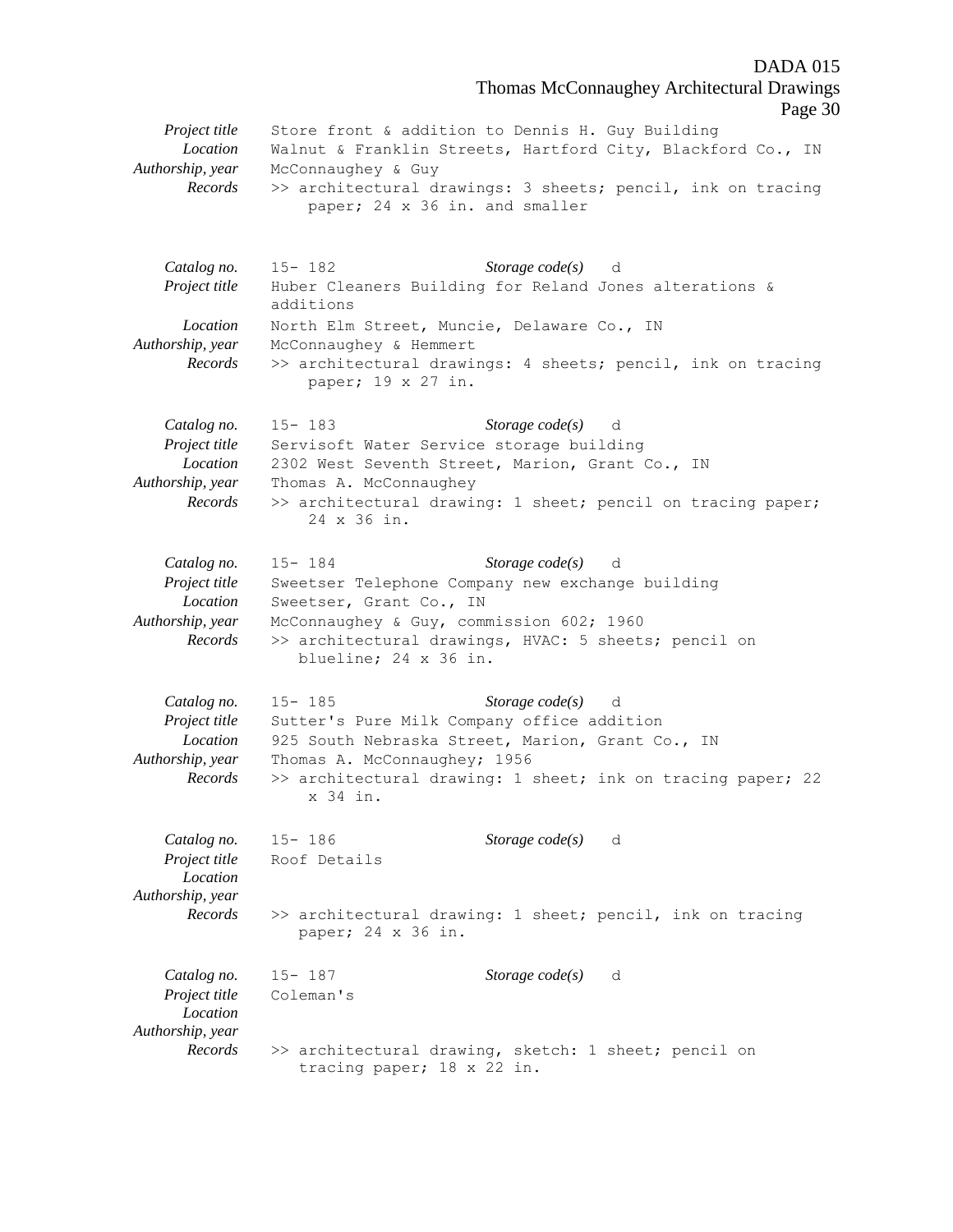Thomas McConnaughey Architectural Drawings

Page 31

*Catalog no.* 15- 188 *Storage code(s)* d *Project title* Tipton Feed Storage: Bin Wall & Slab Design *Location Authorship, year Records* >> architectural drawings: 2 sheets; pencil on tracing paper; 18 x 24 in. *Catalog no.* 15- 189 *Storage code(s)* d *Project title* Sutter's Dairy 40 degree Cold Storage Room *Location* Ninth & Nebraska Streets, Marion, Grant Co., IN *Authorship, year* McConnaughey & Guy, commission 6313; [1963] *Records* >> architectural drawings: 5 sheets; pencil, ink on tracing paper; 24 x 36 in. *Catalog no.* 15- 190 *Storage code(s)* d *Project title* Club 67 addition for Mahorney Bros. *Location* State Road 67 North, Muncie, Delaware Co., IN *Authorship, year* Hemmert & McConnaughey; 1947 *Records* >> architectural drawing: 1 sheet; pencil on tracing *Catalog no.* 15- 191 *Storage code(s)* d *Project title* James Jones Drive-In *Location* Corner of Mill Street & State Road 26, Fairmount, Grant Co., IN *Authorship, year* Thomas A. McConnaughey *Records* >> architectural drawings: 2 sheets; pencil on tracing paper; 24 x 36 in. *Catalog no.* 15- 192 *Storage code(s)* d *Project title* Sears Department Store, proposed addition *Location* Corner of Fifth & Adams Streets, Marion, Grant Co., IN *Authorship, year* Thomas A. McConnaughey *Records* >> architectural drawing: 1 sheet; pencil on tracing paper; 24 x 36 in. *Catalog no.* 15- 193 *Storage code(s)* d *Project title* Footland Supermarket *Location* State Road 22/ Main Street & E. 10th St., *Authorship, year Records* >> architectural drawing, master plan: 1 sheet; pencil, ink on tracing paper; 24 x 36 in. *Catalog no.* 15- 194 *Storage code(s)* d *Project title* C & H Shoestore layout *Location* West side of Square, Marion, Grant Co., IN *Authorship, year* 1955 *Records* >> architectural drawing: 1 sheet; pencil on tracing paper; 19 x 36 in.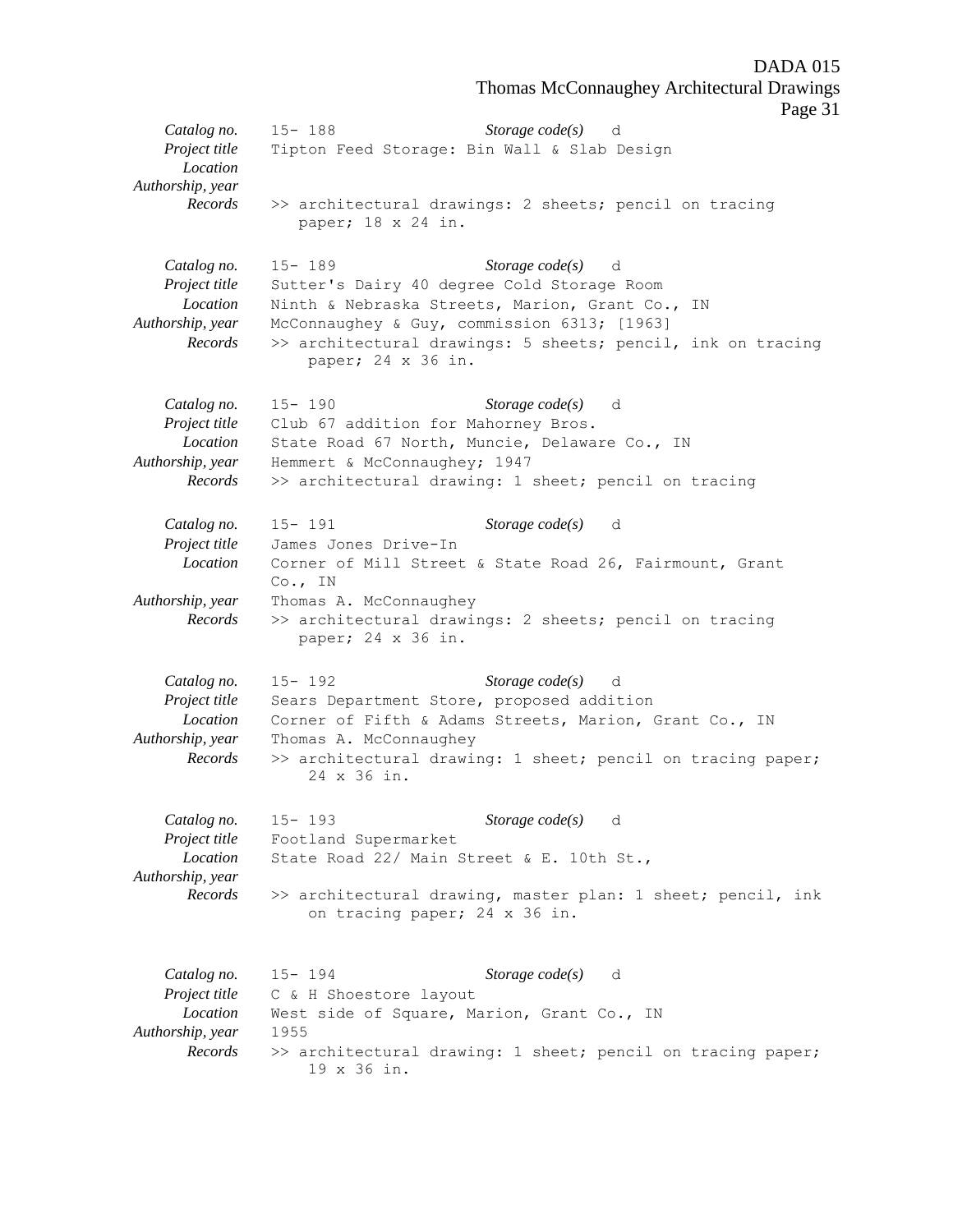Thomas McConnaughey Architectural Drawings

Page 32

|                                          | rage b                                                                                                                                                               |
|------------------------------------------|----------------------------------------------------------------------------------------------------------------------------------------------------------------------|
| Catalog no.<br>Project title<br>Location | Storage $code(s)$ d<br>$15 - 195$<br>Morris Store: additions, remodeling, and alterations for<br>Morris Stores Inc & Graham & Thorsen<br>Greensburg, Decatur Co., IN |
| Authorship, year<br>Records              | Hemmert & McConnaughey, commission 1228 & 1229; 1949<br>>> architectural drawings: 6 sheets; pencil, ink on tracing<br>paper; 24 x 36 in.                            |
| Catalog no.<br>Project title             | $15 - 196$<br>Storage code(s) d<br>Raceway Building for Marion Amusements Inc.                                                                                       |
| Location                                 | Park Avenue, Marion, Grant Co., IN                                                                                                                                   |
| Authorship, year                         | Thomas A. McConnaughey, commission 6507; 1965                                                                                                                        |
| Records                                  | >> architectural drawings, HVAC, electrical: 8 sheets;<br>pencil, ink on tracing paper; 24 x 36 in.                                                                  |
| Catalog no.                              | Storage $code(s)$ d<br>$15 - 197$                                                                                                                                    |
| Project title                            | Tolly's Market No 3 Shopping Center in Pines Village for<br>Daniels Realty Company                                                                                   |
| Location                                 | Corner of North 22nd & William Streets, Decatur, Macon<br>$Co.$ , IL                                                                                                 |
| Authorship, year                         | Livergood & Caldwell, commission 181; 1954                                                                                                                           |
| Records                                  | >> architectural drawings: 10 sheets; pencil on blueline;<br>24 x 36 in. and smaller                                                                                 |
| Catalog no.                              | $15 - 198$<br>Storage $code(s)$<br>d                                                                                                                                 |
| Project title                            | Doc's I.G.A. Market                                                                                                                                                  |
| Location                                 | State Highway 9, 15, & 37 at 38th Street, Marion, Grant<br>$Co.$ , IN                                                                                                |
| Authorship, year                         | McConnaughey & Guy, commission 6112; 1961                                                                                                                            |
| Records                                  | >> architectural drawings: 15 sheets; blueline; 24 x 36 in.                                                                                                          |
| Catalog no.                              | Storage $code(s)$<br>$15 - 199$<br>d                                                                                                                                 |
| Project title                            | The Emily E. Flinn Home alterations and additions for the<br>National Benevolent Association of Christian Churches                                                   |
| Location                                 | 615 West 12th Street, Marion, Grant Co., IN                                                                                                                          |
| Authorship, year<br>Records              | Edward J. Clark, commission 6004; 1962<br>>> mechanical, electrical drawings: 22 sheets; blueline; 24<br>x 36 in.                                                    |
| Catalog no.                              | Storage $code(s)$<br>$15 - 200$<br>d                                                                                                                                 |
| Project title                            | The Emily E. Flinn Home alterations and additions for the<br>National Benevolent Association of Christian Churches                                                   |
| Location                                 | 615 West 12th Street, Marion, Grant Co., IN                                                                                                                          |
| Authorship, year<br>Records              | Edward J. Clark; 1962<br>>> architectural drawings, site: 13 sheets; blueprint; 24 x<br>36 in.                                                                       |
| Catalog no.                              | $15 - 201$<br>Storage $code(s)$<br>d                                                                                                                                 |
| Project title                            | [Bluffton Indiana Hospital]                                                                                                                                          |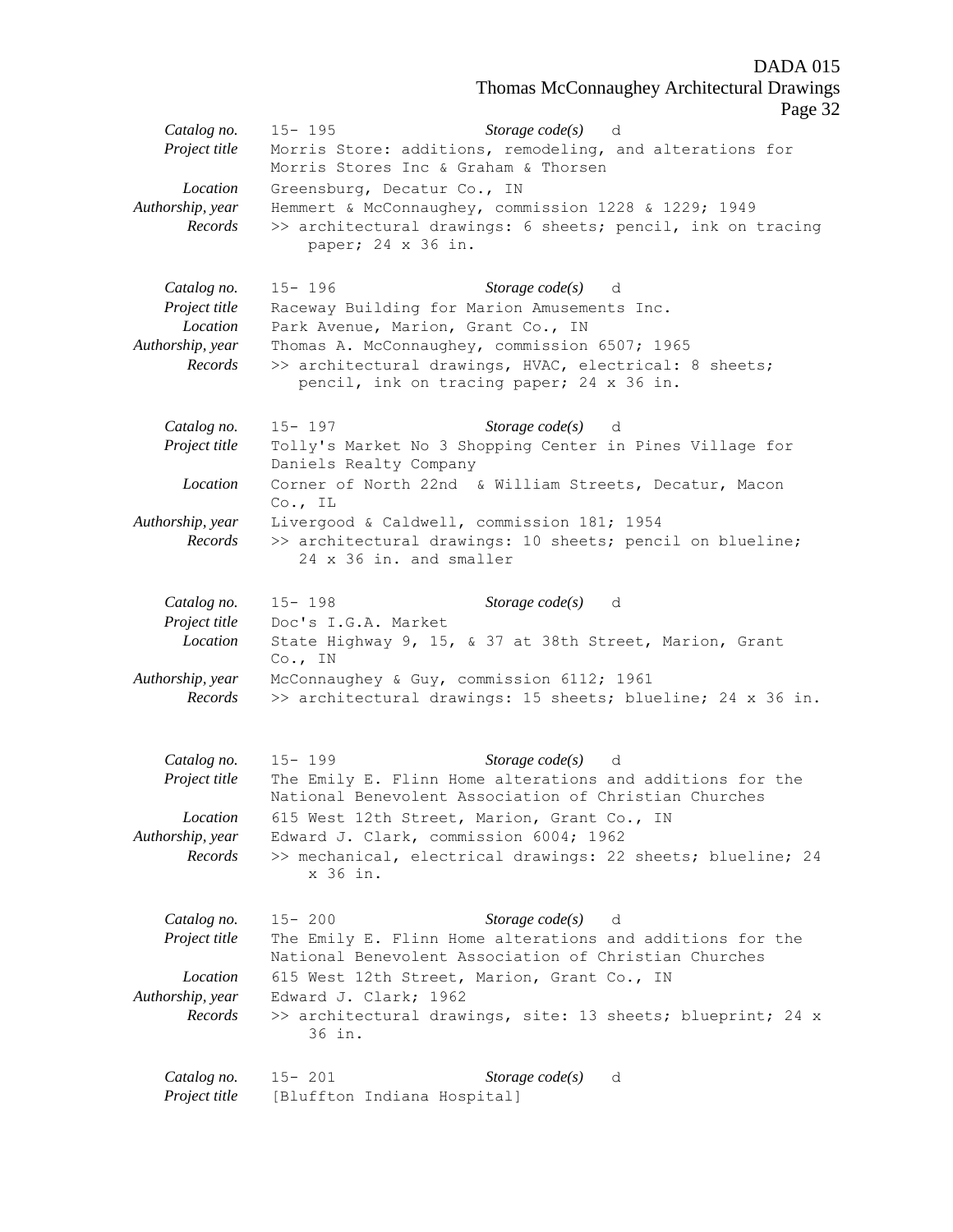Thomas McConnaughey Architectural Drawings

Page 33

*Location* Bluffton, Wells Co., IN *Authorship, year Records* >> architectural drawings: 3 sheets; pencil on tracing paper; 18 x 29.5 in. *Catalog no.* 15- 202 *Storage code(s)* d *Project title* Ellen Hill Nursing Home *Location* Corner of Third & Hill Street, Marion, Grant Co., IN *Authorship, year* Thomas A. McConnaughey; 1967 *Records* >> architectural drawings, sketches, preliminary: 2 sheets; pencil, ink on tracing paper; 24 x 36 in. *Catalog no.* 15- 203 *Storage code(s)* d *Project title* Cozy Corner Nursing Home addition *Location* Corner of Vashbinder & Bing Streets, Chesterfield, Madison Co., IN *Authorship, year* Thomas A. McConnaughey *Records* >> preliminary drawing: 1 sheet; pencil, ink on tracing paper; 24 x 36 in. *Catalog no.* 15- 204 *Storage code(s)* d *Project title* Abbott Homes Inc: 50 Bed Nursing Home, proposed *Location* Wheeling Avenue & Centenial Street, Muncie, Delaware Co., IN *Authorship, year* Thomas A. McConnaughey; 1964 *Records* >> architectural drawings, site: 3 sheets; pencil on tracing paper; 24 x 36 in. *Catalog no.* 15- 205 *Storage code(s)* d *Project title* Dickey Nursing Home: Tipton Branch, rehab plan, 20 bed addition *Location* 213 Conde Street Tipton, IN ; 900 North J Street, Elwood, Madison Co., IN *Authorship, year* McConnaughey & Guy, commission 6180; 1961 *Records* >> architectural drawings, plumbing, HVAC, sketches, preliminary: 3 sheets; pencil, ink on tracing paper; 16 x 27 in. and smaller *Catalog no.* 15- 206 *Storage code(s)* d *Project title* Coss-Karnes Nursing Home, proposed *Location* Marion, Grant Co., IN *Authorship, year* Thomas A. McConnaughey; 15 *Records* >> architectural drawings, site: 2 sheets; pencil, ink on tracing paper; 24 x 36 in. *Catalog no.* 15- 207 *Storage code(s)* d *Project title* Gordon Adams Nursing Home *Location* Angola, Steuben Co., IN *Authorship, year* Thomas A. McConnaughey *Records* >> architectural drawings, sketches: 4 sheets; pencil on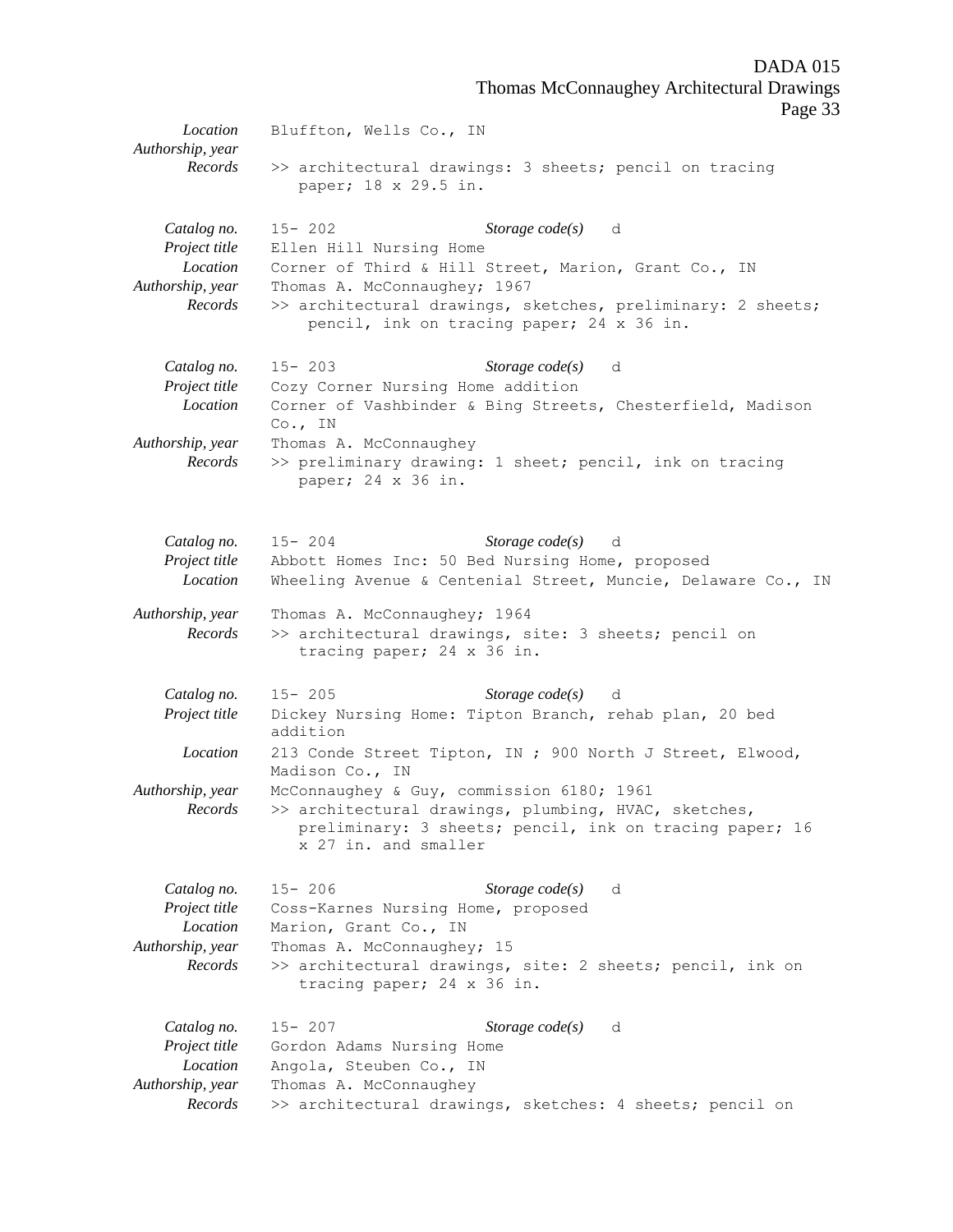DADA 015 Thomas McConnaughey Architectural Drawings Page 34

tracing paper; 24 x 36 in.

| Catalog no.          | 15-208                                                    | <i>Storage code(s)</i> d |  |
|----------------------|-----------------------------------------------------------|--------------------------|--|
| <i>Project title</i> | Grant County Home                                         |                          |  |
| Location             | Grant Co., IN                                             |                          |  |
| Authorship, year     | Thomas A. McConnaughey                                    |                          |  |
| Records              | >> architectural drawings, site, sketches, preliminary: 8 |                          |  |
|                      | sheets; ink on tracing paper; 24 x 36 in.                 |                          |  |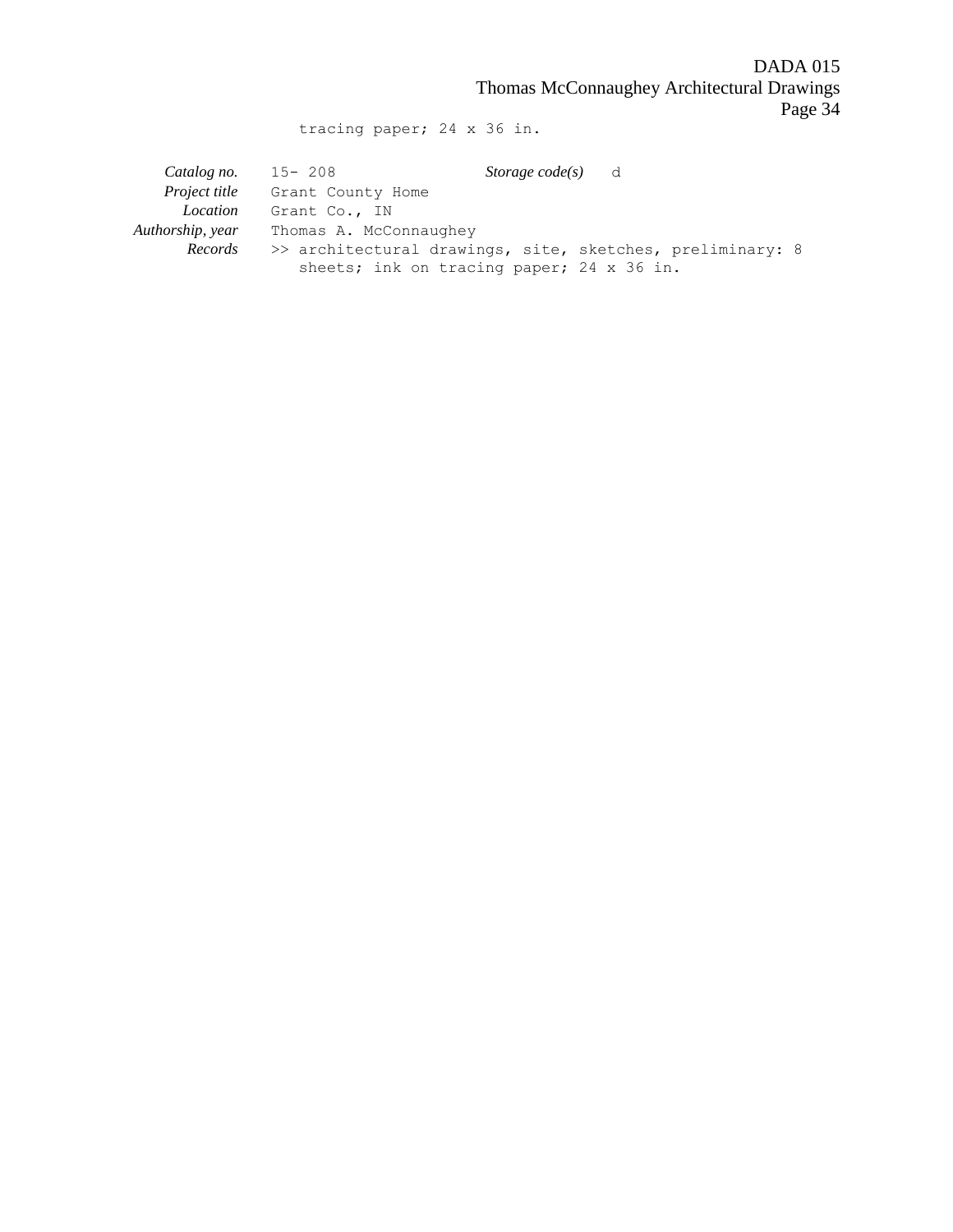| Catalog no.<br>Project title                                            | $15 - 209$<br>Storage $code(s)$<br>d<br>Completion of second floor for the Emily E. Flinn Home Wing<br>"C" for the National Benevolent Association of Christian<br>Churches                                                                                                        |
|-------------------------------------------------------------------------|------------------------------------------------------------------------------------------------------------------------------------------------------------------------------------------------------------------------------------------------------------------------------------|
| Location<br>Authorship, year<br>Records                                 | 615 West 12th Street, Marion, Grant Co., IN<br>Thomas A. McConnaughey & Associates, 71304; 1971<br>>> architectural drawings, plumbing, HVAC, electrical: 5<br>sheets; ink on tracing paper; 24 x 36 in.                                                                           |
| Catalog no.<br>Project title<br>Location<br>Authorship, year<br>Records | $15 - 210$<br>Storage $code(s)$<br>d<br>Kirkland Township School addition<br>Adams Co., IN<br>Chas H. Houck<br>>> architectural drawings, site: 8 sheets; pencil, ink on<br>tracing paper; 24 x 34 in.                                                                             |
| Catalog no.<br>Project title<br>Location<br>Authorship, year<br>Records | $15 - 211$<br><i>Storage code(s)</i> d<br>Mr. & Mrs. James Harris Residence<br>100 West between 1100 & 1200 North, Delaware Co., IN<br>Thomas A. McConnaughey & Associates, 68263; 1968<br>>> architectural drawings, site: 6 sheets; pencil, ink on<br>tracing paper; 24 x 36 in. |
| Catalog no.<br>Project title<br>Location<br>Authorship, year<br>Records | $15 - 212$<br>Storage $code(s)$ d<br>Mr. & Mrs. PG Goodrich Residence: addition, proposed<br>Portland, Jay Co., IN<br>McConnaughey & Guy<br>>> architectural drawings: 2 sheets; pencil, ink on tracing<br>paper; 18 x 26 in. and smaller                                          |
| Catalog no.<br>Project title<br>Location<br>Authorship, year<br>Records | $15 - 213$<br>Storage $code(s)$<br>d<br>Mr. & Mrs. F.W. Irving Residence<br>North of Chapel Road, Marion, Grant Co., IN<br>Thomas A. McConnaughey, commission 1490; 1956<br>>> architectural drawings: 4 sheets; pencil, ink on tracing<br>paper; 19 x 36 in.                      |
| Catalog no.<br>Project title<br>Location<br>Authorship, year<br>Records | Storage $code(s)$<br>$15 - 214$<br>d<br>Mr. & Mrs. Irv Bormann Residence: remodeling<br>86 Camstock Street, Wabash, Wabash Co., IN<br>Thomas A. McConnaughey, commission 6714; 1967<br>>> architectural drawing: 1 sheet; pencil, ink on tracing<br>paper; 24 x 36 in.             |
| Catalog no.<br>Project title<br>Location                                | Storage $code(s)$<br>$15 - 215$<br>d<br>George Starr Residence                                                                                                                                                                                                                     |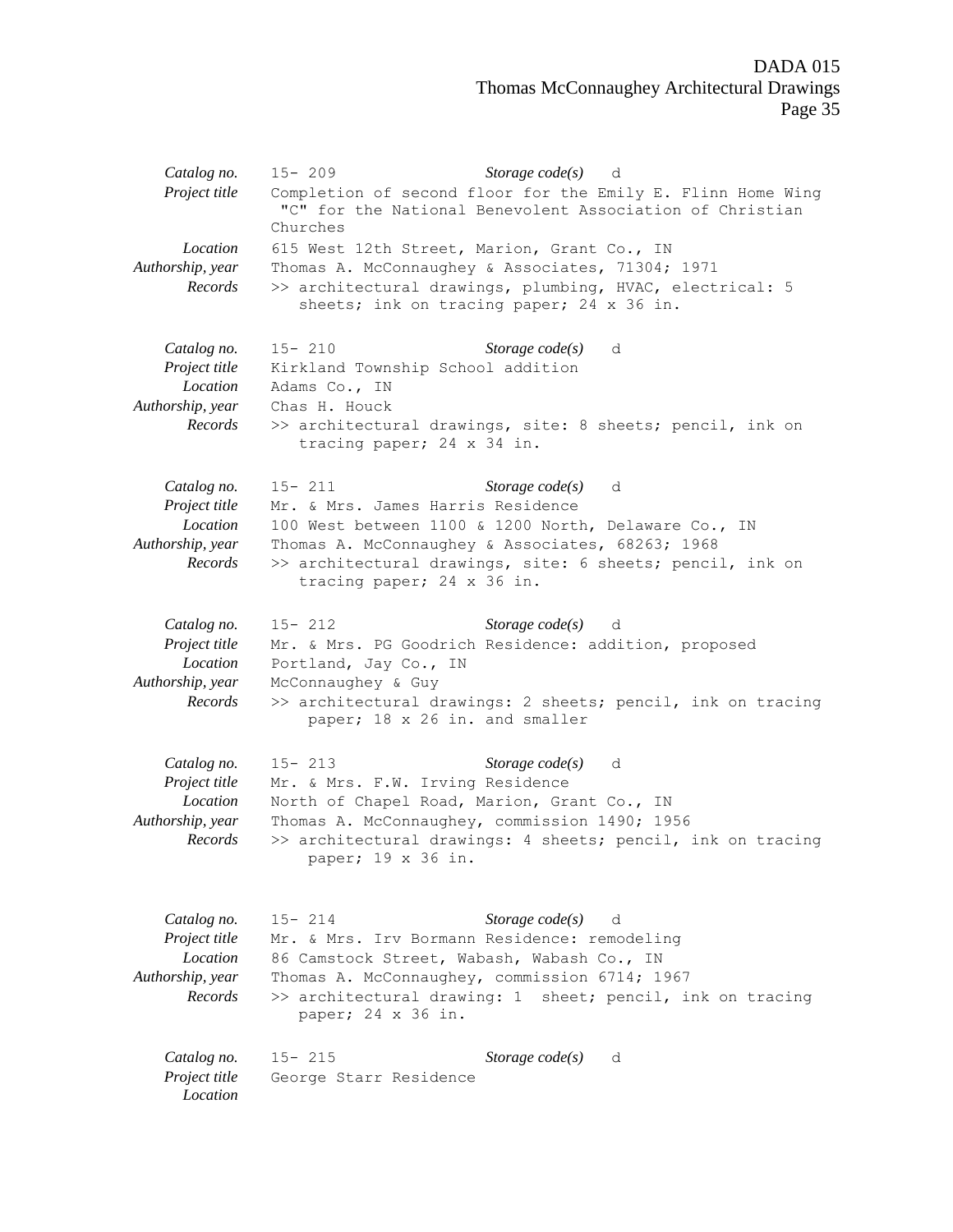Thomas McConnaughey Architectural Drawings Page 36 *Authorship, year* 1950s *Records* >> architectural drawing: 1 sheet; pencil, ink on tracing paper; 18 x 24 in. *Catalog no.* 15- 216 *Storage code(s)* d *Project title* Mr. & Mrs. Colby Armstrong Residence, proposed *Location* 804 Bellemeade Avenue, Temple Terrace, Hillsborough Co., FL *Authorship, year* Thomas A. McConnaughey; 1950s *Records* >> architectural drawing: 1 sheet; pencil on tracing paper; 18 x 24 in. *Catalog no.* 15- 217 *Storage code(s)* d *Project title* Mr. & Mrs. Paul Brose Residence remodel *Location* 303 North Jefferson Street, Hartford City, Blackford Co., IN *Authorship, year* Hemmert & McConnaughey, commission 1276; 1950 *Records* >> architectural drawings: 4 sheets; pencil on tracing paper; 16 x 26 in. *Catalog no.* 15- 218 *Storage code(s)* d *Project title* Mr. & Mrs. Keith Wentz Residence remodel *Location* 209 East Franklin Street, Hartford City, Blackford Co., IN *Authorship, year* Hemmert & McConnaughey; 1948 *Records* >> architectural drawings: 4 sheets; pencil on tracing paper; 18 x 24 in. *Catalog no.* 15- 219 *Storage code(s)* d *Project title* Mr. & Mrs. Julian Savesky Residence *Location* Corner of Western & Euclid Streets, Marion, Grant Co., IN *Authorship, year* 1950s *Records* >> architectural drawing: 1 sheet; pencil, ink on tracing paper; 22 x 36 in. *Catalog no.* 15- 220 *Storage code(s)* d *Project title* Baxter residence *Location Authorship, year* Thomas A. McConnaughey; 1950s *Records* >> architectural drawing: 1 sheet; pencil, ink on tracing paper; 24 x 36 in. *Catalog no.* 15- 221 *Storage code(s)* d *Project title* Gene W. Boley Residence *Location* Vandalia, Fayette Co., IL *Authorship, year* Hemmert & McConnaughey; 1952 *Records* >> architectural drawings: 6 sheets; pencil, ink on tracing paper; 14.5 x 35 in. and smaller

DADA 015

*Catalog no.* 15- 222 *Storage code(s)* d *Project title* Mr. & Mrs. Herb Harshman Residence *Location* Portland, Jay Co., IN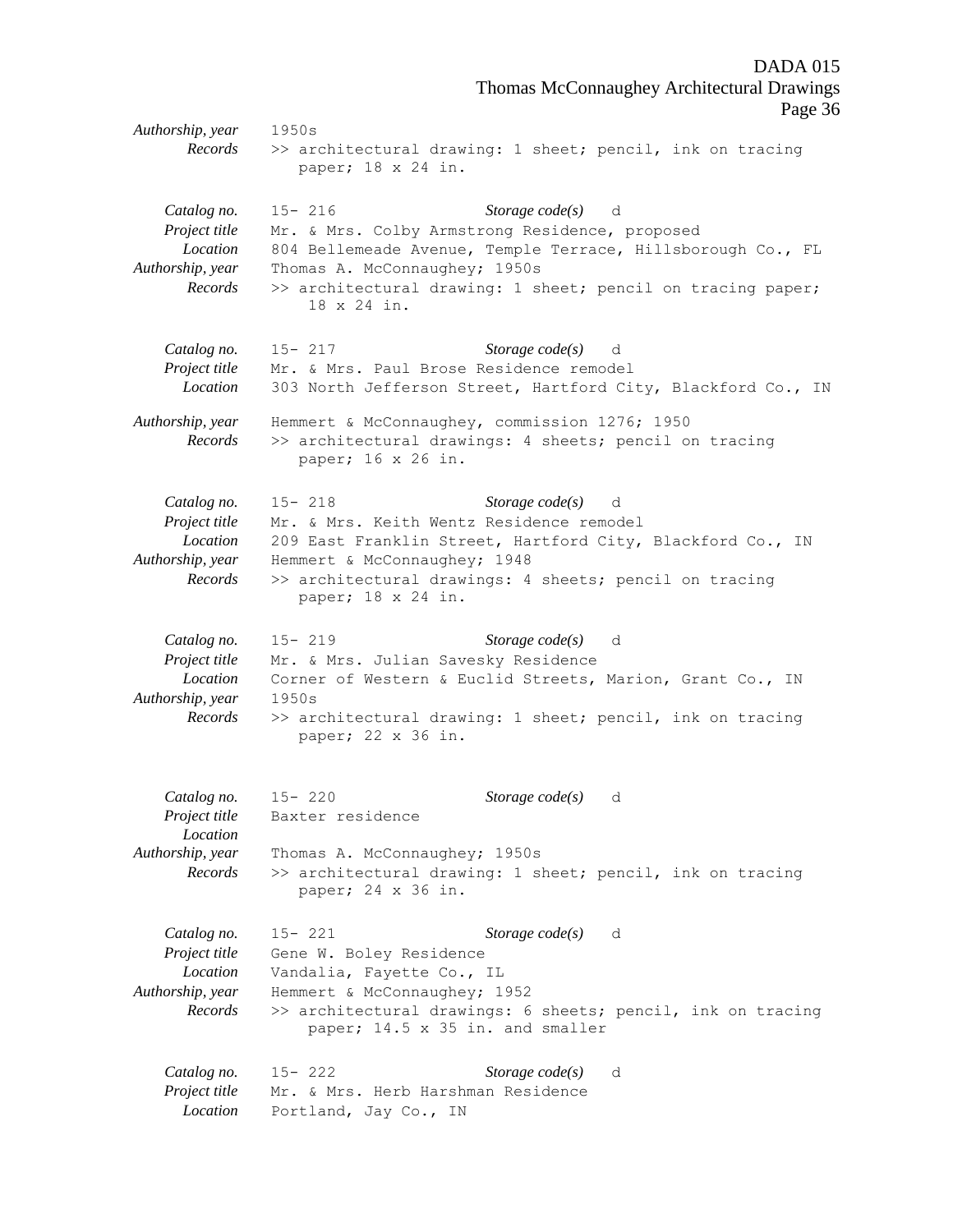Thomas McConnaughey Architectural Drawings Page 37 *Authorship, year* Hemmert & McConnaughey; 1948-49 *Records* >> architectural drawings, site, HVAC: 14 sheets; pencil, ink on tracing paper; 20.5 x 36 in. *Catalog no.* 15- 223 *Storage code(s)* d *Project title* Mr. & Mrs. W.P. McMurray Residence *Location* 2115 South Washington Street, Marion, Grant Co., IN *Authorship, year* Thomas A. McConnaughey, commission 1483; 1956 *Records* >> architectural drawings: 2 sheets; pencil, ink on tracing paper; 18 x 24 in. *Catalog no.* 15- 224 *Storage code(s)* d *Project title* Mr. & Mrs. Max C. Peterson Residence *Location* State Road 26 East, Hartford City, Blackford Co., IN *Authorship, year* McConnaughey & Guy; 1956 *Records* >> architectural drawings: 4 sheets; pencil, ink on tracing paper; 17 x 24 in. *Catalog no.* 15- 225 *Storage code(s)* d *Project title* Mr. Cecil R. Gough Residence remodel *Location* State Road 18, Blackford Co., IN *Authorship, year* McConnaughey & Hemmert; 1950s *Records* >> architectural drawings; 4 sheets; pencil on tracing paper; 17 x 24 in. *Catalog no.* 15- 226 *Storage code(s)* d *Project title* Mr. & Mrs. David Pitcher Residence: addition to family room *Location* 910 LaFayette Court, Marion, Grant Co., IN *Authorship, year* McConnaughey & Guy; 1960 *Records* >> architectural drawings: 2 sheets; pencil, ink on tracing paper; 18 x 20 in. *Catalog no.* 15- 227 *Storage code(s)* d *Project title* Mr. & Mrs. Milo Atwood Residence *Location* West 38th Street, Marion, Grant Co., IN *Authorship, year* McConnaughey & Guy; 1960 *Records* >> architectural drawing: 1 sheet; pencil, ink on tracing paper; 17 x 24 in. *Catalog no.* 15- 228 *Storage code(s)* d *Project title* Mr. & Mrs. William Pape Residence *Location* Woodridge Lane & Forest Ridge Blvd, Fort Wayne, Allen Co., IN *Authorship, year* McConnaughey & Guy, commission 573; 1957 *Records* >> architectural drawings: 8 sheets; pencil on tracing paper; 18 x 24 in. *Catalog no.* 15- 229 *Storage code(s)* d *Project title* Dr. & Mrs. Ernest H. Porter Residence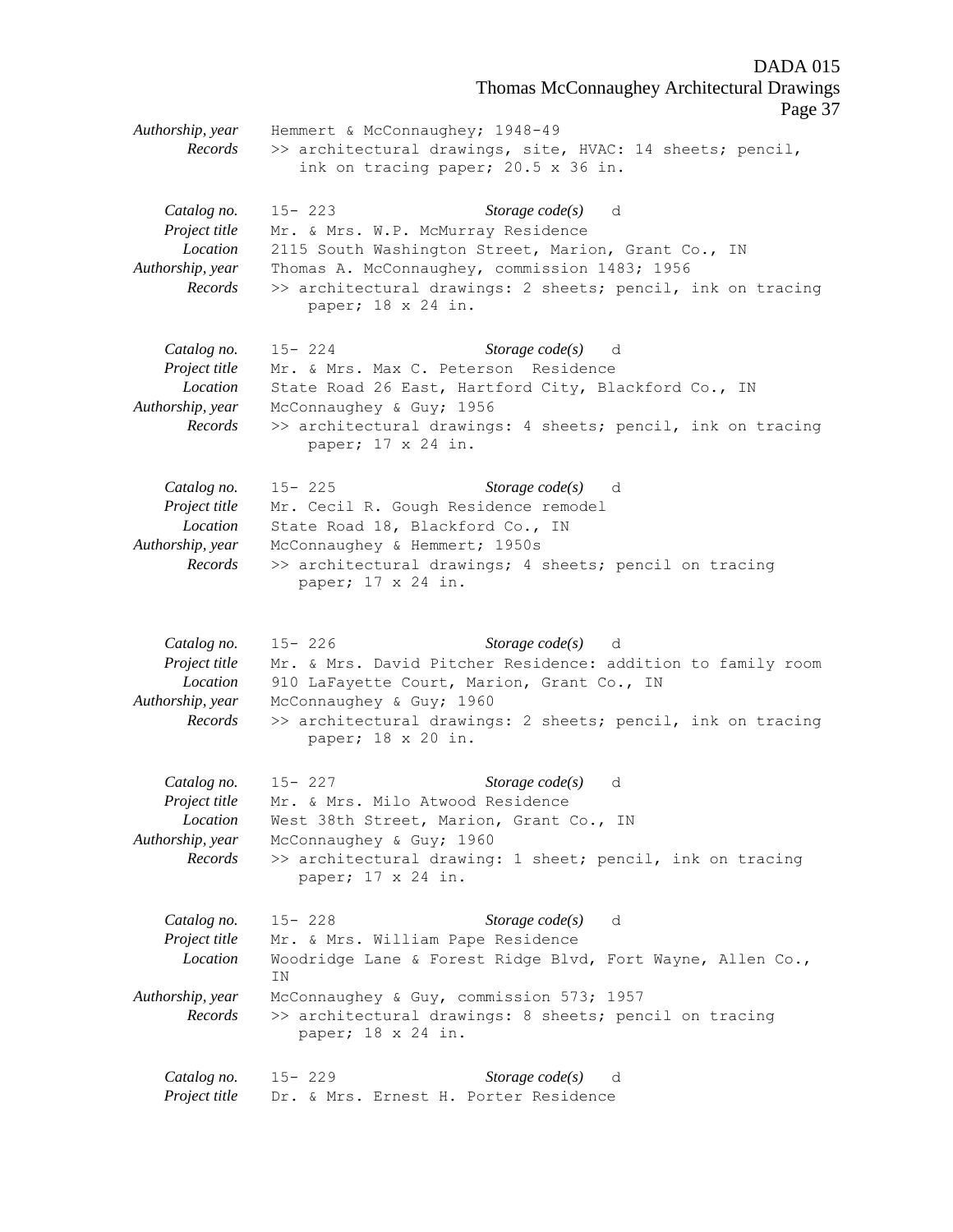Thomas McConnaughey Architectural Drawings Page 38 *Location* Rolling Oaks, Muncie, Delaware Co., IN *Authorship, year* Hemmert & McConnaughey, commission 1282; 1951 *Records* >> architectural drawings: 10 sheets; pencil, ink on tracing paper; 18 x 35 in. *Catalog no.* 15- 230 *Storage code(s)* d *Project title* Mr. & Mrs. Fred Arend Residence *Location* Bluffton, Wells Co., IN *Authorship, year* Hemmert & McConnaughey; 1955 *Records* >> design/furniture drawing: 1 sheet; pencil on tracing paper; 16 x 18 in. *Catalog no.* 15- 231 *Storage code(s)* d *Project title* Hamilton Township School *Location* State Road 3, Hamilton, Delaware Co., IN *Authorship, year* Charles H. Houck & Charles E. Hamilton, commission 2136; 1936-37 *Records* >> architectural drawings: 11 sheets; blueprint; 28 x 42 in. *Notes* Drawn by McConnaughey & H. VanDongen; PWA Grand Number IN1352-D; Trustee George W. Brinson; Advisory Board-Orville Brown, Lowell Stafford, J.W. Leslie *Catalog no.* 15- 232 *Storage code(s)* d *Project title* Mount Pleasant Township School: Elementary addition *Location* State Highway 32 and 36, Yorktown, Delaware Co., IN *Authorship, year* McConnaughey & Guy, commission 6401; 1963-64 *Records* A. architectural drawings, site, preliminary sketches, topography: 14 sheets; pencil, ink on tracing paper; 24 x 36 in. and smaller B. architectural drawings, site, topography: 21 sheets; pencil, ink on tracing paper; 24 x 36 in. C. architectural drawings, plumbing, HVAC, electrical: 20 sheets; blueline and blueprint; 24 x 36 in. *Catalog no.* 15- 233 *Storage code(s)* d *Project title* Mount Pleasant Township School *Location* Yorktown, Delaware Co., IN *Authorship, year* Arthur B. Henning, commission 817-B3; 1957 *Records* >> architectural drawings, plumbing: 8 sheets; blueline and blackline; 24 x 36 in. *Catalog no.* 15- 234 *Storage code(s)* d *Project title* Mount Pleasant Township High & Elementary School *Location* Yorktown, Delaware Co., IN *Authorship, year* Hamilton & Graham, commission 1653, 5349; 1954 & 1950 *Records* >> plumbing, electrical: 22 sheets; blackline; 35 x 42 in. & smaller *Notes* Bevington, Taggart, & Fowler, Inc.; drawn by C.W.F., H.R.B.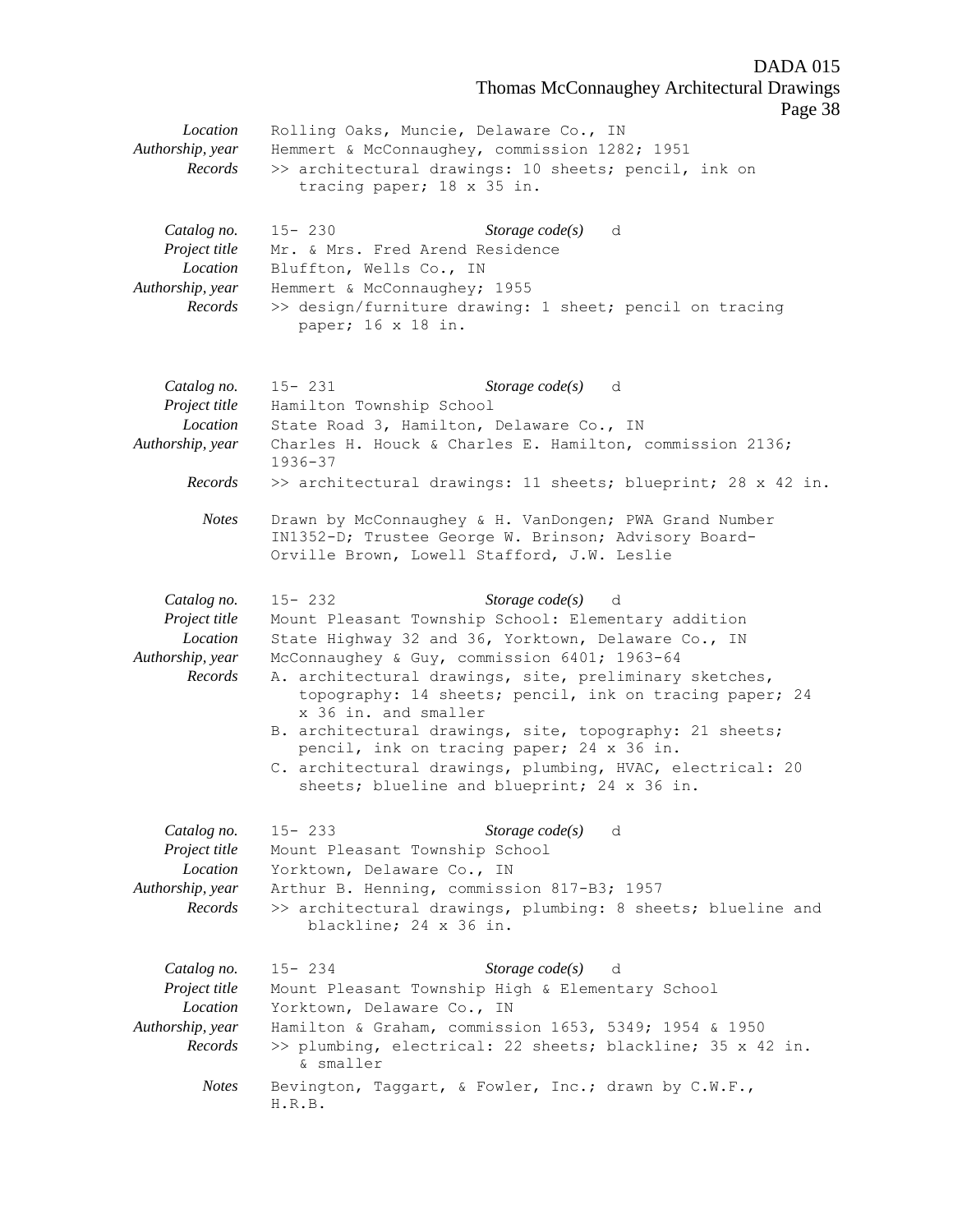| Catalog no.                 | $15 - 235$<br>Storage $code(s)$<br>d                                                                                                                                                                                        |  |  |  |  |
|-----------------------------|-----------------------------------------------------------------------------------------------------------------------------------------------------------------------------------------------------------------------------|--|--|--|--|
| Project title               | Taylor University: Liberal Arts Building                                                                                                                                                                                    |  |  |  |  |
| Location                    | Upland, Grant Co., IN                                                                                                                                                                                                       |  |  |  |  |
| Authorship, year            | C.R. Gallogly, commission 6540; 1965                                                                                                                                                                                        |  |  |  |  |
| Records                     | >> architectural drawings, mechanical, plumbing, HVAC,<br>electrical, site: 19 sheets; blackline; 24 x 36 in.                                                                                                               |  |  |  |  |
| <b>Notes</b>                | Raymond C. Reese Associates- Consulting Engineer; Ayres,<br>Konneker & Associates- Electrical & Mechanical Engineer;                                                                                                        |  |  |  |  |
| Catalog no.                 | Storage $code(s)$<br>$15 - 236$<br>d                                                                                                                                                                                        |  |  |  |  |
| Project title<br>Location   | Taylor University Dormitory Buildings: A (Men) & B (Women)<br>Upland, Grant Co., IN                                                                                                                                         |  |  |  |  |
| Authorship, year            | C.R. Gallogly, commission 6527; 1965?                                                                                                                                                                                       |  |  |  |  |
| Records                     | >> architectural drawings, structural, plumbing, HVAC,<br>electircal, site: 29 sheets; blueline; 24 x 36 in.                                                                                                                |  |  |  |  |
| <b>Notes</b>                | William Howard Manor Associates helped with site plan;<br>Gould H. Ayres & Associates- electrical engineers; Paul K.<br>Schoenberger & Associates- consulting engineers for heating<br>& plumbing; building feature- cupola |  |  |  |  |
| Catalog no.                 | $15 - 237$<br>Storage $code(s)$<br>d                                                                                                                                                                                        |  |  |  |  |
| Project title               | Riedman Memorial School for St. John's Catholic Parish                                                                                                                                                                      |  |  |  |  |
| Location                    | S. Spring Street & E. Chestnut Street, Hartford City,<br>Blackford Co., IN                                                                                                                                                  |  |  |  |  |
| Authorship, year<br>Records | Hemmert & McConnaughey, commission 1316; 1952<br>>> architectural drawings, plumbing, HVAC, electircal,<br>site: 14 sheets; blueprint; 24 x 36 in.                                                                          |  |  |  |  |
| Catalog no.                 | $15 - 238$<br>Storage $code(s)$<br>d                                                                                                                                                                                        |  |  |  |  |
| Project title<br>Location   | Taylor University: Prexy Mansion<br>Upland, Grant Co., IN                                                                                                                                                                   |  |  |  |  |
| Authorship, year            | Thomas A. McConnaughey, commission 6518; 1965                                                                                                                                                                               |  |  |  |  |
| Records                     | >> architectural drawings: 2 sheets; pencil, ink on<br>blueline; 24 x 36 in.                                                                                                                                                |  |  |  |  |
| Catalog no.                 | Storage $code(s)$<br>$15 - 239$<br>d                                                                                                                                                                                        |  |  |  |  |
| Project title               | New Castle- Henry Township School Corporation: Wilbur<br>Wright Elementary School (North site); Sunnyside Elementary<br>School (South site)                                                                                 |  |  |  |  |
| Location                    | 18th & Washington; South 14th, New Castle, Henry Co., IN                                                                                                                                                                    |  |  |  |  |
| Authorship, year            | Walter Scholer & Associates, commission 4602; 4911; 1949                                                                                                                                                                    |  |  |  |  |
| Records                     | >> architectural drawings, mechanical, site: 34 sheets;<br>blueprint; 26 x 36 in.                                                                                                                                           |  |  |  |  |
| Catalog no.                 | Storage code(s)<br>$15 - 240$<br>d                                                                                                                                                                                          |  |  |  |  |
| Project title               | Salem Washington Public Schools new elementary building                                                                                                                                                                     |  |  |  |  |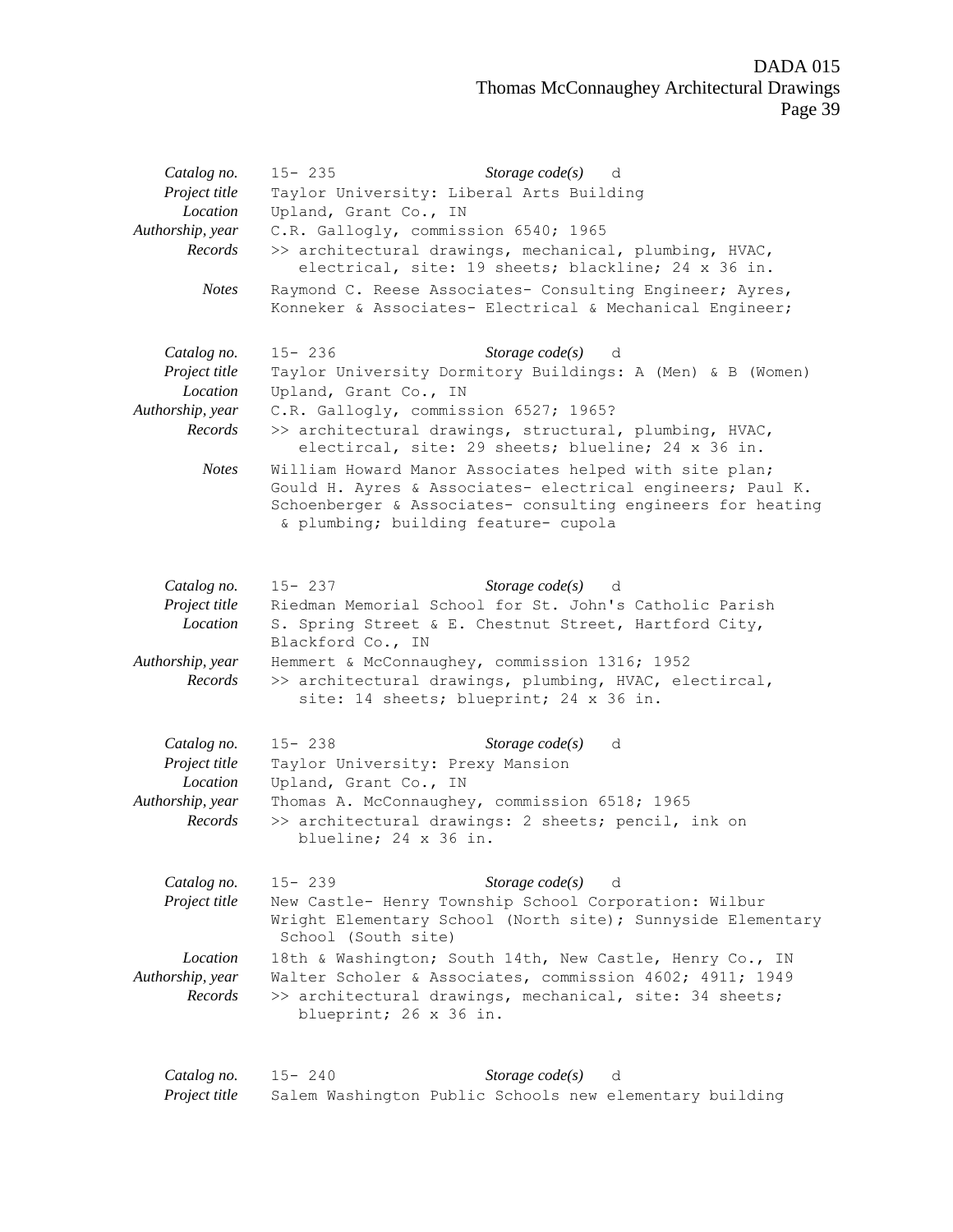Thomas McConnaughey Architectural Drawings

|                                         |                                                                                                                                                                                                                                                            | Page 4 |
|-----------------------------------------|------------------------------------------------------------------------------------------------------------------------------------------------------------------------------------------------------------------------------------------------------------|--------|
| Location<br>Authorship, year<br>Records | Homer Street & Harrison Street, Salem, Washington Co., IN<br>Fleck, Burkhart & Shropshire- division of Fleck, Quebe &<br>Reid Associates Inc., commission 62171 & 62172; 1963<br>>> plumbing, electrical, site: 22 sheets; ink on blueline;<br>30 x 42 in. |        |
| <b>Notes</b>                            | Drawn by R.A.F., D.S., F.C.S., H.B., R.J.P., T.T.B., and<br>N.V.P.; Scharres & Associates Inc, - consulting engineers;<br>Roland A. Freels- professional engineer                                                                                          |        |
| Catalog no.                             | Storage $code(s)$ d<br>$15 - 241$                                                                                                                                                                                                                          |        |
| Project title                           | Bennett High School for St. Paul's Catholic Parish                                                                                                                                                                                                         |        |
| Location                                | Kem Road & Wabash Pike, Marion, Grant Co., IN                                                                                                                                                                                                              |        |
| Authorship, year                        | McConnaughey & Guy; Hemmert & McConnaughey, commission<br>1397; 1954                                                                                                                                                                                       |        |
| Records                                 | A. site plan: 1 sheet; pencil on tracing paper; 13 x 36 in.<br>B. architectural drawings, electrical, site: 27 sheets; ink<br>on blueline; 24 x 36 in.                                                                                                     |        |
| Catalog no.                             | Storage $code(s)$<br>$15 - 242$<br>d                                                                                                                                                                                                                       |        |
| Project title                           | Northeast Elementary School                                                                                                                                                                                                                                |        |
| Location                                | East Bradford Street, Marion, Grant Co., IN                                                                                                                                                                                                                |        |
| Authorship, year<br>Records             | McConnaughey & Guy, comission 5911; 1959<br>>> architectural drawings, structural, electrical, site,<br>topography: 16 sheets; blueprint and small section<br>blueline; 24 x 36 in.                                                                        |        |
| <b>Notes</b>                            | drawn by J.F.S.; Joseph C. Horner- professional engineer<br>for topography survey (project #59-28); Fenning & Weir-<br>professional engineer for electrical lighting plans (Job<br>5933)                                                                   |        |
| Catalog no.                             | Storage $code(s)$<br>$15 - 243$<br>d                                                                                                                                                                                                                       |        |
| Project title                           | Hagerstown- Jefferson Township School: New Music, Art, &<br>Science building. Bid "A" and Bid "B"                                                                                                                                                          |        |
| Location                                | Hagerstown, Wayne Co., IN                                                                                                                                                                                                                                  |        |
| Authorship, year                        | McGuire & Shook & Associates, commission 5812; 1958                                                                                                                                                                                                        |        |
| Records                                 | >> architectural drawings, structural: 11 sheets; blueline;<br>24 x 36 in.                                                                                                                                                                                 |        |
| Catalog no.                             | Storage $code(s)$<br>$15 - 244$<br>d                                                                                                                                                                                                                       |        |
| Project title                           | Immanual Lutheran School                                                                                                                                                                                                                                   |        |
| Location                                | Glendale Blvd & Monticello Park Drive, Valparaiso, Porter<br>$Co.$ , IN                                                                                                                                                                                    |        |
| Authorship, year                        | 1950s                                                                                                                                                                                                                                                      |        |
| Records                                 | >> architectural drawings, electrical, site: 5 sheets;<br>pencil, ink on tracing paper, blueline; 28 x 42 in. and<br>smaller                                                                                                                               |        |
| Catalog no.                             | Storage $code(s)$<br>$15 - 245$<br>d                                                                                                                                                                                                                       |        |
| Project title                           | Hicksville High School additions and alterations                                                                                                                                                                                                           |        |

*Location* Smith Street and Main Street, Hicksville, Defiance Co., OH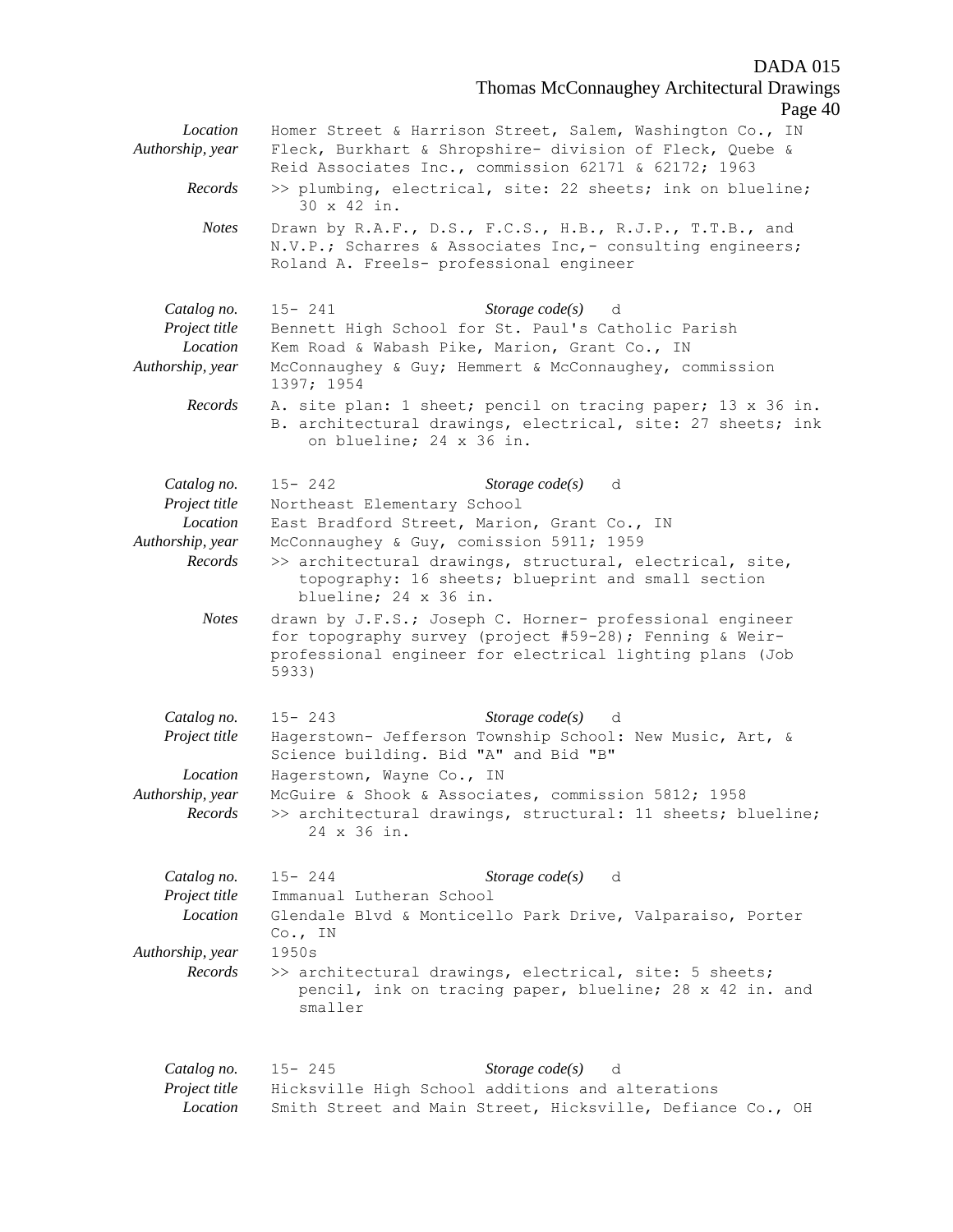Thomas McConnaughey Architectural Drawings Page 41 *Authorship, year* W Howard Manor Associates, commission 7; 1966 *Records* >> architectural drawings, plumbing, HVAC, electrical, site: 29 sheets; blueline; 24 x 36 in. *Catalog no.* 15- 246 *Storage code(s)* d *Project title* Marion College: Men's Dormitory *Location* Selby Street and 41st Street, Marion, Grant Co., IN *Authorship, year* Orus Eash; 1955 *Records* >> architectural drawings, structural, mechanical, plumbing, HVAC, electrical, site: 12 sheets; blueprint; 24 x 36 in. *Catalog no.* 15- 247 *Storage code(s)* d *Project title* Evans School addition and alterations *Location* Marion, Grant Co., IN *Authorship, year* McConnaughey & Guy, commission 6218; 1962? *Records* >> plumbing: 2 sheets; blueline; 24 x 36 in. *Catalog no.* 15- 248 *Storage code(s)* d *Project title* Monroe Central Consolidated School, proposed *Location* Randolph Co., IN *Authorship, year* McConnaughey & Guy *Records* >> architectural sketches: 2 sheets; blueline; 30 x 36 in. *Catalog no.* 15- 249 *Storage code(s)* d *Project title* New Senior High School *Location* Frankfort, Clinton Co., IN *Authorship, year* Louis C. Kingscott & Associates, Inc., commission 1578-2- 60; 1961 *Records* >> structural drawings: 14 sheets; blueline; 28 x 42 in. *Catalog no.* 15- 250 *Storage code(s)* d *Project title* Six room Elementary School adjacent to existing school for Mississinewa Joint Schools Corporation *Location* Jonesboro, Grant Co., IN *Authorship, year* Hamilton & Graham. Commission 1157; 1957 *Records* >> architectural drawings, site: 6 sheets; blueprint; 27 x 38 in. *Catalog no.* 15- 251 *Storage code(s)* d *Project title* Montpelier High School, proposed addition *Location* Montpelier, Blackford Co., IN *Authorship, year* McConnaughey & Guy *Records* >> architectural drawings: 2 sheets; pencil, ink on tracing paper; 24 x 36 in. *Catalog no.* 15- 252 *Storage code(s)* d *Project title* Montpelier Harrison Township High School grade school

addition for Montpelier Harrison Township School Corporation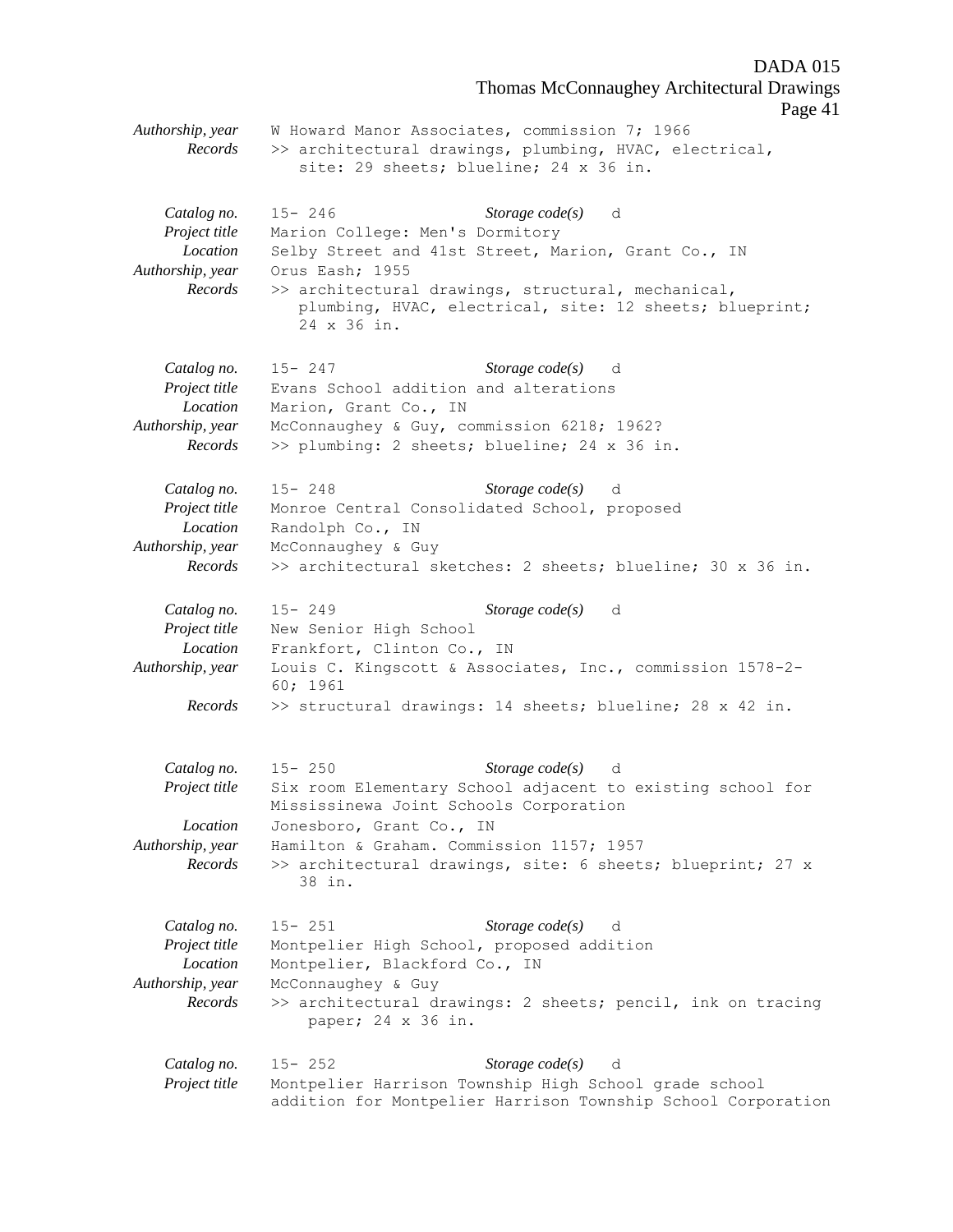Thomas McConnaughey Architectural Drawings

Page 42 *Location* Franklin Avenue & Monroe Street, Montpelier, Blackford Co., IN *Authorship, year* McConnaughey & Guy, commission 575; 1957 *Records* >> architectural drawings, site: 13 sheets; pencil, ink on tracing paper; 24 x 36 in. and smaller *Notes* drawn by J.F.S.; Sheet 7 details are from Washington Township grade school in Gaston, IN 1958, commission 583. The rest of these plans are located in 15-258. *Catalog no.* 15- 253 *Storage code(s)* d *Project title* Montpelier Harrison Township Joint High School: installation of new toilet stools and increased water supply facilities *Location* Montpelier, Blackford Co., IN *Authorship, year* Hemmert & McConnaughey, commission 1241; 1951 *Records* >> sub basement plan and bathroom sections: 2 sheets; pencil, ink on tracing paper; 22 x 36 in. *Catalog no.* 15- 254 *Storage code(s)* d *Project title* New Parkside Grade School Building for School City of Hartford City *Location* Corner of Van Cleve & Werber Street, Hartford City, Blackford Co., IN *Authorship, year* Thomas A. McConnaughey, commission 1396; 1954, 1956 *Records* >> architectural drawings, HVAC, site: 25 sheets; pencil, ink on tracing paper, blueline; 23.5 x 35.5 in. and smaller *Catalog no.* 15- 255 *Storage code(s)* d *Project title* Storer Junior High School *Location* Muncie, Delaware Co., IN *Authorship, year* Louis Kingscott; 1958 *Records* >> architectural drawing: 1 sheet; pencil on tracing paper; 19.5 x 36 in. *Catalog no.* 15- 256 *Storage code(s)* d *Project title* Van Buren School new boiler installation *Location* Van Buren, Grant Co., IN *Authorship, year* McConnaughey & Guy; 1964 *Records* >> boiler details: 1 sheet; pencil on tracing paper; 24 x 36 in. *Catalog no.* 15- 257 *Storage code(s)* d *Project title* Washington School addition *Location* East Bradford Street, Marion, Grant Co., IN *Authorship, year* McConnaughey & Guy, commission 6103; 1961 *Records* >> architectural drawings: 2 sheets; pencil on tracing paper; 18 x 24 in. *Catalog no.* 15- 258 *Storage code(s)* d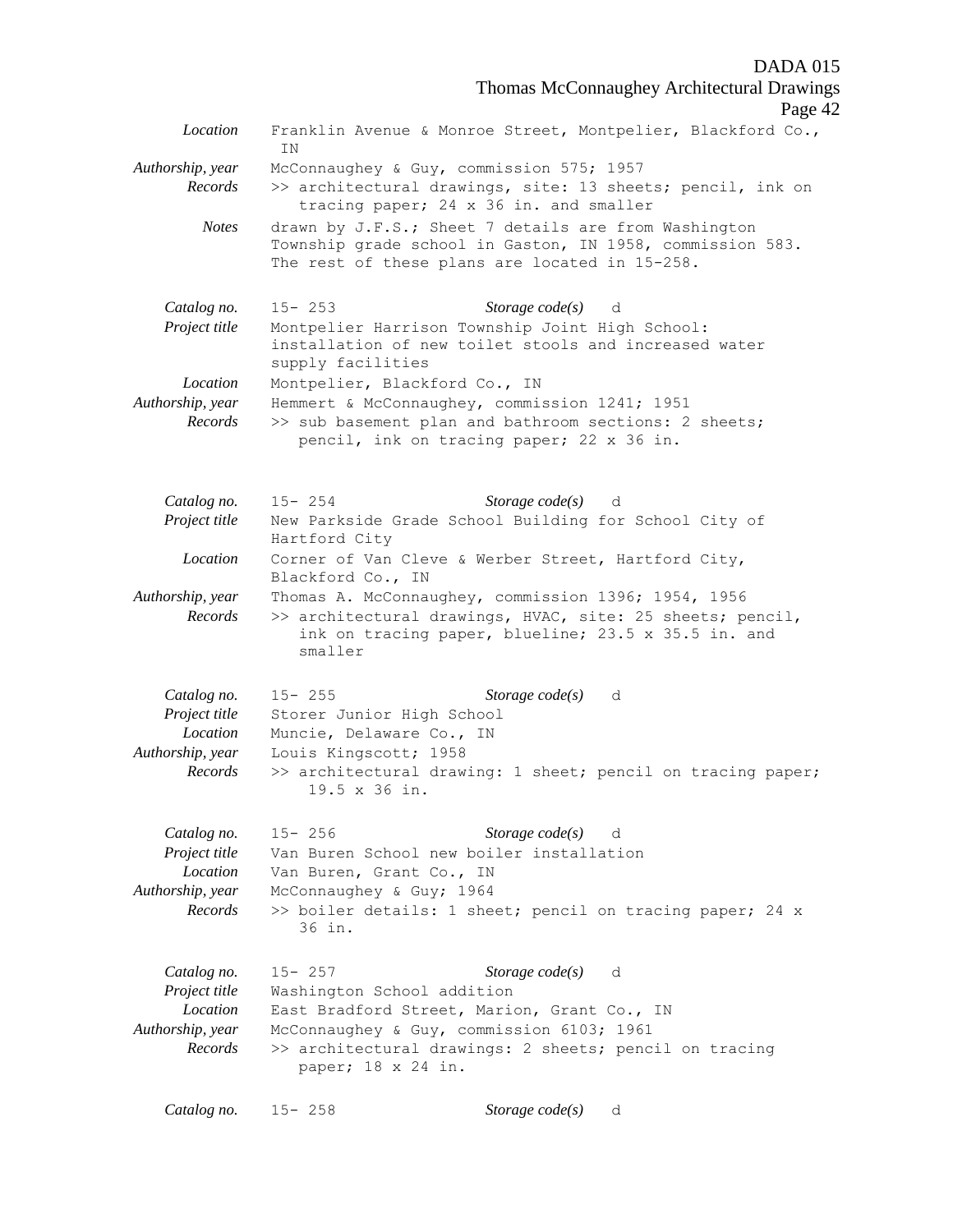Thomas McConnaughey Architectural Drawings

|                                                                         | Thomas McConnaggney Themicetural Drawings<br>Page 43                                                                                                                                                                                                                                                                                          |
|-------------------------------------------------------------------------|-----------------------------------------------------------------------------------------------------------------------------------------------------------------------------------------------------------------------------------------------------------------------------------------------------------------------------------------------|
| Project title                                                           | Washington Township Grade School for Washington School<br>Building Corporation                                                                                                                                                                                                                                                                |
| Location<br>Authorship, year<br>Records                                 | Jackson Street off of Elm Street, Gaston, Delaware Co., IN<br>McConnaughey & Guy, commission 583; 1958<br>>> architectural drawings, site: 7 sheets; pencil, ink on<br>tracing paper; 24 x 36 in. and smaller.                                                                                                                                |
| <b>Notes</b>                                                            | James B. Anderson- general contractor; drawn by J.F.S.;<br>sheet 7 details located with 15-252                                                                                                                                                                                                                                                |
| Catalog no.<br>Project title<br>Location<br>Authorship, year<br>Records | $15 - 259$<br>Storage code(s) d<br>Dale Elementary School for North Spencer School Corporation<br>off of State Road 62- US 460, Dale, Spencer Co., IN<br>Thomas A. McConnaughey; 1969<br>>> architectural drawings, site: 4 sheets; pencil, ink on<br>tracing paper; 24 x 36 in.                                                              |
| Catalog no.<br>Project title<br>Location<br>Authorship, year<br>Records | Storage $code(s)$<br>$15 - 260$<br>d<br>Westlawn Elementary School<br>Meridian & Short Street, Dunkirk, Jay Co., IN<br>McConnaughey & Guy, commission 5914 & 6317; 1960-61<br>>> architectural drawings, structural, mechanical,<br>electrical, site: 23 sheets; pencil, ink on tracing<br>paper, bluprint, blueline; 24 x 36 in. and smaller |
| Catalog no.<br>Project title                                            | Storage $code(s)$<br>$15 - 261$<br>d<br>Salem Township High School Building and elementary addition<br>for Township School Building Corporation                                                                                                                                                                                               |
| Location<br>Authorship, year                                            | Walnut Street & County Road, Daleville, Delaware Co., IN<br>Thomas A. McConnaughey, commission 6418; C. Daniel J<br>Zimmerman, Inc & Associates, commission 889; 1965; 1953                                                                                                                                                                   |
| Records                                                                 | A. architectural drawings, structural,<br>mechanical/plumbing/HVAC, electrical, site: 16 sheets;<br>pencil, ink on tracing paper, blueline; 24 x 36 in.<br>B. architectural drawings, site, preliminary: 16 sheets;<br>crayon on blueprint; 31 x 40 in. and smaller<br>(encapsulation needed)                                                 |
| Catalog no.<br>Project title<br>Location<br>Authorship, year<br>Records | $15 - 262$<br>Storage $code(s)$ d<br>Clay County Jail<br>Alabama Street & East Jackson Street, Brazil, Clay Co., IN<br>Thomas A. McConnaughey, commission 6407; 1964<br>>> architectural drawings, mechanical, electrical, site,<br>preliminary, topography: 34 sheets; pencil, ink on<br>tracing paper, blueline; 24 x 36 in. and smaller    |
| Catalog no.<br>Project title<br>Location<br>Authorship, year            | $15 - 263$<br>Storage $code(s)$<br>d<br>Dr. & Mrs. J.P. Powell Residence, proposed addition<br>Marion, Grant Co., IN<br>Thomas A. McConnaughey & Associates; 1971                                                                                                                                                                             |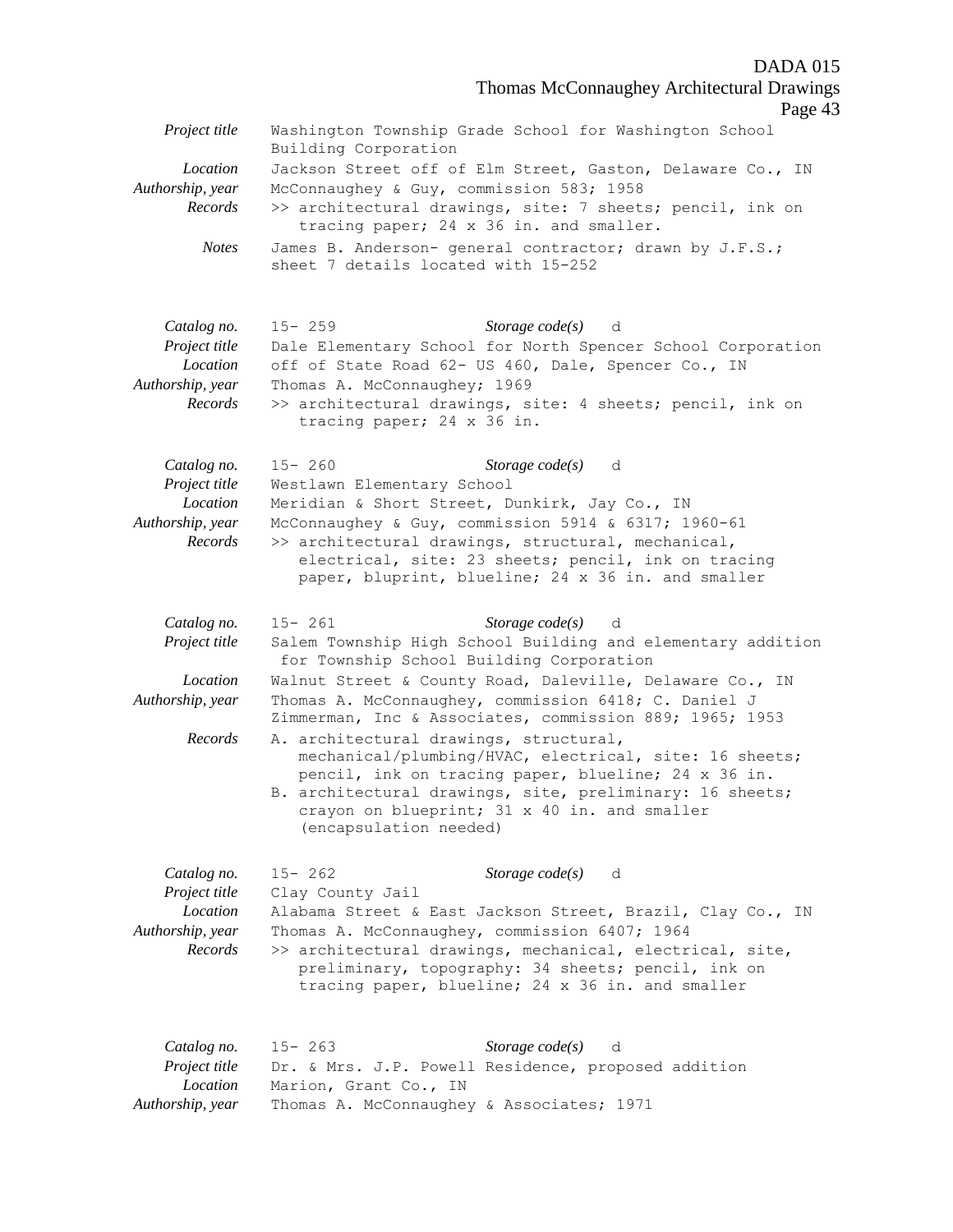DADA 015 Thomas McConnaughey Architectural Drawings Page 44 *Records* >> architectural drawings: 5 sheets; pencil, ink on tracing paper, blueline; 24 x 36 in. and smaller *Catalog no.* 15- 264 *Storage code(s)* d *Project title* One Bedroom Apartment *Location Authorship, year* Thomas A. McConnaughey & Associates *Records* >> architectural drawing, mechanical, electrical: 1 sheet; ink on blueline; 24 x 36 in. *Catalog no.* 15- 265 *Storage code(s)* d *Project title* Apartment Building for Paul King- general contractor *Location* Quarry Road, Marion, Grant Co., IN *Authorship, year* Thomas A. McConnaughey & Associates; 1970 *Records* >> architectural drawings, site: 3 sheets; pencil, ink on tracing paper; 24 x 36 in. *Catalog no.* 15- 266 *Storage code(s)* d *Project title* Western Avenue Animal Hospital for Paul H. King- contractor *Location* 909 Western Avenue, Marion, Grant Co., IN *Authorship, year* Thomas A. McConnaughey & Associates, commission 72309; 1972 *Records* >> architectural drawings, electrical: 7 sheets; pencil, ink on tracing paper, blueline; 24 x 36 in. and smaller *Catalog no.* 15- 267 *Storage code(s)* d *Project title* Dr.'s Building for Paul King- contractor *Location Authorship, year Records* >> architectural drawings: 5 sheets; pencil, ink on tracing paper, blueline; 18 x 24 in. *Catalog no.* 15- 268 *Storage code(s)* d *Project title* 3 Bedroom Residence with basement for Paul King- contractor *Location Authorship, year* Thomas A. McConnaughey & Associates; 1971 *Records* >> architectural drawings: 2 sheets; ink on tracing paper; 24 x 36 in. *Catalog no.* 15- 269 *Storage code(s)* d *Project title* Industrial Building for Superior Metal Treating Inc., proposed *Location* Hines & Cowan Roads, Muncie, Delaware Co., IN *Authorship, year* Thomas A. McConnaughey & Associates; 1970 *Records* >> architectural drawings, structural, mechanical, electircal, site, presentation, preliminary: 47 sheets; pencil, ink on tracing paper, bluline; 24 x 36 in. and smaller *Notes* drawn by Lee Germany and F.M.; Morrison & Associates- land surveyor for Ontario Development Corporation; alternate address: Riggin Road west of Center Pike;